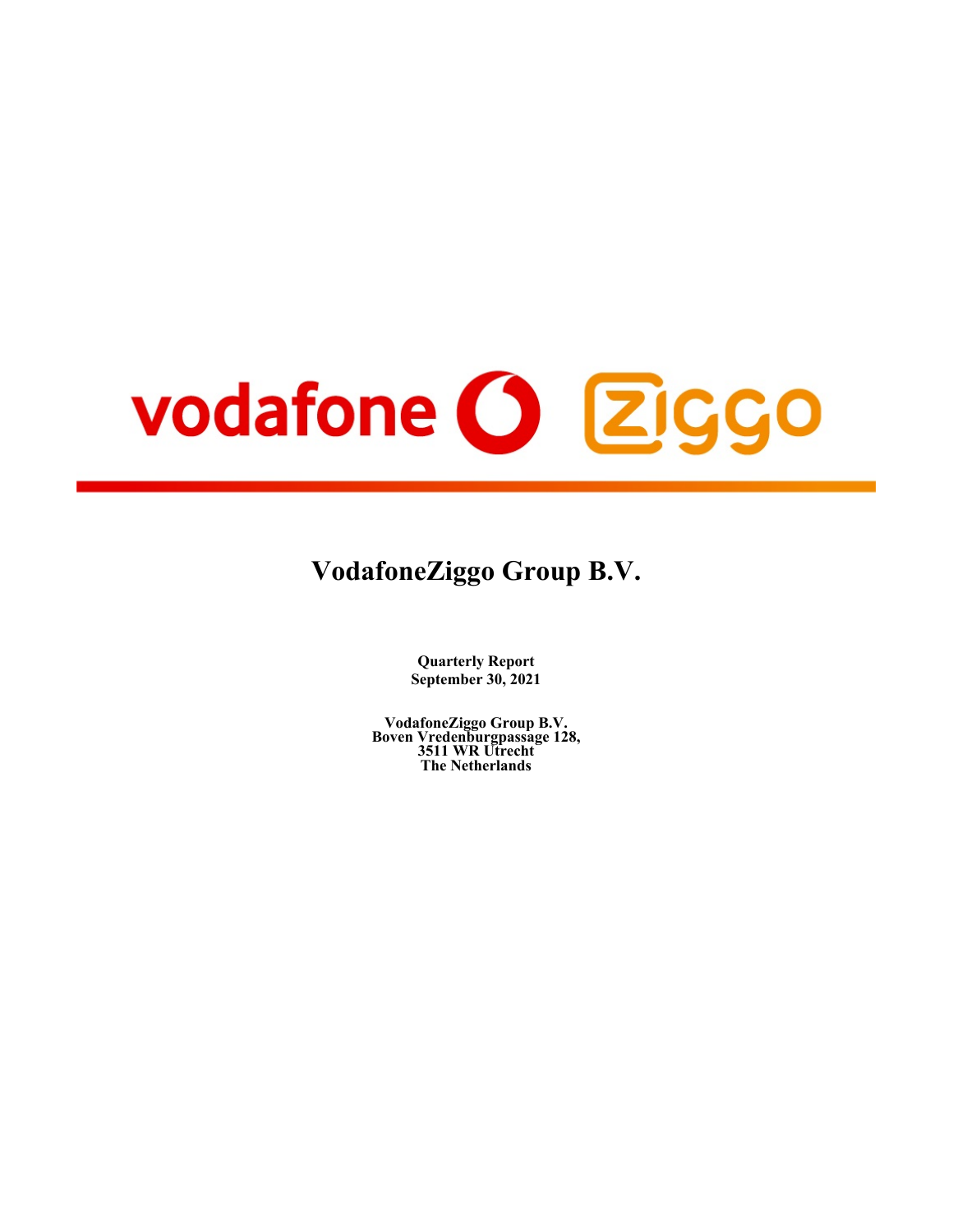# **VODAFONEZIGGO GROUP B.V. TABLE OF CONTENTS**

**Page Number**

| CONDENSED CONSOLIDATED FINANCIAL STATEMENTS                                                                           |                             |
|-----------------------------------------------------------------------------------------------------------------------|-----------------------------|
| Condensed Consolidated Balance Sheets as of September 30, 2021 and December 31, 2020 (unaudited)                      | $\mathcal{D}_{\mathcal{L}}$ |
|                                                                                                                       |                             |
| Condensed Consolidated Statements of Operations for the Three and Nine Months Ended September 30, 2021                |                             |
|                                                                                                                       |                             |
| Condensed Consolidated Statement of Owner's Equity for the Nine Months Ended September 30, 2021<br>(unaudited).       |                             |
|                                                                                                                       |                             |
| Condensed Consolidated Statements of Cash Flows for the Nine Months Ended September 30, 2021 and 2020<br>(unaudited). |                             |
|                                                                                                                       |                             |
|                                                                                                                       | 8                           |
|                                                                                                                       |                             |
| MANAGEMENT'S DISCUSSION AND ANALYSIS OF FINANCIAL CONDITION AND RESULTS OF<br><b>OPERATIONS.</b>                      |                             |

## **CONDENSED CONSOLIDATED FINANCIAL STATEMENTS**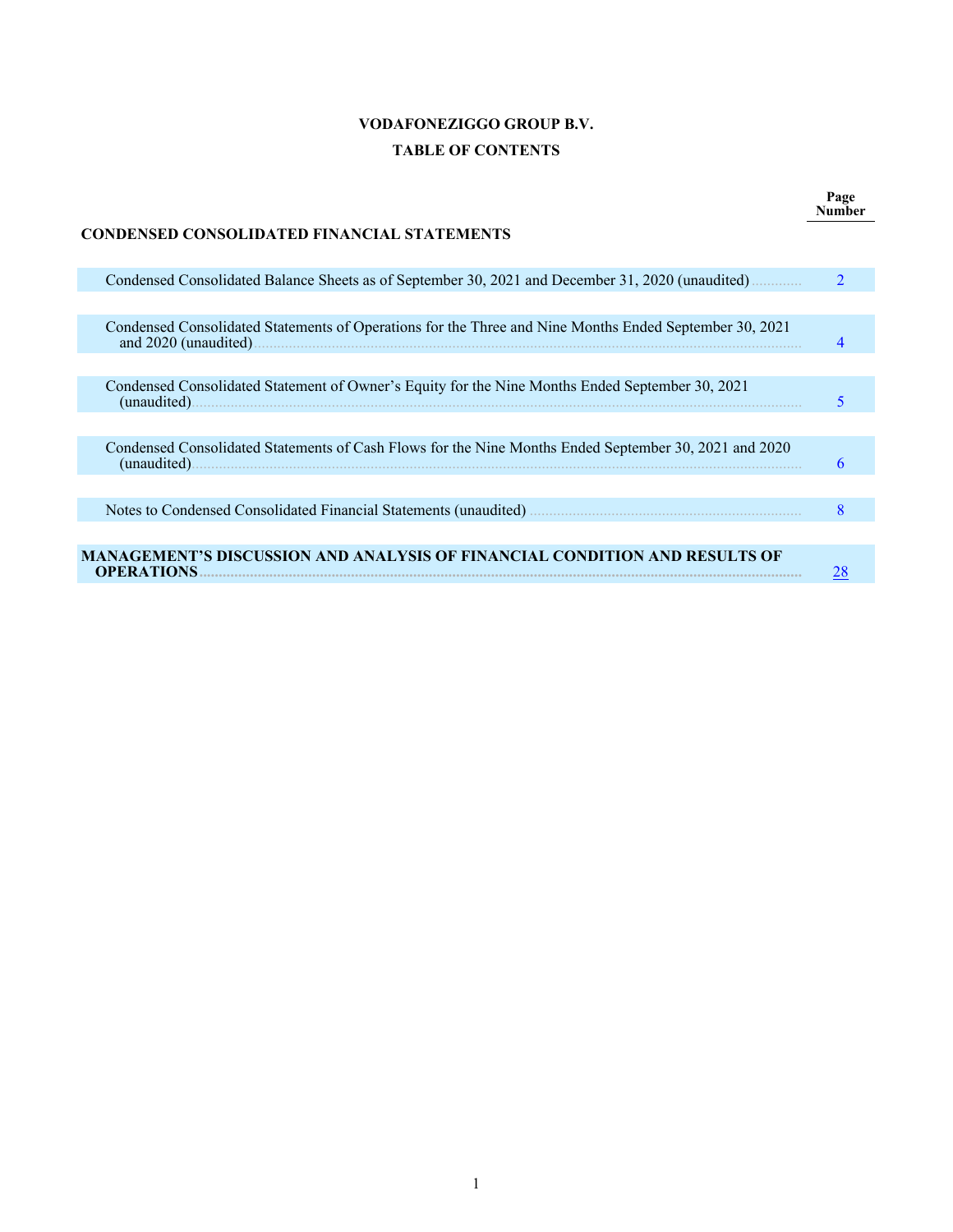# **VODAFONEZIGGO GROUP B.V. CONDENSED CONSOLIDATED BALANCE SHEETS**

# **(unaudited)**

<span id="page-2-0"></span>

|                 | September 30, | December 31,  |
|-----------------|---------------|---------------|
|                 | 2021          | 2020          |
|                 |               | in millions   |
| <b>ASSETS</b>   |               |               |
| Current assets: |               |               |
|                 | 1747          | 300.9<br>−€   |
|                 | 162.6         | 167.2         |
|                 | 44.9          | 33.6          |
|                 | 35.7          | 41.2          |
|                 | 76.7          | 51.1          |
|                 | 150.7         | 154.0         |
|                 | 100.4         | 124.9         |
|                 | 745.7         | 872.9         |
|                 | 4,748.2       | 4,877.3       |
|                 | 7,375.5       | 7,375.5       |
|                 | 5,283.6       | 5,586.4       |
|                 | 60.8          | 60.0          |
|                 | 526.2         | 556.2         |
|                 | 18,740.0      | 19,328.3<br>€ |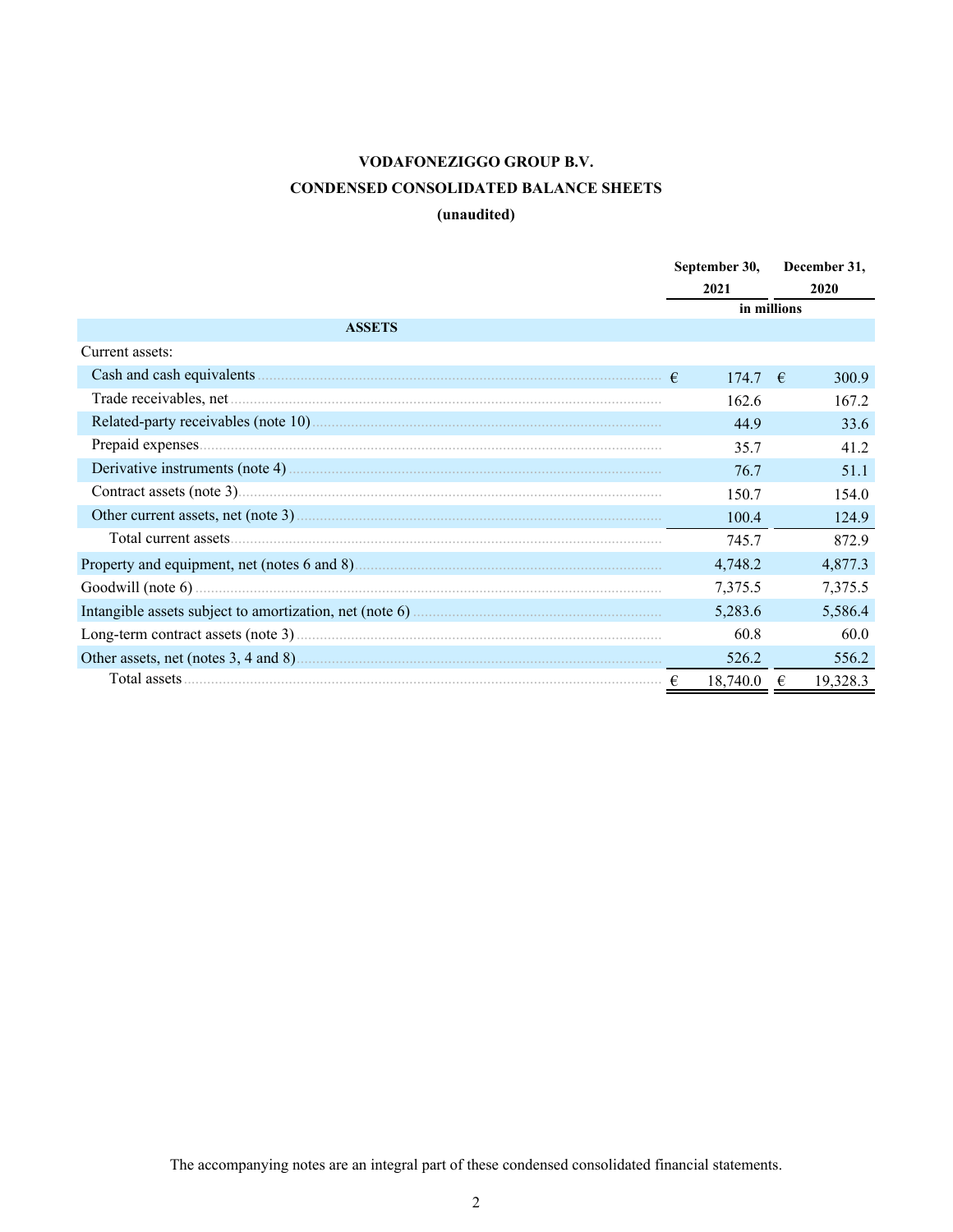# **CONDENSED CONSOLIDATED BALANCE SHEETS — (Continued)**

## **(unaudited)**

|                                                                                                                                                                                                                                      | September 30, | December 31, |
|--------------------------------------------------------------------------------------------------------------------------------------------------------------------------------------------------------------------------------------|---------------|--------------|
|                                                                                                                                                                                                                                      | 2021          | 2020         |
|                                                                                                                                                                                                                                      |               | in millions  |
| <b>LIABILITIES AND OWNER'S EQUITY</b>                                                                                                                                                                                                |               |              |
| Current liabilities:                                                                                                                                                                                                                 |               |              |
|                                                                                                                                                                                                                                      | 227.4 $\in$   | 312.5        |
| Accrued and other current liabilities (notes 6, 8 and 10)                                                                                                                                                                            | 467.0         | 389.8        |
|                                                                                                                                                                                                                                      | 210.6         | 208.0        |
|                                                                                                                                                                                                                                      | 144.6         | 140.9        |
|                                                                                                                                                                                                                                      | 88.4          | 82.6         |
|                                                                                                                                                                                                                                      | 89.8          | 136.8        |
| Current portion of third-party debt and finance lease obligations (notes 7 and 8)                                                                                                                                                    | 1,038.4       | 1,156.8      |
|                                                                                                                                                                                                                                      | 2,266.2       | 2,427.4      |
| Long-term debt and finance lease obligations (notes 7 and 8):                                                                                                                                                                        |               |              |
|                                                                                                                                                                                                                                      | 9,802.5       | 9,508.5      |
|                                                                                                                                                                                                                                      | 1,815.8       | 1,607.9      |
|                                                                                                                                                                                                                                      | 1,119.7       | 1,173.9      |
|                                                                                                                                                                                                                                      | 742.4         | 1,165.3      |
|                                                                                                                                                                                                                                      | 15,746.6      | 15,883.0     |
|                                                                                                                                                                                                                                      |               |              |
| Commitments and contingencies (notes 4, 10 and 11)                                                                                                                                                                                   |               |              |
|                                                                                                                                                                                                                                      |               |              |
| Total owner's equity <i>manufacture contained a contained a contained a contained a contained a contained a contained a contained a contained a contained a contained a contained a contained a contained a contained a containe</i> | 2,993.4       | 3,445.3      |
|                                                                                                                                                                                                                                      | $18,740.0$ €  | 19,328.3     |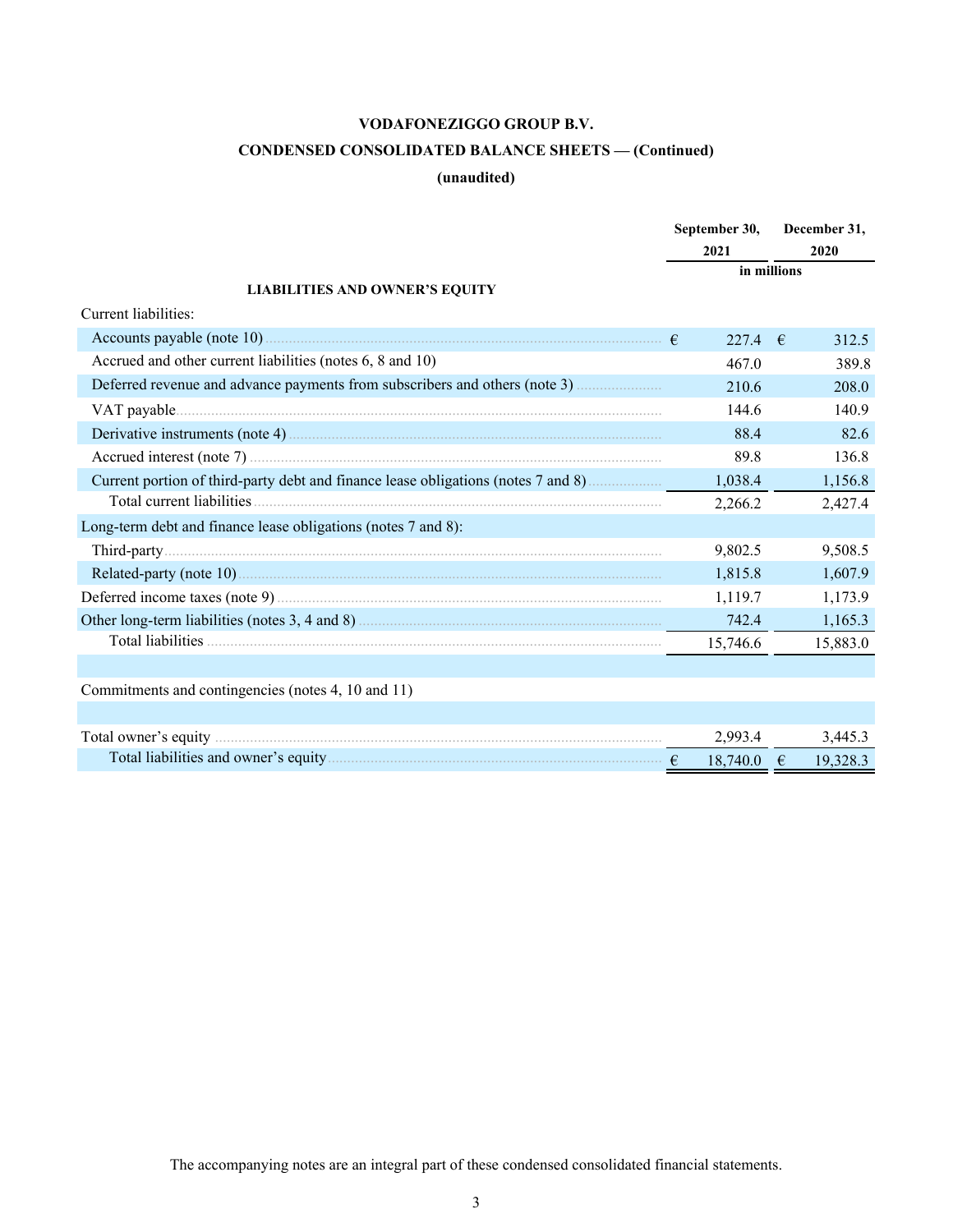## **CONDENSED CONSOLIDATED STATEMENTS OF OPERATIONS**

## **(unaudited)**

<span id="page-4-0"></span>

|                                                                                                                                                                                                                                          |   | Three months ended |               | Nine months ended |            |         |  |  |  |
|------------------------------------------------------------------------------------------------------------------------------------------------------------------------------------------------------------------------------------------|---|--------------------|---------------|-------------------|------------|---------|--|--|--|
|                                                                                                                                                                                                                                          |   | September 30,      |               | September 30,     |            |         |  |  |  |
|                                                                                                                                                                                                                                          |   | 2021               | 2020          | 2021              |            | 2020    |  |  |  |
|                                                                                                                                                                                                                                          |   |                    | in millions   |                   |            |         |  |  |  |
|                                                                                                                                                                                                                                          |   | $1,023.1$ €        | $1,004.8 \in$ | 3,040.8           | $\epsilon$ | 2,975.8 |  |  |  |
| Operating costs and expenses (exclusive of depreciation and<br>amortization, shown separately below):                                                                                                                                    |   |                    |               |                   |            |         |  |  |  |
| Programming and other direct costs of services (notes 3 and                                                                                                                                                                              |   | 216.1              | 214.2         | 639.0             |            | 604.5   |  |  |  |
| Other operating (notes 3 and 10)                                                                                                                                                                                                         |   | 113.0              | 111.7         | 353.7             |            | 350.4   |  |  |  |
| Selling, general and administrative (SG&A) (note 10)                                                                                                                                                                                     |   | 152.5              | 143.4         | 452.6             |            | 433.0   |  |  |  |
| Charges for JV Services (note 10)                                                                                                                                                                                                        |   | 51.4               | 57.0          | 164.1             |            | 170.8   |  |  |  |
| Depreciation and amortization <b>Example 20</b> in the set of an amortization <b>Example 20</b> is the set of the set of the set of the set of the set of the set of the set of the set of the set of the set of the set of the set of t |   | 406.8              | 392.7         | 1,177.9           |            | 1,190.7 |  |  |  |
| Impairment, restructuring and other operating items, net                                                                                                                                                                                 |   | 11.8               | (21.9)        | 27.1              |            | (18.6)  |  |  |  |
|                                                                                                                                                                                                                                          |   | 951.6              | 897.1         | 2,814.4           |            | 2,730.8 |  |  |  |
|                                                                                                                                                                                                                                          |   | 71.5               | 107.7         | 226.4             |            | 245.0   |  |  |  |
| Non-operating income (expense):                                                                                                                                                                                                          |   |                    |               |                   |            |         |  |  |  |
| Interest expense:                                                                                                                                                                                                                        |   |                    |               |                   |            |         |  |  |  |
|                                                                                                                                                                                                                                          |   | (103.6)            | (106.3)       | (311.5)           |            | (334.8) |  |  |  |
|                                                                                                                                                                                                                                          |   | (24.9)             | (21.9)        | (69.8)            |            | (61.2)  |  |  |  |
| Realized and unrealized gains (losses) on derivative                                                                                                                                                                                     |   | 157.1              | (231.1)       | 392.4             |            | (106.1) |  |  |  |
| Foreign currency transaction gains (losses), net                                                                                                                                                                                         |   | (127.9)            | 223.9         | (291.7)           |            | 234.7   |  |  |  |
|                                                                                                                                                                                                                                          |   |                    |               | (7.6)             |            | (29.6)  |  |  |  |
|                                                                                                                                                                                                                                          |   |                    | 0.2           |                   |            | 0.1     |  |  |  |
|                                                                                                                                                                                                                                          |   | (99.3)             | (135.2)       | (288.2)           |            | (296.9) |  |  |  |
|                                                                                                                                                                                                                                          |   | (27.8)             | (27.5)        | (61.8)            |            | (51.9)  |  |  |  |
|                                                                                                                                                                                                                                          |   | 6.9                | 6.3           | 14.7              |            | (47.0)  |  |  |  |
| Net loss                                                                                                                                                                                                                                 | € | $(20.9) \in$       | $(21.2) \in$  | $(47.1) \in$      |            | (98.9)  |  |  |  |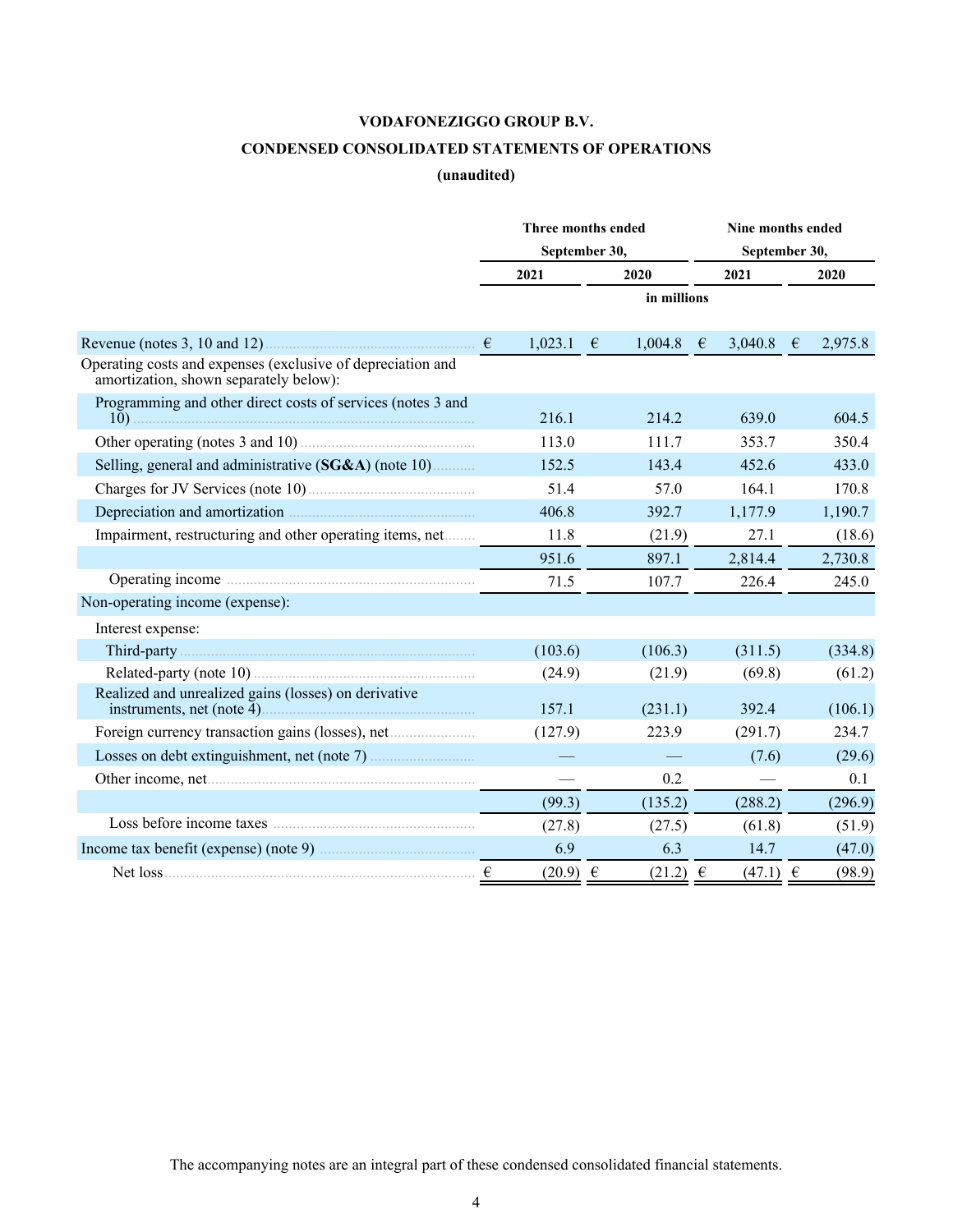## **CONDENSED CONSOLIDATED STATEMENT OF OWNER'S EQUITY**

## **(unaudited)**

<span id="page-5-0"></span>

|                                            |   | in millions |
|--------------------------------------------|---|-------------|
|                                            | € | 3.445.3     |
| Net loss                                   |   | (47.1)      |
|                                            |   | .405.0)     |
|                                            |   |             |
| Other                                      |   |             |
| Total owner's equity at September 30, 2021 |   |             |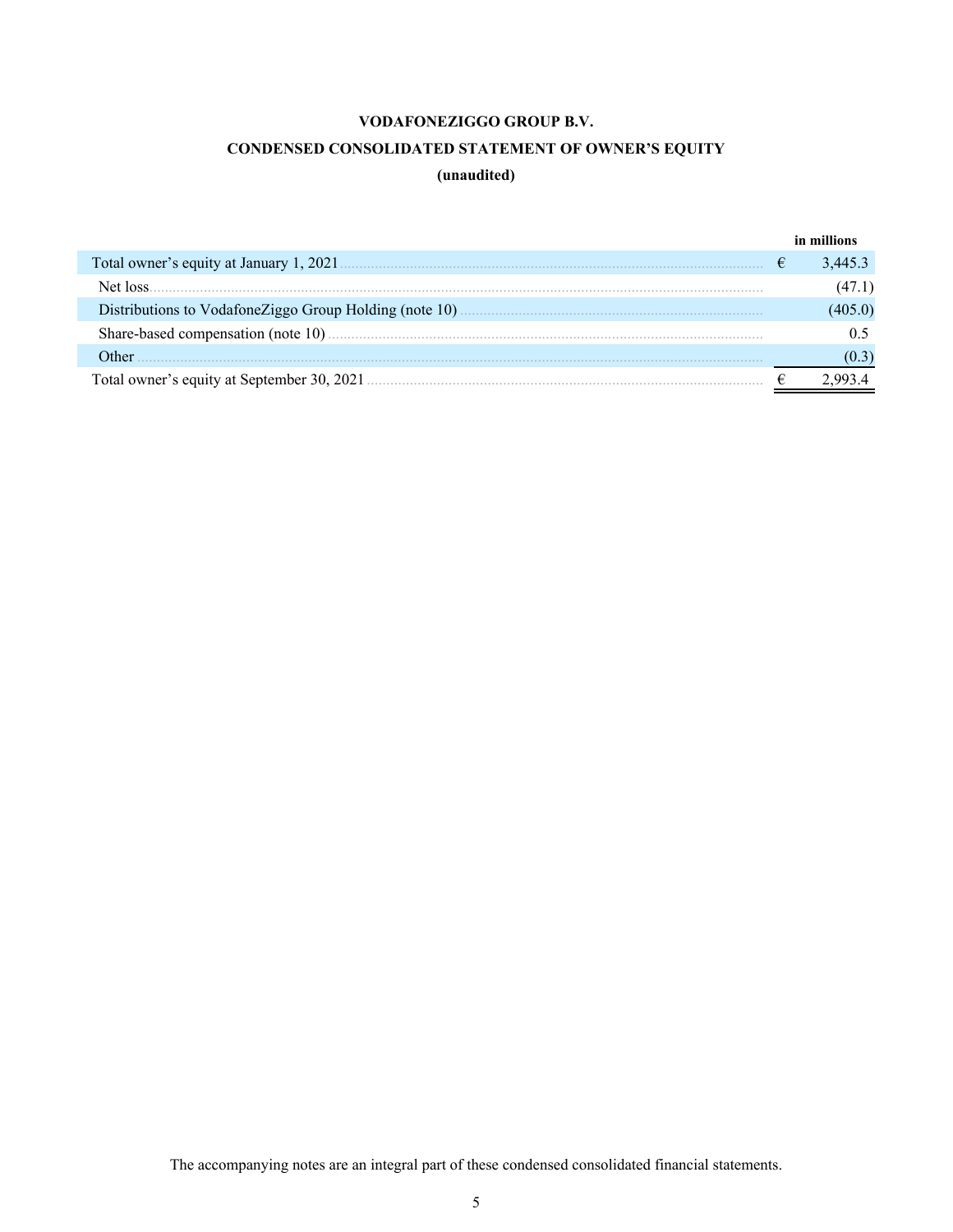## **CONDENSED CONSOLIDATED STATEMENTS OF CASH FLOWS**

## **(unaudited)**

<span id="page-6-0"></span>

| September 30,<br>2021<br>2020<br>in millions<br>Cash flows from operating activities:<br>$(47.1)$ €<br>(98.9)<br>€<br>Adjustments to reconcile net loss to net cash provided by operating activities:<br>0.3<br>0.5<br>1,190.7<br>1,177.9<br>(18.6)<br>27.1<br>Amortization of debt premiums, deferred financing costs and non-cash interest<br>6.7<br>6.1<br>Realized and unrealized losses (gains) on derivative instruments, net<br>(392.4)<br>106.1<br>291.7<br>(234.7)<br>29.6<br>7.6<br>(54.3)<br>47.0<br>17.9<br>(64.3)<br>1,035.0<br>963.9<br>(243.6)<br>(232.0)<br>(207.9)<br>(207.9)<br>0.2<br>2.1 |                                       | Nine months ended |  |  |  |  |  |
|--------------------------------------------------------------------------------------------------------------------------------------------------------------------------------------------------------------------------------------------------------------------------------------------------------------------------------------------------------------------------------------------------------------------------------------------------------------------------------------------------------------------------------------------------------------------------------------------------------------|---------------------------------------|-------------------|--|--|--|--|--|
|                                                                                                                                                                                                                                                                                                                                                                                                                                                                                                                                                                                                              |                                       |                   |  |  |  |  |  |
|                                                                                                                                                                                                                                                                                                                                                                                                                                                                                                                                                                                                              |                                       |                   |  |  |  |  |  |
|                                                                                                                                                                                                                                                                                                                                                                                                                                                                                                                                                                                                              |                                       |                   |  |  |  |  |  |
|                                                                                                                                                                                                                                                                                                                                                                                                                                                                                                                                                                                                              |                                       |                   |  |  |  |  |  |
|                                                                                                                                                                                                                                                                                                                                                                                                                                                                                                                                                                                                              |                                       |                   |  |  |  |  |  |
|                                                                                                                                                                                                                                                                                                                                                                                                                                                                                                                                                                                                              |                                       |                   |  |  |  |  |  |
|                                                                                                                                                                                                                                                                                                                                                                                                                                                                                                                                                                                                              |                                       |                   |  |  |  |  |  |
|                                                                                                                                                                                                                                                                                                                                                                                                                                                                                                                                                                                                              |                                       |                   |  |  |  |  |  |
|                                                                                                                                                                                                                                                                                                                                                                                                                                                                                                                                                                                                              |                                       |                   |  |  |  |  |  |
|                                                                                                                                                                                                                                                                                                                                                                                                                                                                                                                                                                                                              |                                       |                   |  |  |  |  |  |
|                                                                                                                                                                                                                                                                                                                                                                                                                                                                                                                                                                                                              |                                       |                   |  |  |  |  |  |
|                                                                                                                                                                                                                                                                                                                                                                                                                                                                                                                                                                                                              |                                       |                   |  |  |  |  |  |
|                                                                                                                                                                                                                                                                                                                                                                                                                                                                                                                                                                                                              |                                       |                   |  |  |  |  |  |
|                                                                                                                                                                                                                                                                                                                                                                                                                                                                                                                                                                                                              |                                       |                   |  |  |  |  |  |
|                                                                                                                                                                                                                                                                                                                                                                                                                                                                                                                                                                                                              |                                       |                   |  |  |  |  |  |
|                                                                                                                                                                                                                                                                                                                                                                                                                                                                                                                                                                                                              |                                       |                   |  |  |  |  |  |
|                                                                                                                                                                                                                                                                                                                                                                                                                                                                                                                                                                                                              |                                       |                   |  |  |  |  |  |
|                                                                                                                                                                                                                                                                                                                                                                                                                                                                                                                                                                                                              | Cash flows from investing activities: |                   |  |  |  |  |  |
|                                                                                                                                                                                                                                                                                                                                                                                                                                                                                                                                                                                                              |                                       |                   |  |  |  |  |  |
|                                                                                                                                                                                                                                                                                                                                                                                                                                                                                                                                                                                                              |                                       |                   |  |  |  |  |  |
|                                                                                                                                                                                                                                                                                                                                                                                                                                                                                                                                                                                                              |                                       |                   |  |  |  |  |  |
| (439.7)<br>(449.4)                                                                                                                                                                                                                                                                                                                                                                                                                                                                                                                                                                                           |                                       |                   |  |  |  |  |  |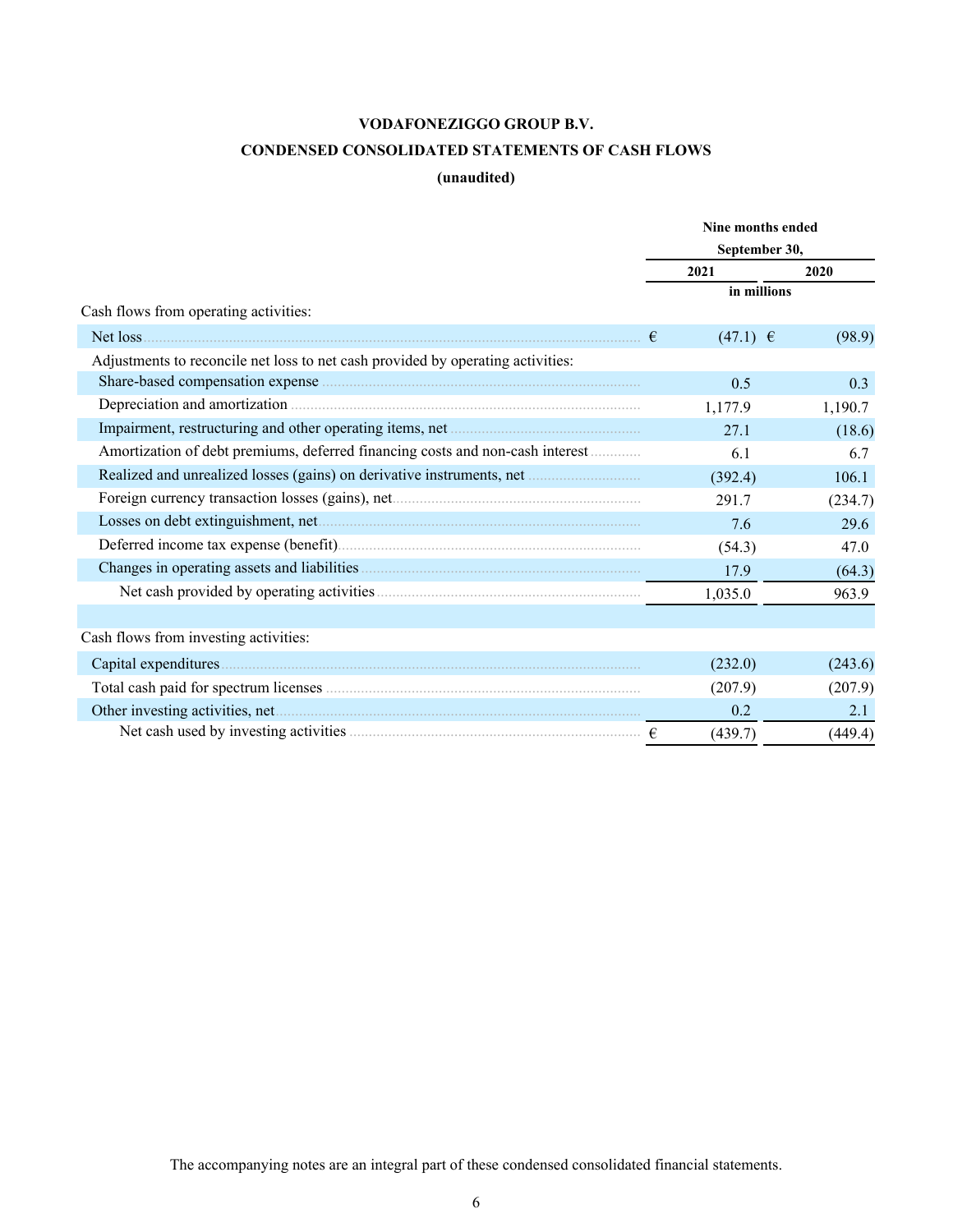# **CONDENSED CONSOLIDATED STATEMENTS OF CASH FLOWS — (Continued)**

## **(unaudited)**

|                                                                                  | Nine months ended<br>September 30, |                 |            |           |  |
|----------------------------------------------------------------------------------|------------------------------------|-----------------|------------|-----------|--|
|                                                                                  |                                    |                 |            |           |  |
|                                                                                  |                                    | 2021            |            | 2020      |  |
|                                                                                  |                                    | in millions     |            |           |  |
|                                                                                  |                                    |                 |            |           |  |
| Cash flows from financing activities:                                            |                                    |                 |            |           |  |
|                                                                                  |                                    | $(1,089.5) \in$ |            | (2,975.7) |  |
|                                                                                  |                                    | 565.9           |            | 2,454.9   |  |
|                                                                                  |                                    | 207.9           |            | 207.9     |  |
|                                                                                  |                                    | (405.0)         |            | (175.0)   |  |
|                                                                                  |                                    | 0.8             |            | (51.4)    |  |
|                                                                                  |                                    | (0.8)           |            | (1.2)     |  |
|                                                                                  |                                    | (720.7)         |            | (540.5)   |  |
|                                                                                  |                                    |                 |            |           |  |
| Effect of exchange rate changes on cash and cash equivalents and restricted cash |                                    | 0.2             |            | 2.5       |  |
|                                                                                  |                                    |                 |            |           |  |
| Net decrease in cash and cash equivalents and restricted cash                    |                                    | (125.2)         |            | (23.5)    |  |
|                                                                                  |                                    |                 |            |           |  |
| Cash and cash equivalents and restricted cash:                                   |                                    |                 |            |           |  |
|                                                                                  |                                    | 302.1           |            | 207.1     |  |
| End of period                                                                    | $\epsilon$                         | 176.9           | $\epsilon$ | 183.6     |  |
|                                                                                  |                                    |                 |            |           |  |
|                                                                                  |                                    | 355.9           | €          | 377.6     |  |
|                                                                                  |                                    | 69.8            |            | 61.2      |  |
|                                                                                  |                                    |                 |            |           |  |
| Details of end of period cash and cash equivalents and restricted cash:          |                                    |                 |            |           |  |
|                                                                                  |                                    | 174.7           | €          | 180.0     |  |
|                                                                                  |                                    | 2.2             |            | 3.6       |  |
|                                                                                  |                                    | 176.9           | $\epsilon$ | 183.6     |  |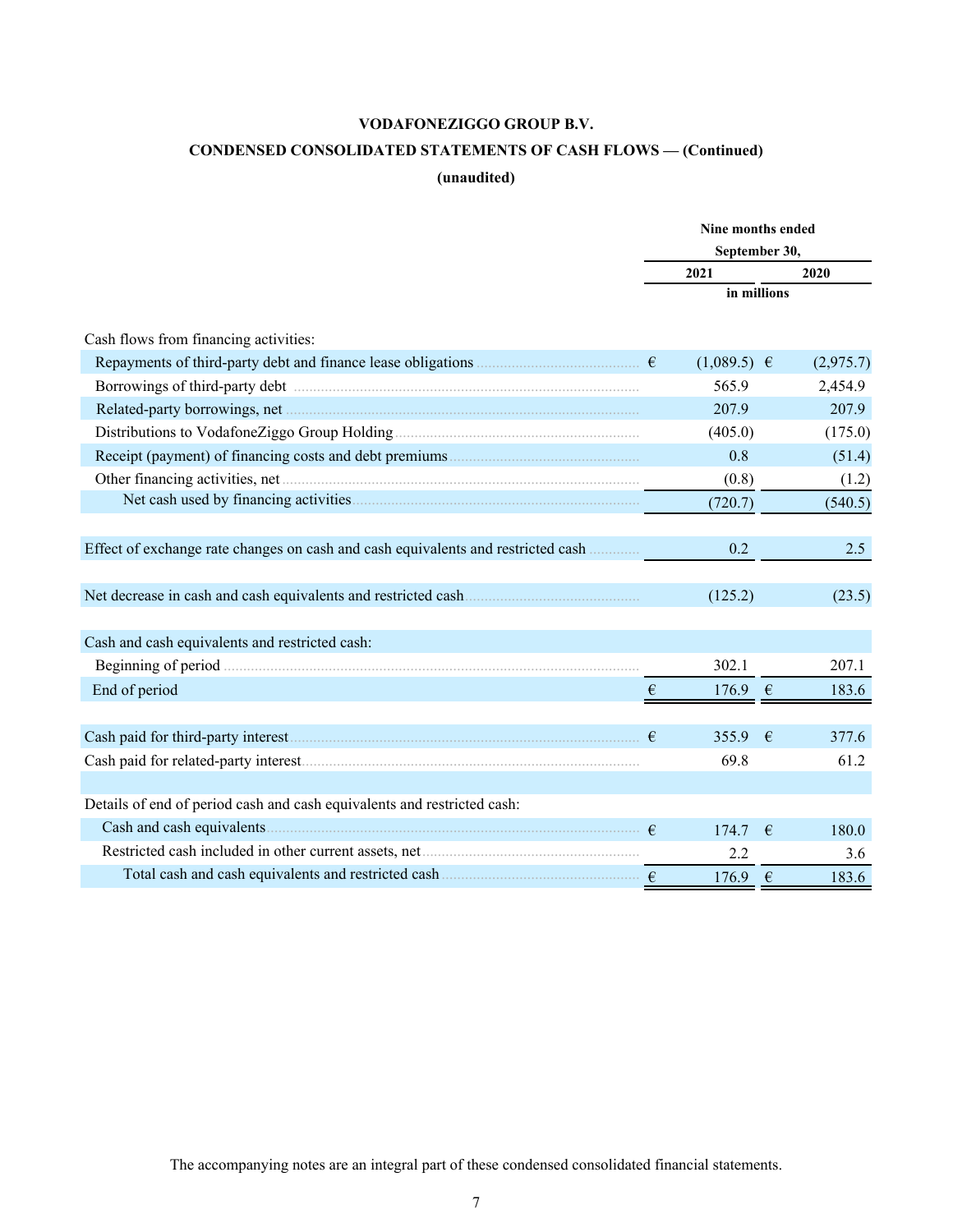## <span id="page-8-0"></span>**(1) Basis of Presentation**

VodafoneZiggo Group B.V. (**VodafoneZiggo**) provides video, broadband internet, fixed-line telephony and mobile services to residential and business-to-business (**B2B**) customers in the Netherlands. In these notes, the terms "we," "our," "our company" and "us" may refer, as the context requires, to VodafoneZiggo or collectively to VodafoneZiggo and its subsidiaries.

VodafoneZiggo is a wholly-owned subsidiary of VodafoneZiggo Group Holding B.V. (**VodafoneZiggo Group Holding**). VodafoneZiggo Group Holding is a 50:50 joint venture (the **VodafoneZiggo JV**) between Vodafone Group Plc (**Vodafone**) and Liberty Global plc (**Liberty Global**) (each a "**Shareholder**").

Our unaudited condensed consolidated financial statements have been prepared in accordance with accounting principles generally accepted in the United States (**GAAP**) and do not include all of the information required by GAAP for complete financial statements. In the opinion of management, these financial statements reflect all adjustments (consisting of normal recurring adjustments) necessary for a fair presentation of the results of operations for the interim periods presented. The results of operations for any interim period are not necessarily indicative of results for the full year. These unaudited condensed consolidated financial statements should be read in conjunction with our GAAP 2020 consolidated financial statements and notes thereto included in our 2020 annual report.

The preparation of financial statements in conformity with GAAP requires management to make estimates and assumptions that affect the reported amounts of assets and liabilities at the date of the financial statements and the reported amounts of revenue and expenses during the reporting period. Estimates and assumptions are used in accounting for, among other things, the valuation of acquisition-related assets and liabilities, allowances for uncollectible accounts, certain components of revenue, programming and copyright costs, deferred income taxes and related valuation allowances, loss contingencies, fair value measurements, impairment assessments, capitalization of internal costs associated with construction and installation activities, lease terms and useful lives of long-lived assets. Actual results could differ from those estimates.

Our functional currency is the euro (**€**). Unless otherwise indicated, convenience translations into euros are calculated as of September 30, 2021.

Certain prior period amounts have been reclassified to conform to the current period presentation.

These unaudited condensed consolidated financial statements reflect our consideration of the accounting and disclosure implications of subsequent events through November 22, 2021, the date of issuance.

## **(2) Accounting Changes and Recent Accounting Pronouncements**

## *Accounting Changes*

## *ASU 2019-12*

In December 2019, the Financial Accounting Standards Board (**FASB**) issued Accounting Standards Update (ASU) No. 2019-12, *Simplifying the Accounting for Income Taxes*, which is intended to improve consistency and simplify several areas of existing guidance. ASU 2019-12 removes certain exceptions to the general principles related to the approach for intraperiod tax allocation, the methodology for calculating income taxes in an interim period and the recognition of deferred tax liabilities for outside basis differences. The new guidance also clarifies the accounting for transactions that result in a step-up in the tax basis of goodwill. We adopted ASU 2019-12 on January 1, 2021, and such adoption did not have a significant impact on our condensed consolidated financial statements.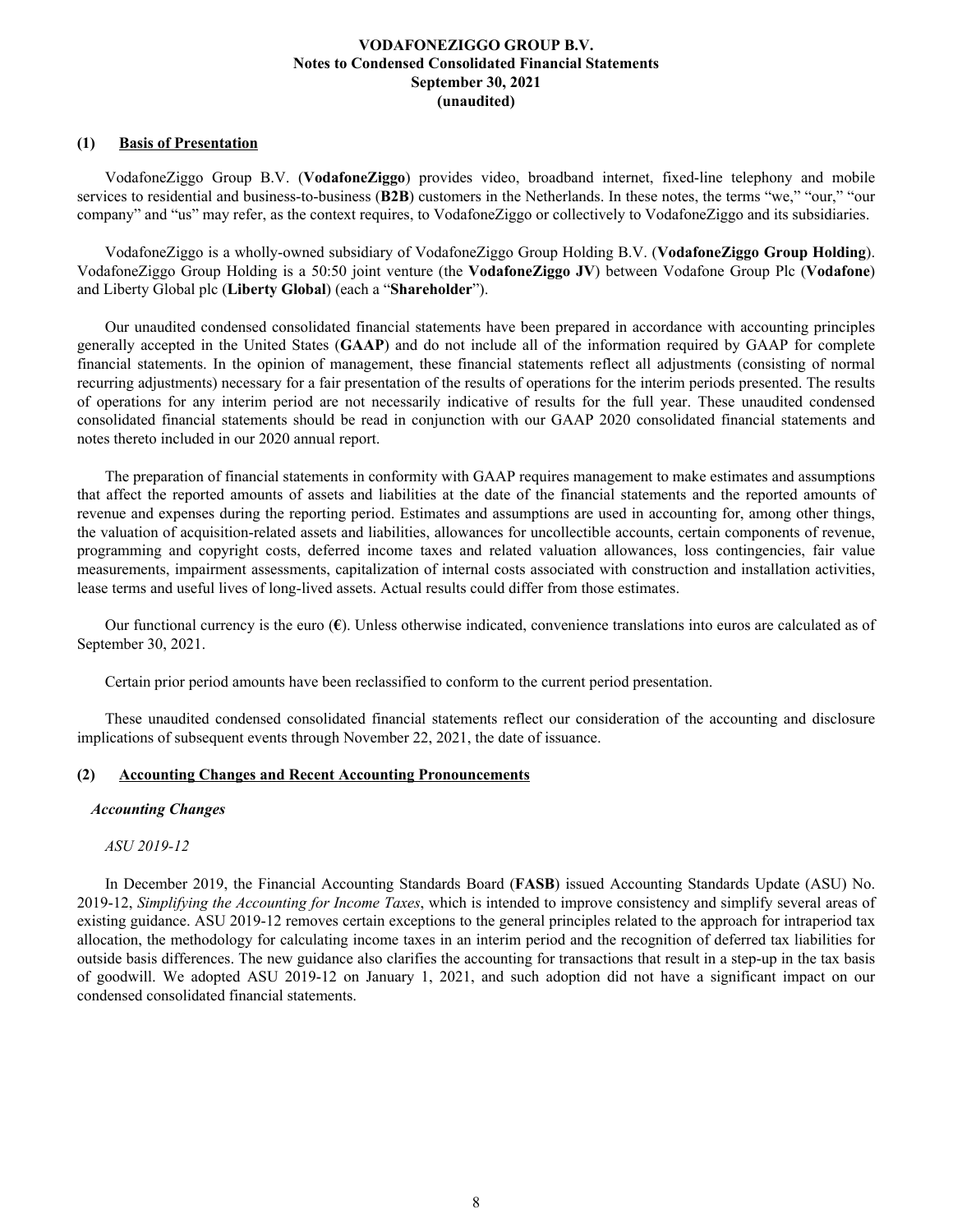## **(3) Revenue Recognition and Related Costs**

## *Contract Balances*

The timing of revenue recognition may differ from the timing of invoicing to our customers. We record a trade receivable when we have transferred goods or services to a customer but have not yet received payment. Our trade receivables are reported net of an allowance for doubtful accounts. Such allowance aggregated €29.1 million and €31.5 million at September 30, 2021, and December 31, 2020, respectively.

If we transfer goods or services to a customer but do not have an unconditional right to payment, we record a contract asset. Contract assets typically arise from the uniform recognition of introductory promotional discounts or the delivery of a handset that is paid for over the duration of the contract period. Our contract assets were  $\epsilon$ 211.5 million and  $\epsilon$ 214.0 million as of September 30, 2021, and December 31, 2020, respectively. Our contract assets are reported net of an allowance for doubtful accounts. Such allowance aggregated €4.4 million and €5.5 million at September 30, 2021, and December 31, 2020, respectively.

We record deferred revenue when we receive payment prior to transferring goods or services to a customer. We primarily defer revenue for (i) installation and other upfront services and (ii) other services that are invoiced prior to when services are provided. Our deferred revenue balances were €204.8 million and €199.0 million as of September 30, 2021, and December 31, 2020, respectively. The current and long-term portions of our deferred revenue balance are included within deferred revenue and advance payment from subscribers and others and other long-term liabilities, respectively, in our condensed consolidated balance sheets.

## *Contract Costs*

Our aggregate assets associated with incremental costs to obtain and fulfill our contracts were  $669.9$  million and  $684.4$ million at September 30, 2021, and December 31, 2020, respectively. The current and long-term portions of our assets related to contract costs are included within other current assets, net and other assets, net, respectively, in our condensed consolidated balance sheets. We recorded amortization of  $E21.5$  million and  $E67.8$  million during the three and nine months ended September 30, 2021, respectively, and  $\epsilon$ 24.9 million and  $\epsilon$ 75.7 million during the three and nine months ended September 30, 2021, respectively, related to these assets, included in programming and other direct costs of service expenses and other operating expenses.

## *Unsatisfied Performance Obligations*

A large portion of our revenue is derived from customers who are not subject to contracts. Revenue from customers who are subject to contracts will be recognized over the term of such contracts, which is generally 12 or 24 months for our residential and mobile service contracts and one to five years for our B2B service contracts.

## **(4) Derivative Instruments**

In general, we enter into derivative instruments to protect against (i) increases in the interest rates on our variable-rate debt and (ii) foreign currency movements with respect to borrowings that are denominated in a currency other than our functional currency. In this regard, we have entered into various derivative instruments to manage interest rate exposure and foreign currency exposure with respect to the United States dollar (\$).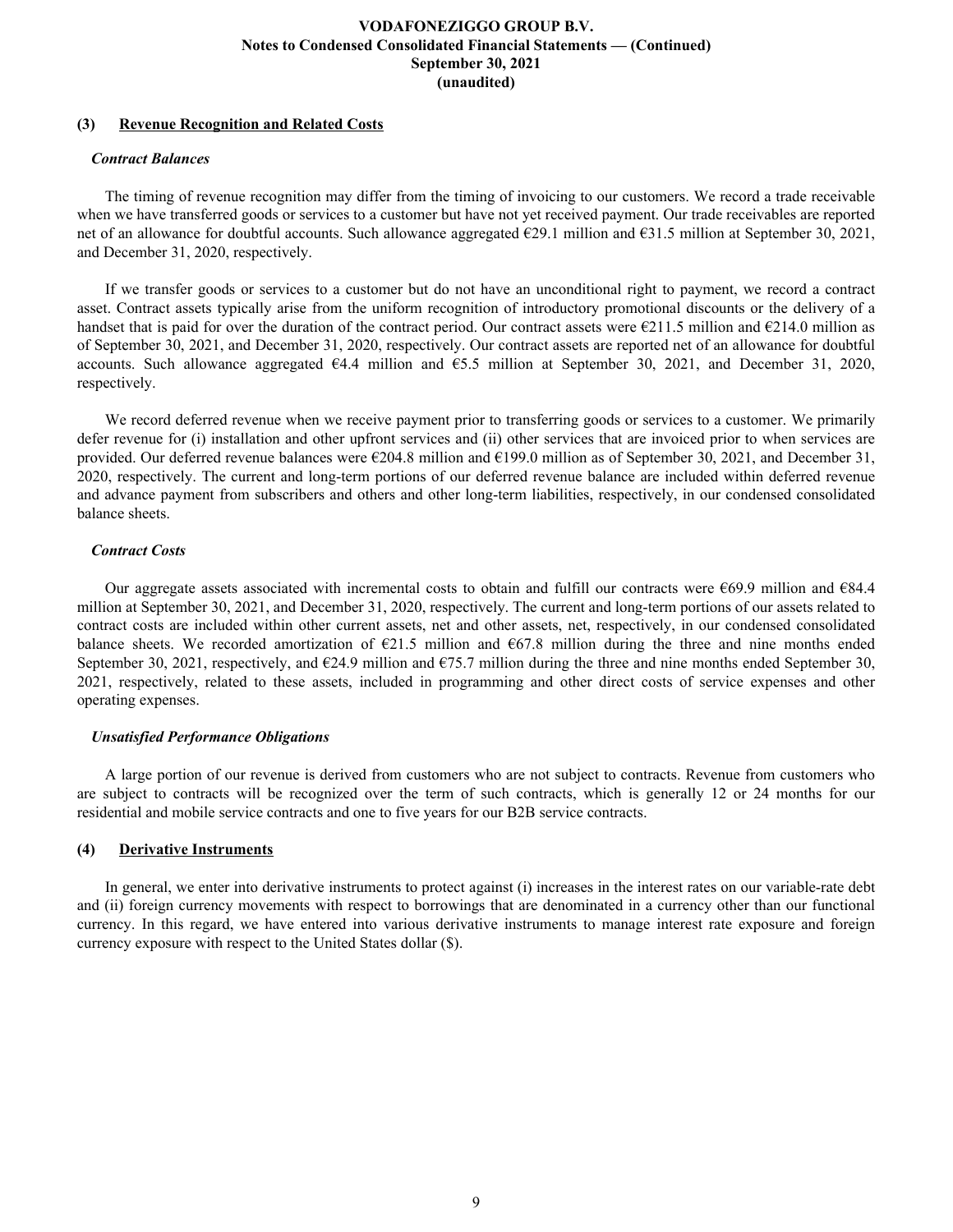|                                                                                    | September 30, 2021 |            |   |                 | <b>December 31, 2020</b> |              |   |                  |   |                 |            |       |
|------------------------------------------------------------------------------------|--------------------|------------|---|-----------------|--------------------------|--------------|---|------------------|---|-----------------|------------|-------|
|                                                                                    |                    | Current    |   | Long-term $(a)$ |                          | <b>Total</b> |   | Current          |   | Long-term $(a)$ |            | Total |
|                                                                                    |                    |            |   |                 |                          | in millions  |   |                  |   |                 |            |       |
| Assets:                                                                            |                    |            |   |                 |                          |              |   |                  |   |                 |            |       |
| Cross-currency and interest rate<br>derivative contracts (b).<br>………… €            |                    | 76.4 $\in$ |   | 93.8 $\epsilon$ |                          | 170.2 $\in$  |   | $51.1 \quad \in$ |   | 95.0            | $\epsilon$ | 146.1 |
| Foreign currency forward<br>contracts                                              |                    | 0.3        |   |                 |                          | 0.3          |   |                  |   |                 |            |       |
| Total                                                                              | €                  | 76.7       | € | 93.8            | $\epsilon$               | 170.5        | € | 51.1             | € | 95.0            | $\epsilon$ | 146.1 |
| Liabilities:                                                                       |                    |            |   |                 |                          |              |   |                  |   |                 |            |       |
| Cross-currency and interest rate<br>derivative contracts (b) $\qquad \qquad$ $\in$ |                    | 88.4 $\in$ |   | 348.2 $\in$     |                          | $436.6$ €    |   | 81.8 $\in$       |   | 726.9           | €          | 808.7 |
| Foreign currency forward<br>contracts                                              |                    |            |   |                 |                          |              |   | 0.8              |   |                 |            | 0.8   |
| Total                                                                              | €                  | 88.4       | € | 348.2           | €                        | 436.6        | € | 82.6             | € | 726.9           | €          | 809.5 |

The following table provides details of the fair values of our derivative instrument assets and liabilities:

(a) Our long-term derivative assets and liabilities are included in other assets, net, and other long-term liabilities, respectively, in our condensed consolidated balance sheets.

(b) We consider credit risk relating to our and our counterparties' nonperformance in the fair value assessment of our derivative instruments. In all cases, the adjustments take into account offsetting liability or asset positions. The changes in the credit risk valuation adjustments associated with our cross-currency and interest rate derivative contracts resulted in a net gain (loss) of (€19.8 million) and €36.8 million during the three months ended September 30, 2021 and 2020, respectively, and a net gain (loss) of ( $\epsilon$ 50.0 million) and  $\epsilon$ 59.0 million during the nine months ended September 30, 2021 and 2020, respectively. These amounts are included in realized and unrealized gains on derivative instruments, net, in our condensed consolidated statements of operations. For further information regarding our fair value measurements, see note 5.

The details of our realized and unrealized gains (losses) on derivative instruments, net, are as follows:

|                                                                |               | Three months ended |      |               |   | Nine months ended |            |         |  |  |
|----------------------------------------------------------------|---------------|--------------------|------|---------------|---|-------------------|------------|---------|--|--|
|                                                                | September 30, |                    |      |               |   | September 30,     |            |         |  |  |
|                                                                |               | 2021               | 2020 |               |   | 2021              |            | 2020    |  |  |
|                                                                |               |                    |      | in millions   |   |                   |            |         |  |  |
|                                                                |               |                    |      |               |   |                   |            |         |  |  |
| Cross-currency and interest rate derivative contracts<br>……… € |               | $156.8 \t∈$        |      | $(230.4) \in$ |   | 391.9 $\epsilon$  |            | (105.3) |  |  |
| Foreign currency forward contracts.                            |               | 0.3                |      | (0.7)         |   | 0.5               |            | (0.8)   |  |  |
| Total                                                          |               | 157.               | €    | (231.1)       | € | 392.4             | $\epsilon$ | (106.1) |  |  |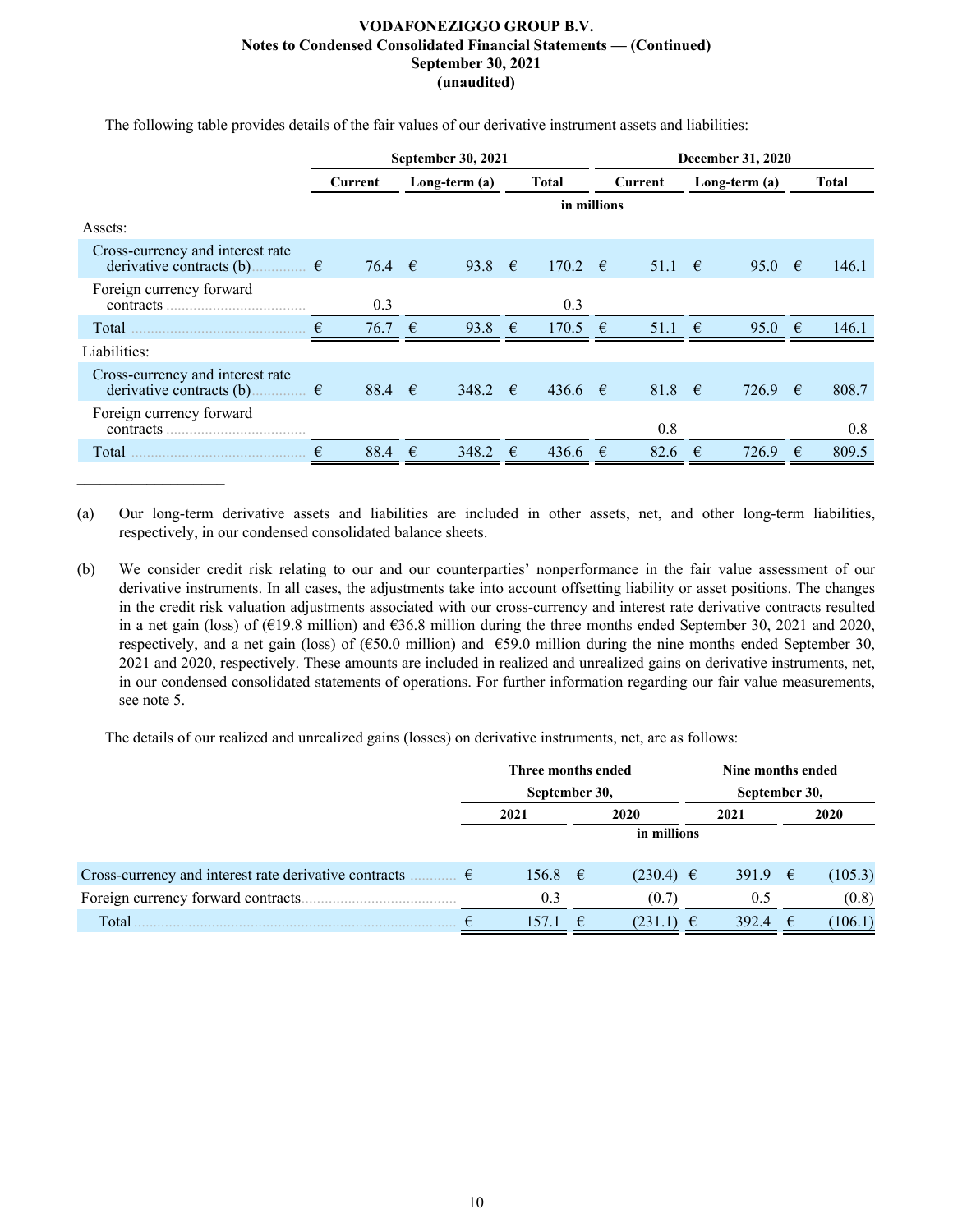The net cash received or paid related to our derivative instruments is classified as an operating, investing or financing activity in our condensed consolidated statements of cash flows based on the objective of the derivative instrument and the classification of the applicable underlying cash flows. For derivative contracts that are terminated prior to maturity, the cash paid or received upon termination that relates to future periods is classified as a financing activity. The classification of these net cash inflows (outflows) is as follows:

|                       | Nine months ended |               |       |  |  |  |  |
|-----------------------|-------------------|---------------|-------|--|--|--|--|
|                       |                   | September 30, |       |  |  |  |  |
|                       |                   | 2020<br>2021  |       |  |  |  |  |
|                       |                   | in millions   |       |  |  |  |  |
| Operating activities. |                   | $(4.9) \t∈$   | 25.4  |  |  |  |  |
| Financing activities  |                   | (V. 1         | (0.6) |  |  |  |  |
| Total                 |                   | 5.0)          | 24.8  |  |  |  |  |

#### *Counterparty Credit Risk*

We are exposed to the risk that the counterparties to our derivative instruments will default on their obligations to us. We manage these credit risks through the evaluation and monitoring of the creditworthiness of and concentration of risk with the respective counterparties. In this regard, credit risk associated with our derivative instruments is spread across a relatively broad counterparty base of banks and financial institutions. Collateral is generally not posted by either party under our derivative instruments. At September 30, 2021, our exposure to counterparty credit risk included derivative assets with an aggregate fair value of  $E11.9$  million.

#### **Details of our Derivative Instruments**

#### *Cross-currency Swaps*

 $\mathcal{L}_\text{max}$  , where  $\mathcal{L}_\text{max}$  and  $\mathcal{L}_\text{max}$ 

We generally match the denomination of our borrowings with the functional currency of the supporting operations or, when it is more cost effective, we provide for an economic hedge against foreign currency exchange rate movements by using derivative instruments to synthetically convert unmatched debt into the applicable underlying currency. At September 30, 2021, substantially all of our debt was either directly or synthetically matched to our functional currency. The following table sets forth the total notional amounts and the related weighted average remaining contractual life of our cross-currency swap contracts at September 30, 2021:

| Notional amount due from counterparty (in millions) (a). | 8.433.5   |
|----------------------------------------------------------|-----------|
| Notional amount due to counterparty (in millions).       | 7.241.2   |
| Weighted average remaining life.                         | 4.8 years |

(a) Includes certain derivative instruments that do not involve the exchange of notional amounts at the inception and maturity of the instruments. Accordingly, the only cash flows associated with these derivative instruments are interestrelated payments and receipts. At September 30, 2021, the total euro equivalent of the notional amounts due from counterparties, of these derivative instruments was  $\epsilon$ 1,614.0 million.

#### *Interest Rate Derivative Contracts*

As noted above, we enter into interest rate swaps to protect against increases in the interest rates on our variable-rate debt. Pursuant to these derivative instruments, we typically pay fixed interest rates and receive variable interest rates on specified notional amounts. At September 30, 2021, the notional amounts due from counterparties was  $\epsilon$ 3,142.4 million and the related weighted average remaining contractual life of our interest rate swap contracts was 7.1 years.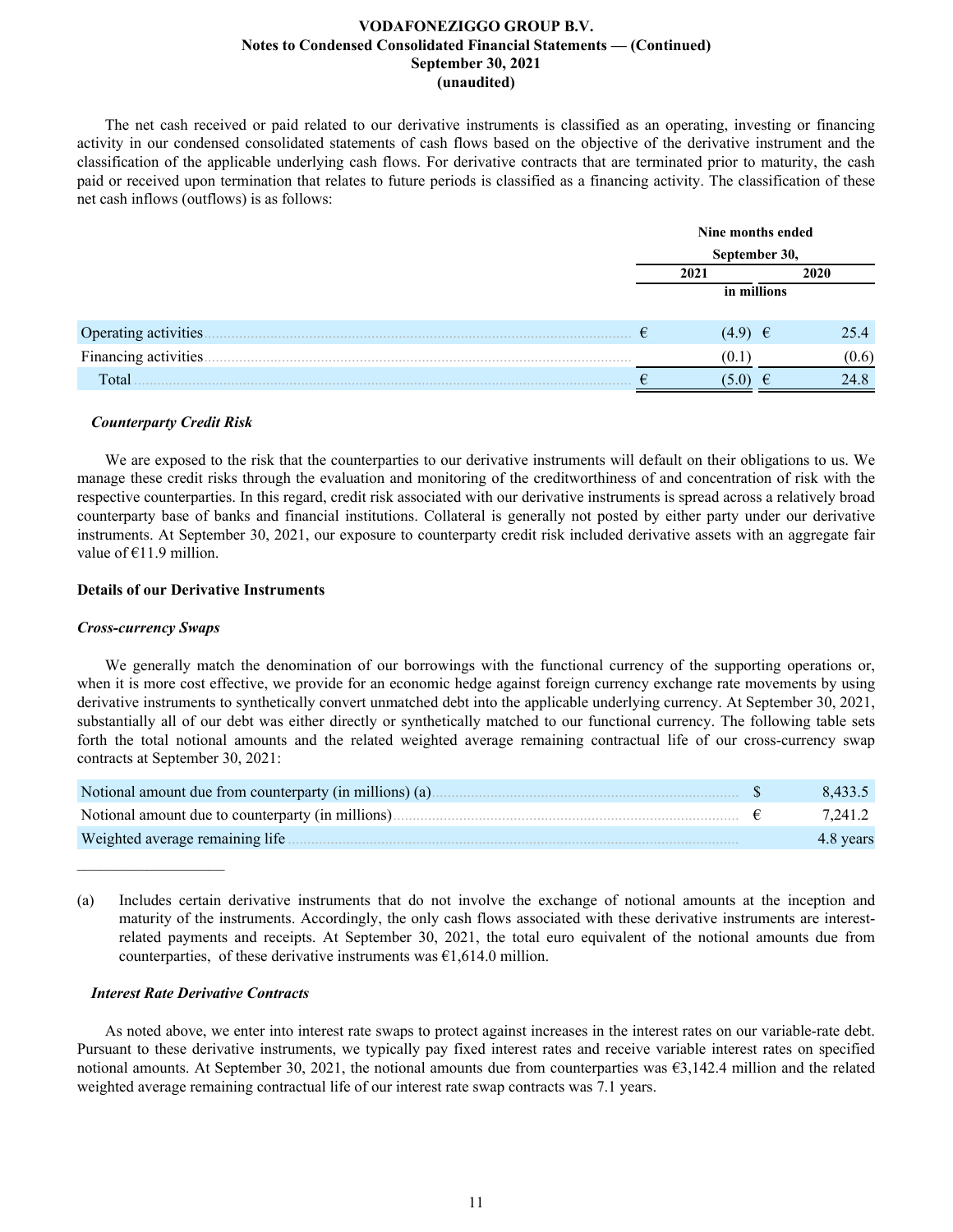## *Interest Rate Caps, Floors and Collars*

From time to time, we enter into interest rate cap, floor and collar agreements that lock in a maximum interest rate if variable rates rise, but also allow our company to benefit, to a limited extent in the case of collars, from declines in market rates. Purchased interest rate floors protect us from interest rates falling below a certain level, generally to match a floating rate floor on a debt instrument. At September 30, 2021, we had no interest rate collar agreements, and the total euro equivalent of notional amounts of our interest rate caps and floors were €205.0 million and €4,432.2 million, respectively.

#### *Basis swaps*

Our basis swaps involve the exchange of attributes used to calculate our floating interest rates, including (i) the benchmark rate, (ii) the underlying currency and/or (iii) the borrowing period. We typically enter into these swaps to optimize our interest rate profile based on our current evaluations of yield curves, our risk management policies and other factors. At September 30, 2021, the euro equivalent of the notional amount due from the counterparty was  $\epsilon$ 2,182.2 million and the related weighted average remaining contractual life of our interest basis swap contracts was 1.04 years.

## *Foreign Currency Forwards*

We enter into foreign currency forward contracts with respect to non-functional currency exposure. At September 30, 2021, the euro equivalent of the notional amount of our foreign currency forward contracts was  $\epsilon$ 7.7 million.

#### *Impact of Derivative Instruments on Borrowing Costs*

The impact of the derivative instruments that mitigate our foreign currency and interest rate risk, as described above, was an increase of 35 basis points to our borrowing costs as of September 30, 2021.

#### **(5) Fair Value Measurements**

We use the fair value method to account for our derivative instruments. The reported fair values of these derivative instruments as of September 30, 2021, are unlikely to represent the value that will be paid or received upon the ultimate settlement or disposition of these assets and liabilities.

GAAP provides for a fair value hierarchy that prioritizes the inputs to valuation techniques used to measure fair value into three broad levels. Level 1 inputs are quoted market prices in active markets for identical assets or liabilities that the reporting entity has the ability to access at the measurement date. Level 2 inputs are inputs other than quoted market prices included within Level 1 that are observable for the asset or liability, either directly or indirectly. Level 3 inputs are unobservable inputs for the asset or liability. We record transfers of assets or liabilities into or out of Levels 1, 2 or 3 at the beginning of the quarter during which the transfer occurred. During the nine months ended September 30, 2021, no such transfers were made.

All of our Level 2 inputs (interest rate futures and swap rates) and certain of our Level 3 inputs (credit spreads) are obtained from pricing services. These inputs, or interpolations or extrapolations thereof, are used in our internal models to calculate, among other items, yield curves and forward interest and currency rates. In the normal course of business, we receive market value assessments from the counterparties to our derivative contracts. Although we compare these assessments to our internal valuations and investigate unexpected differences, we do not otherwise rely on counterparty quotes to determine the fair values of our derivative instruments. The midpoints of applicable bid and ask ranges generally are used as inputs for our internal valuations.

In order to manage our interest rate and foreign currency exchange risk, we have entered into various derivative instruments as further described in note 4. The recurring fair value measurements of these instruments are determined using discounted cash flow models. Most of the inputs to these discounted cash flow models consist of, or are derived from, observable Level 2 data for substantially the full term of these instruments. This observable data mostly includes interest rate futures and swap rates, which are retrieved or derived from available market data. Although we may extrapolate or interpolate this data, we do not otherwise alter this data in performing our valuations. We use a Monte Carlo based approach to incorporate a credit risk valuation adjustment in our fair value measurements to estimate the impact of both our own nonperformance risk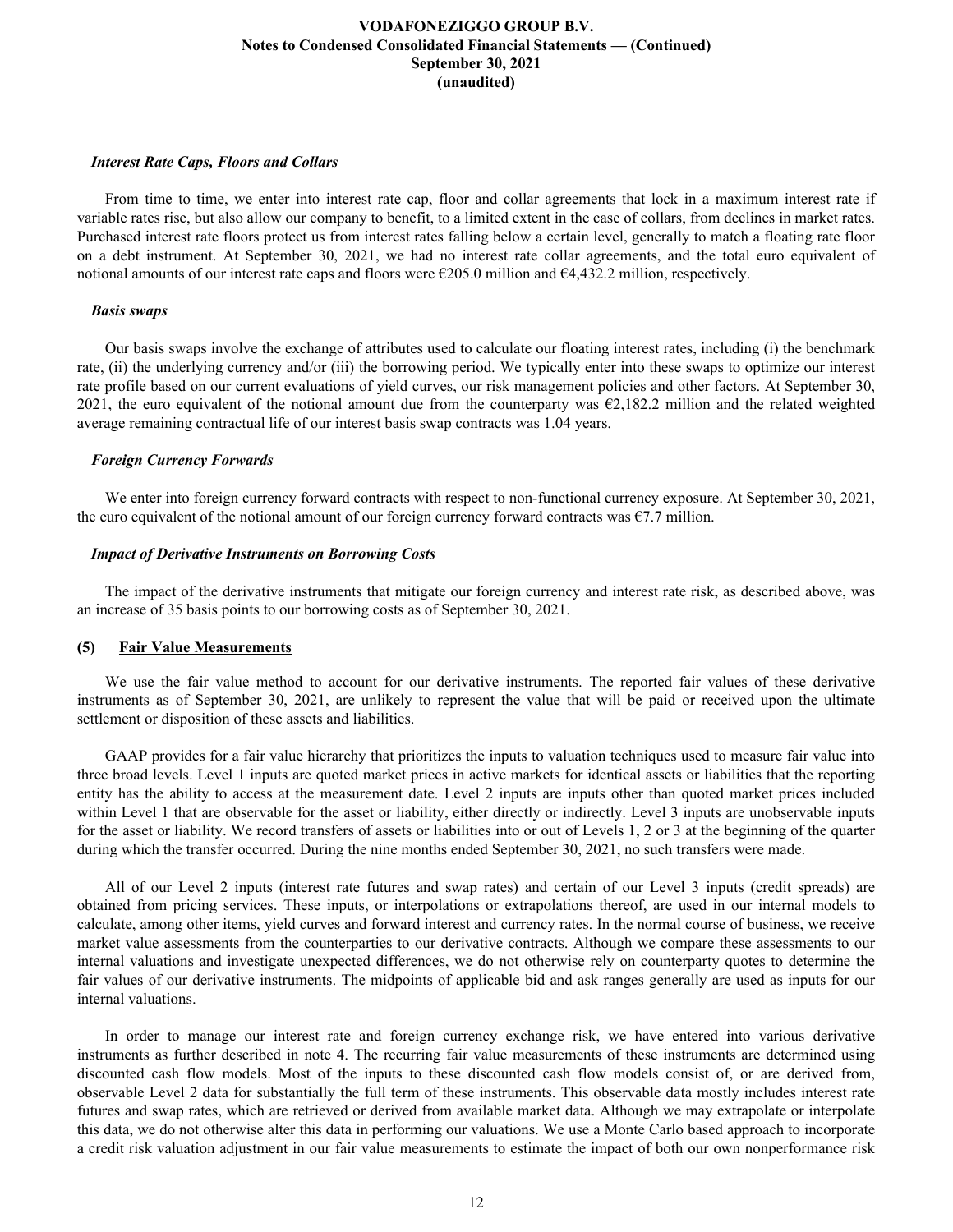and the nonperformance risk of our counterparties. Certain inputs used for our credit risk valuations, such as market correlations, represent our most significant Level 3 inputs, and these inputs are used to derive the credit risk valuation adjustments with respect to these instruments. As we would not expect changes in these elements to have a significant impact on the valuations of these instruments, we have determined that these valuations fall under Level 2 of the fair value hierarchy. Our credit risk valuation adjustments with respect to our cross-currency and interest rate swaps are quantified and further explained in note 4.

Fair value measurements are also used in connection with nonrecurring valuations performed in connection with impairment assessments and acquisition accounting. We did not perform significant nonrecurring fair value measurements during the nine months ended September 30, 2021.

A summary of our assets and liabilities that are measured at fair value on a recurring basis is as follows:

|                                                       | September 30,<br>2021(a) |             |             | December 31,<br>2020(a) |
|-------------------------------------------------------|--------------------------|-------------|-------------|-------------------------|
|                                                       |                          | in millions |             |                         |
| Assets:                                               |                          |             |             |                         |
| Cross-currency and interest rate derivative contracts | €                        | 170.2       | $-\epsilon$ | 146.1                   |
|                                                       |                          | 0.3         |             |                         |
| Total                                                 |                          | 170.5       | $-\epsilon$ | 1461                    |
| Liabilities:                                          |                          |             |             |                         |
|                                                       | €                        | $436.6$ €   |             | 808.7                   |
|                                                       |                          |             |             | 0.8                     |
| Total                                                 |                          | 436.6       |             | 809.5                   |

(a) At September 30, 2021 and December 31, 2020, we used significant other observable inputs (Level 2) to measure all of our fair value assets and liabilities.

## **(6) Long-lived Assets**

 $\mathcal{L}_\text{max}$  , where  $\mathcal{L}_\text{max}$  and  $\mathcal{L}_\text{max}$ 

## *Property and Equipment, Net*

The details of our property and equipment and the related accumulated depreciation are set forth below:

|                                        | September 30, |   | December 31, |
|----------------------------------------|---------------|---|--------------|
|                                        | 2021          |   | 2020         |
|                                        | in millions   |   |              |
| Distribution systems.                  | $6,125.2$ €   |   | 5,836.6      |
| Support equipment, buildings and land. | 1,469.1       |   | 1,342.9      |
| Customer premises equipment.           | 1,020.2       |   | 966.7        |
|                                        | 8,614.5       |   | 8,146.2      |
| Accumulated depreciation               | (3,866.3)     |   | (3,268.9)    |
| Total property and equipment, net.     | 4,748.2       | € | 4,877.3      |

During the nine months ended September 30, 2021 and 2020, we recorded non-cash increases to our property and equipment related to vendor financing arrangements of €364.1 million and €372.8 million, respectively, which exclude related value added taxes (VAT) of  $\epsilon$ 29.8 million and  $\epsilon$ 30.0 million, respectively, that were also financed by our vendors under these arrangements.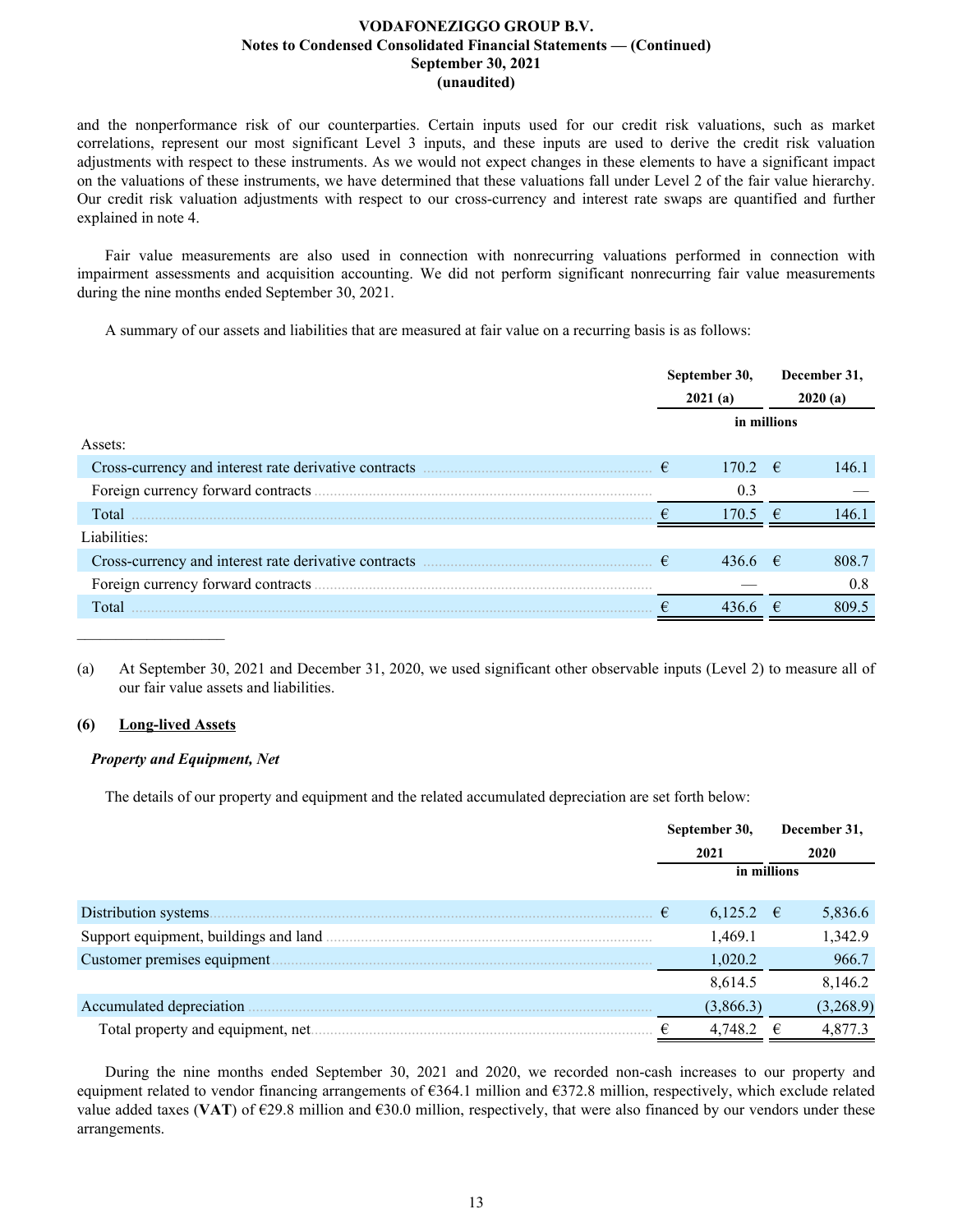## *Goodwill*

There were no changes in the carrying amount of our goodwill during the nine months ended September 30, 2021.

If, among other factors, the adverse impact of economic competitive, regulatory or other factors were to cause our operations or cash flows to be worse than anticipated, we could conclude in future periods that impairment charges are required in order to reduce the carrying values of our goodwill, and, to a lesser extent, other long-lived assets. Any such impairment charges could be significant.

## *Intangible Assets Subject to Amortization, Net*

The details of our intangible assets subject to amortization are set forth below:

|                        |                                    | <b>September 30, 2021</b>                                       |                         |                                    | December 31, 2020           |                                  |
|------------------------|------------------------------------|-----------------------------------------------------------------|-------------------------|------------------------------------|-----------------------------|----------------------------------|
|                        | <b>Gross</b><br>carrying<br>amount | <b>Net</b><br>carrying<br>Accumulated<br>amortization<br>amount |                         | <b>Gross</b><br>carrying<br>amount | Accumulated<br>amortization | <b>Net</b><br>carrying<br>amount |
|                        |                                    |                                                                 |                         | in millions                        |                             |                                  |
| Customer relationships | 6,420.0                            | €                                                               | $(2,422.0) \in 3.998.0$ | 6,420.0                            | $(2,039.6) \in$<br>€        | 4,380.4                          |
| Licenses $(a)$ .       | 1.470.9                            | (404.0)                                                         | 1,066.9                 | 1,331.2                            | (352.0)                     | 979.2                            |
| Trade name             | 270.0                              | (51.3)                                                          | 218.7                   | 270.0                              | (43.2)                      | 226.8                            |
| Total                  | € 8,160.9                          | (2,877.3)                                                       | € 5,283.6               | $\epsilon$ 8.021.2                 | (2,434.8)<br>€              | 5,586.4<br>€                     |

**(a)** During the first quarter of 2021, we recorded spectrum license additions of €163.3 million associated with the renewal of our existing license in the 2100 MHz band. The spectrum license additions were funded by borrowings under our shareholder loans, as further described in note 10.

## **(7) Debt**

 $\mathcal{L}_\text{max}$  , where  $\mathcal{L}_\text{max}$  and  $\mathcal{L}_\text{max}$ 

The euro equivalents of the components of our third-party debt are as follows:

|                                                                                                           | <b>September 30, 2021</b>                   |                                     |                        | <b>Principal amount</b> |
|-----------------------------------------------------------------------------------------------------------|---------------------------------------------|-------------------------------------|------------------------|-------------------------|
|                                                                                                           | Weighted<br>average<br>interest rate<br>(a) | Unused<br>borrowing<br>capacity (b) | September 30,<br>2021  | December 31,<br>2020    |
|                                                                                                           |                                             |                                     | in millions            |                         |
| Senior and Senior Secured Notes.                                                                          | 4.65 % €                                    | $ \epsilon$                         | 5,234.0                | 5,062.0<br>€            |
|                                                                                                           | $2.79\%$                                    | 800.0                               | 4,474.1                | 4,466.8                 |
| Vendor financing (e).                                                                                     | $1.85\%$                                    |                                     | 990.8                  | 999.4                   |
| Other debt.                                                                                               | $0.28 \%$                                   |                                     | 168.9                  | 173.4                   |
| Total principal amount of third-party debt before<br>premiums, discounts and deferred financing costs (f) | 3.56 $\%$ $\in$                             | 800.0                               | 10.867.8<br>$\epsilon$ | 10,701.6<br>$\epsilon$  |

<sup>(</sup>a) Represents the weighted average interest rate in effect at September 30, 2021 for all borrowings outstanding pursuant to each debt instrument, including any applicable margin. The interest rates presented represent stated rates and do not include the impact of derivative instruments, deferred financing costs, original issue premiums or discounts and commitment fees, all of which affect our overall cost of borrowing. Including the effects of derivative instruments, original issue premiums or discounts and commitment fees, but excluding the impact of deferred financing costs, the weighted average interest rate on our aggregate third-party variable- and fixed-rate indebtedness was 4.1% at September 30, 2021. For information regarding our derivative instruments, see note 4.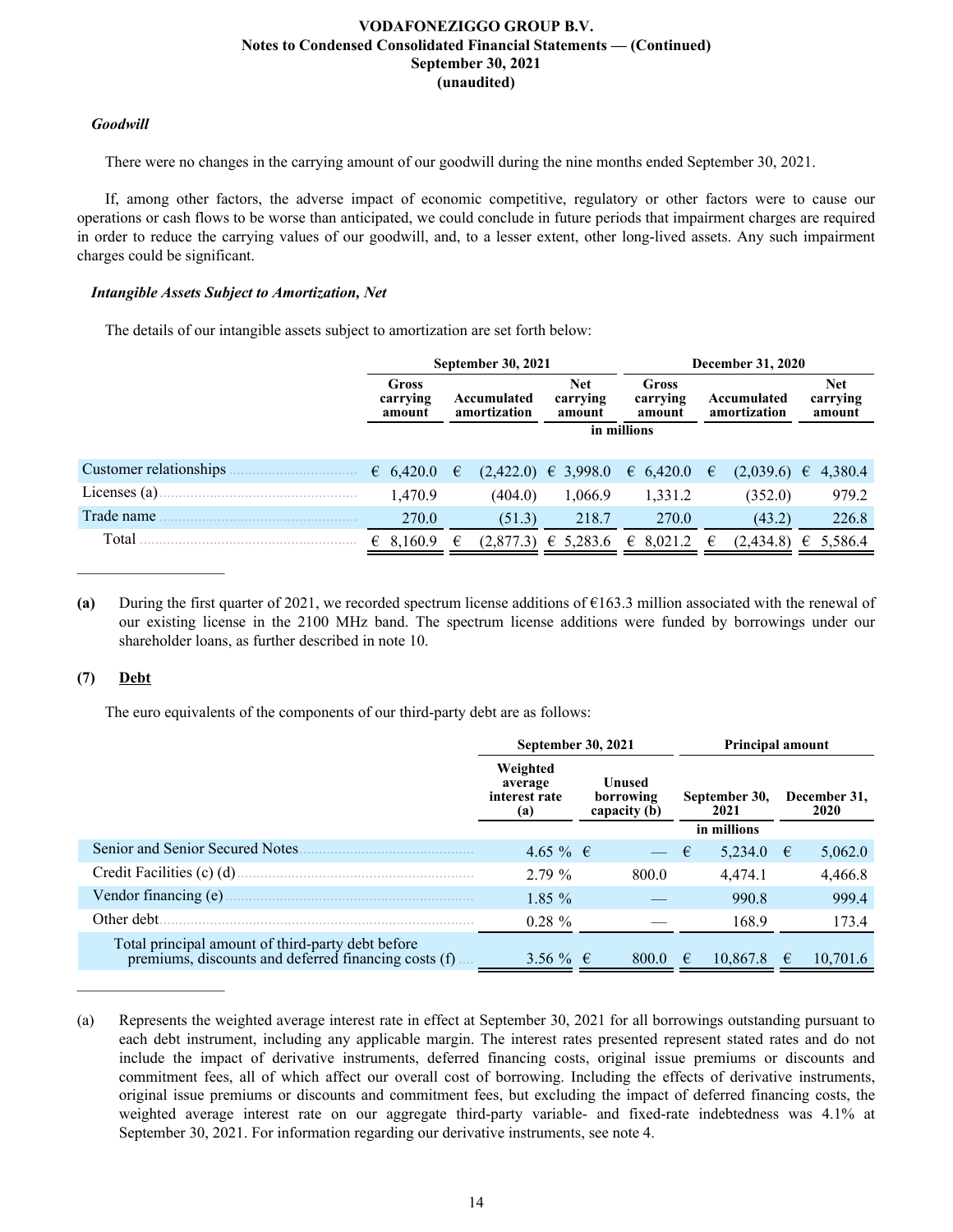- (b) The Credit Facilities include a revolving facility with a maximum borrowing capacity of €800.0 million, which was undrawn at September 30, 2021. Unused borrowing capacity represents the maximum availability under the Credit Facilities at September 30, 2021 without regard to covenant compliance calculations or other conditions precedent to borrowing. At September 30, 2021, based on the most restrictive applicable leverage covenants and leverage-based restricted payment tests, the full €800.0 million of unused borrowing capacity was available to be borrowed and there were no additional restrictions on our ability to make loans or distributions from this availability. Upon completion of the relevant September 30, 2021 compliance reporting requirements and based on the most restrictive applicable leverage covenants and leverage-based restricted payment tests, we expect that the full amount of unused borrowing capacity will continue to be available to be borrowed and that there will be no additional restrictions with respect to loans or distributions from this availability. Our above expectations do not consider any actual or potential changes in our borrowing levels or any amounts loaned or distributed subsequent to September 30, 2021, or the impact of additional amounts that may be available to borrow, loan or distribute under certain defined baskets under the Credit Facilities.
- (c) Principal amounts include  $641.9$  million and  $6151.4$  million at September 30, 2021 and December 31, 2020, respectively, of borrowings pursuant to an excess cash facility under the Credit Facilities. These borrowings are owed to a nonconsolidated special purpose financing entity that has issued notes to finance the purchase of receivables due from our company to certain other third parties for amounts that we and our subsidiaries have vendor financed. To the extent that the proceeds from these notes exceed the amount of vendor financed receivables available to be purchased, the excess proceeds are used to fund this excess cash facility.
- (d) The Revolving Facility bears interest at a rate of EURIBOR plus 2.75% (subject to a margin ratchet) and has a fee on unused commitments of 40% of such margin per year.
- (e) Represents amounts owed to various creditors pursuant to interest-bearing vendor financing arrangements that are used to finance certain of our property and equipment additions and operating expenses. These arrangements extend our repayment terms beyond a vendor's original due dates (e.g. extension beyond a vendor's customary payment terms, which are generally 90 days or less) and as such are classified outside of accounts payable on our condensed consolidated balance sheet. These obligations are generally due within one year and include VAT that was also financed under these arrangements. Repayments of vendor financing obligations are included in repayments of third-party debt and finance lease obligations in our condensed consolidated statements of cash flows.
- (f) At September 30, 2021 and December 31, 2020, our third party debt had an estimated fair value of €11.0 billion and  $\epsilon$ 10.9 billion, respectively. The estimated fair values of our debt instruments are generally determined using the average of applicable bid and ask prices (mostly Level 1 of the fair value hierarchy) or, when quoted market prices are unavailable or not considered indicative of fair value, discounted cash flow models (mostly Level 2 of the fair value hierarchy). The discount rates used in the cash flow models are based on the market interest rates and estimated credit spreads, to the extent available, and other relevant factors. For additional information regarding fair value hierarchies, see note 5.

## *Financing Transactions*

Below we provide summary descriptions of certain financing transactions completed during the first nine months of 2021. A portion of our financing transactions may include non-cash borrowings and repayments. During the nine months ended September 30, 2021 and 2020, non-cash borrowings and repayments aggregated  $\epsilon$ 173.0 million and  $\epsilon$ 2,324.9 million, respectively. Unless otherwise noted, the terms and conditions of any new notes and/or credit facilities are largely consistent with those of existing notes and credit facilities with regard to covenants, events of default and change of control provisions, among other items. For information regarding the general terms and conditions of our debt and capitalized terms not defined herein, see note 8 to the consolidated financial statements included in our 2020 annual report.

*2021 Financing Transactions.* In March 2021, pursuant to a private placement, we issued \$200.0 million (€170.2 million) principal amount of 2030 Dollar Senior Secured Notes at an issue price of 104.25% of par. The net proceeds from the issuance of these notes were used to redeem 10% of the original aggregate principal amount of our 2027 Dollar Senior Secured Notes at a premium of 3%.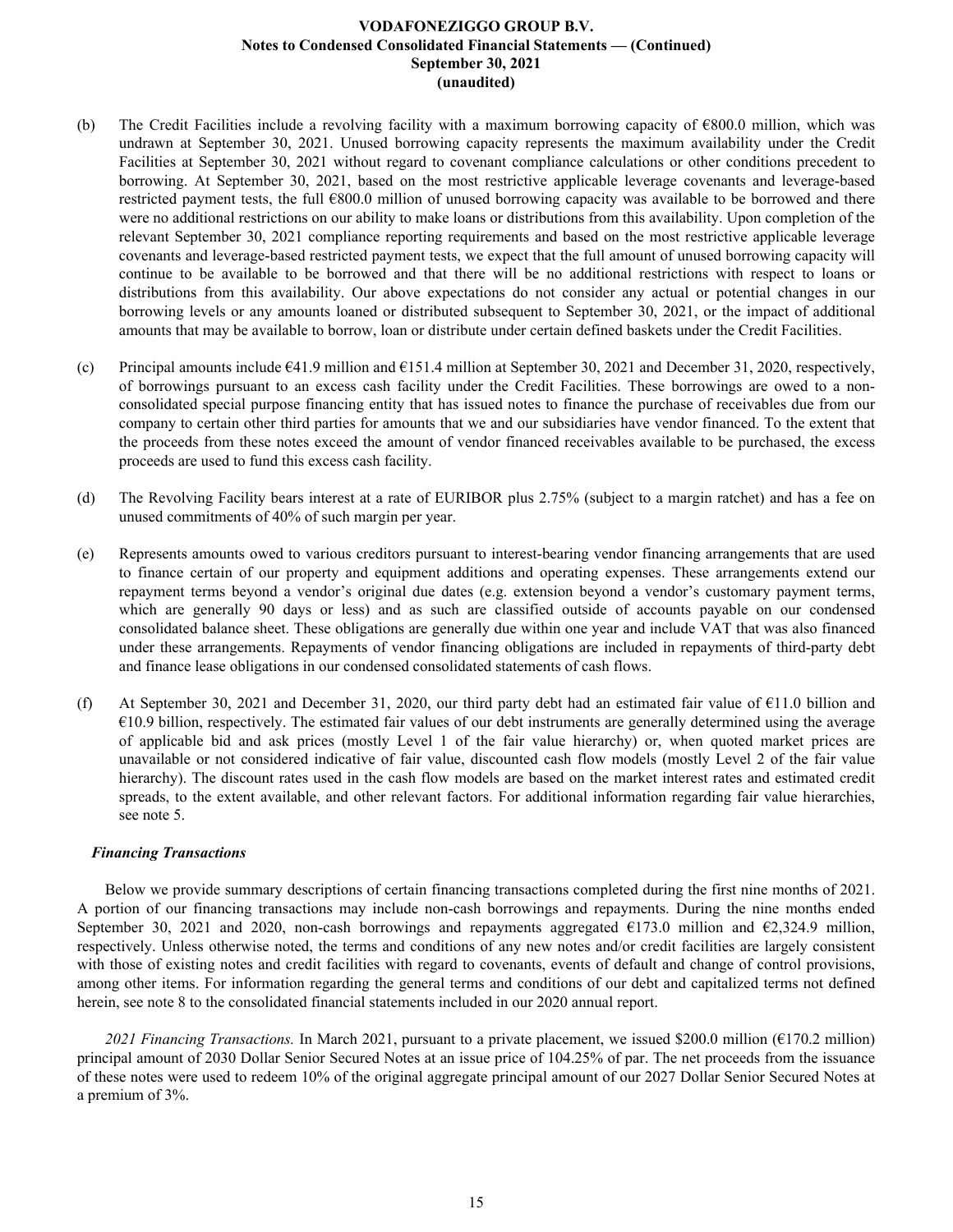In connection with this transaction, we recognized a net loss on debt extinguishment of  $E$ 7.6 million related to (i) the payment of €5.0 million of redemption premiums and (ii) the write-off of €2.6 million of fair value adjustments and unamortized deferred financing costs.

The following table provides a reconciliation of total third-party debt before premiums, discounts and deferred financing costs to total debt and finance lease obligations:

|                                                                                                        | September 30,<br>2021 | December 31,<br><b>2020</b> |
|--------------------------------------------------------------------------------------------------------|-----------------------|-----------------------------|
|                                                                                                        | in millions           |                             |
| Total principal amount of third-party debt before deferred financing costs, discounts and<br>premiums. | $10,867.8$ €          | 10,701.6                    |
|                                                                                                        | (47.0)                | (58.5)                      |
|                                                                                                        | 10,820.8              | 10,643.1                    |
|                                                                                                        | 20.1                  | 22.2                        |
|                                                                                                        | 10,840.9              | 10,665.3                    |
|                                                                                                        | 1,815.8               | 1,607.9                     |
| Total debt and finance lease obligations.                                                              | 12,656.7              | 12,273.2                    |
| Current maturities of debt and finance lease obligations.                                              | (1,038.4)             | (1, 156.8)                  |
| Long-term debt and finance lease obligations.                                                          | 11,618.3              | 11,116.4                    |

## *Maturities of Debt*

 $\mathcal{L}_\text{max}$  , where  $\mathcal{L}_\text{max}$  and  $\mathcal{L}_\text{max}$ 

The euro equivalents of the maturities of our debt as of September 30, 2021 are presented below:

|                              |   | <b>Third-party</b><br>(a) |   | Related-<br>party |   | <b>Total</b> |
|------------------------------|---|---------------------------|---|-------------------|---|--------------|
|                              |   |                           |   | in millions       |   |              |
| Year ending December 31:     |   |                           |   |                   |   |              |
| 2021 (remainder of year) (a) | € | 357.8                     | € |                   | € | 357.8        |
| 2022 (a) (b).                |   | 841.3                     |   |                   |   | 841.3        |
| 2023                         |   |                           |   |                   |   |              |
| 2024                         |   |                           |   |                   |   |              |
| 2025                         |   |                           |   |                   |   |              |
| 2026                         |   |                           |   |                   |   |              |
| Thereafter                   |   | 9,668.7                   |   | 1,815.8           |   | 11,484.5     |
| Total debt maturities        |   | 10,867.8                  |   | 1,815.8           |   | 12,683.6     |
|                              |   | (47.0)                    |   |                   |   | (47.0)       |
| Total debt                   |   | 10,820.8                  |   | 1,815.8           | € | 12,636.6     |
| Current portion              |   | 1,030.4                   |   |                   |   | 1,030.4      |
| Noncurrent portion           |   | 9,790.4                   | € | 1,815.8           | € | 11,606.2     |

(a) Third-party amounts include vendor financing obligations of  $\epsilon$ 990.8 million, as set forth below (in millions):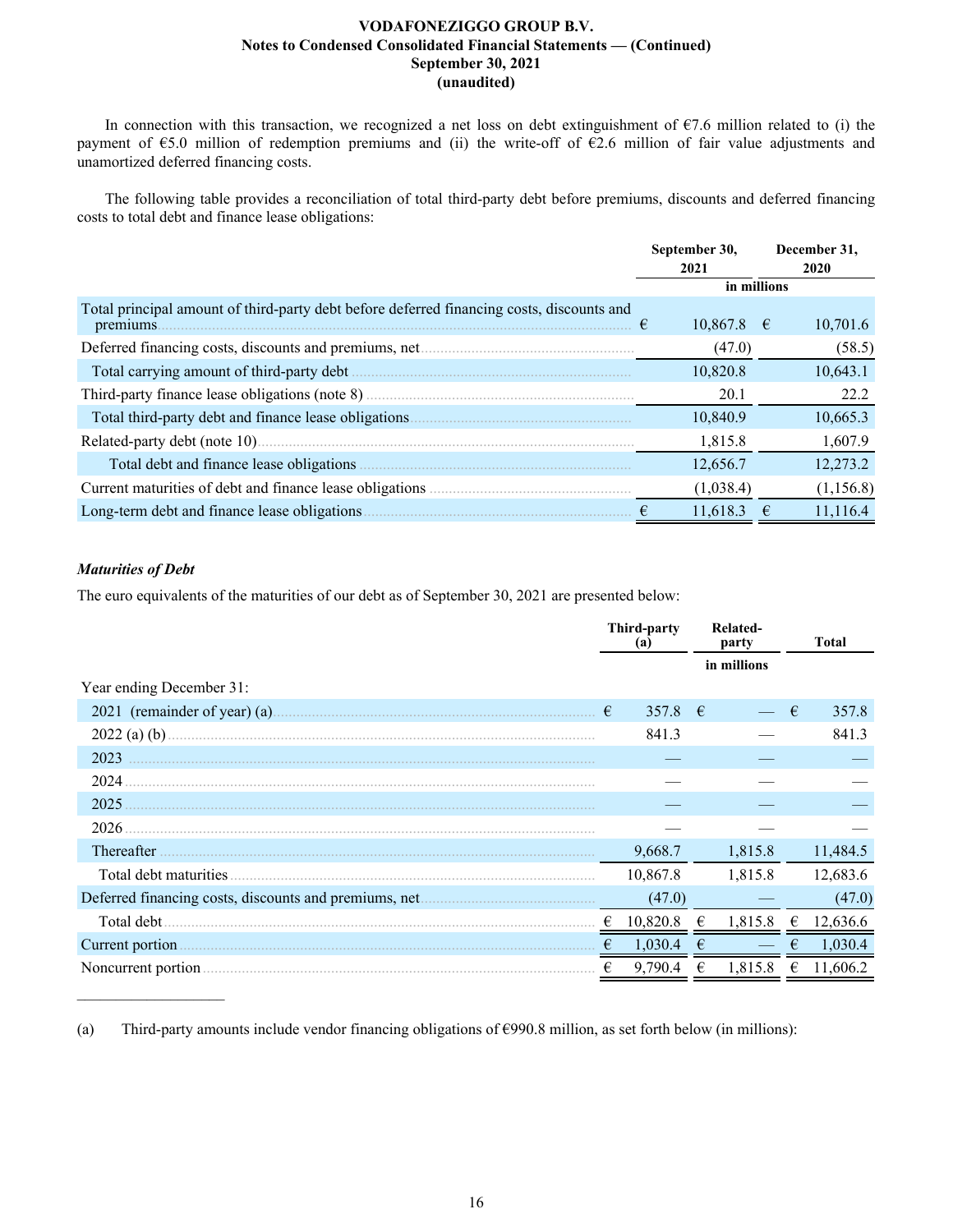| Year ending December 31:  |       |
|---------------------------|-------|
| 2021 (remainder of year). | 318.2 |
| 2022                      |       |
|                           |       |
| Current portion.          |       |
| Noncurrent portion        |       |

- (1) VZ Vendor Financing II B.V. (**VZ Vendor Financing II**), a third-party special purpose financing entity that is not consolidated by VodafoneZiggo, has issued an aggregate  $\epsilon$ 700.0 million in notes maturing in January 2029 (the **Vendor Financing II Notes**). The net proceeds from the Vendor Financing II Notes are used by VZ Vendor Financing II to purchase from various third parties certain vendor-financed receivables owed by our company. To the extent that the proceeds from the Vendor Financing II Notes exceed the amount of vendor-financed receivables available to be purchased, the excess proceeds are used to fund the Financing Facility. As additional vendor-financed receivables become available for purchase, VZ Vendor Financing II can request that we repay any amounts made available under the Financing Facility.
- (b) Includes the handset facility obligations of  $\epsilon$ 168.9 million. Amortizing repayments of the facility will start in 2022 and the facility is due to be repaid in full in 2024.

## **(8) Leases**

 $\frac{1}{2}$  ,  $\frac{1}{2}$  ,  $\frac{1}{2}$  ,  $\frac{1}{2}$  ,  $\frac{1}{2}$  ,  $\frac{1}{2}$  ,  $\frac{1}{2}$  ,  $\frac{1}{2}$  ,  $\frac{1}{2}$  ,  $\frac{1}{2}$ 

## *General*

We enter into operating and finance leases for network equipment, real estate, mobile site sharing and vehicles. We provide residual value guarantees on certain of our vehicle leases.

## *Lease Balances*

 $\mathcal{L}_\text{max}$  , where  $\mathcal{L}_\text{max}$  and  $\mathcal{L}_\text{max}$ 

A summary of our right-of-use (**ROU**) assets and lease liabilities is set forth below:

|                          | September 30, 2021 December 31, 2020 |             |       |
|--------------------------|--------------------------------------|-------------|-------|
|                          |                                      | in millions |       |
| ROU assets:              |                                      |             |       |
| Operating leases (a).    | 369.3 $\in$                          |             | 412.8 |
| Finance leases (b)       | 19.8                                 |             | 21.9  |
| Total ROU assets.        | 3891                                 | €           | 4347  |
|                          |                                      |             |       |
| Lease liabilities:       |                                      |             |       |
| Operating leases (c).    | 376.1 $\in$                          |             | 419.8 |
| Finance leases (d)       | 20.1                                 |             | 22.2  |
| Total lease liabilities. | 396.2                                | €           | 442.0 |

<sup>(</sup>a) Our operating lease ROU assets are included in other assets, net, on our condensed consolidated balance sheets. At September 30, 2021, the weighted average remaining lease term for operating leases was 7.1 years and the weighted average discount rate was 3.3%. During the nine months ended September 30, 2021 and 2020, we recorded additions to our operating lease ROU assets of  $E11.2$  million and  $E11.6$  million, respectively.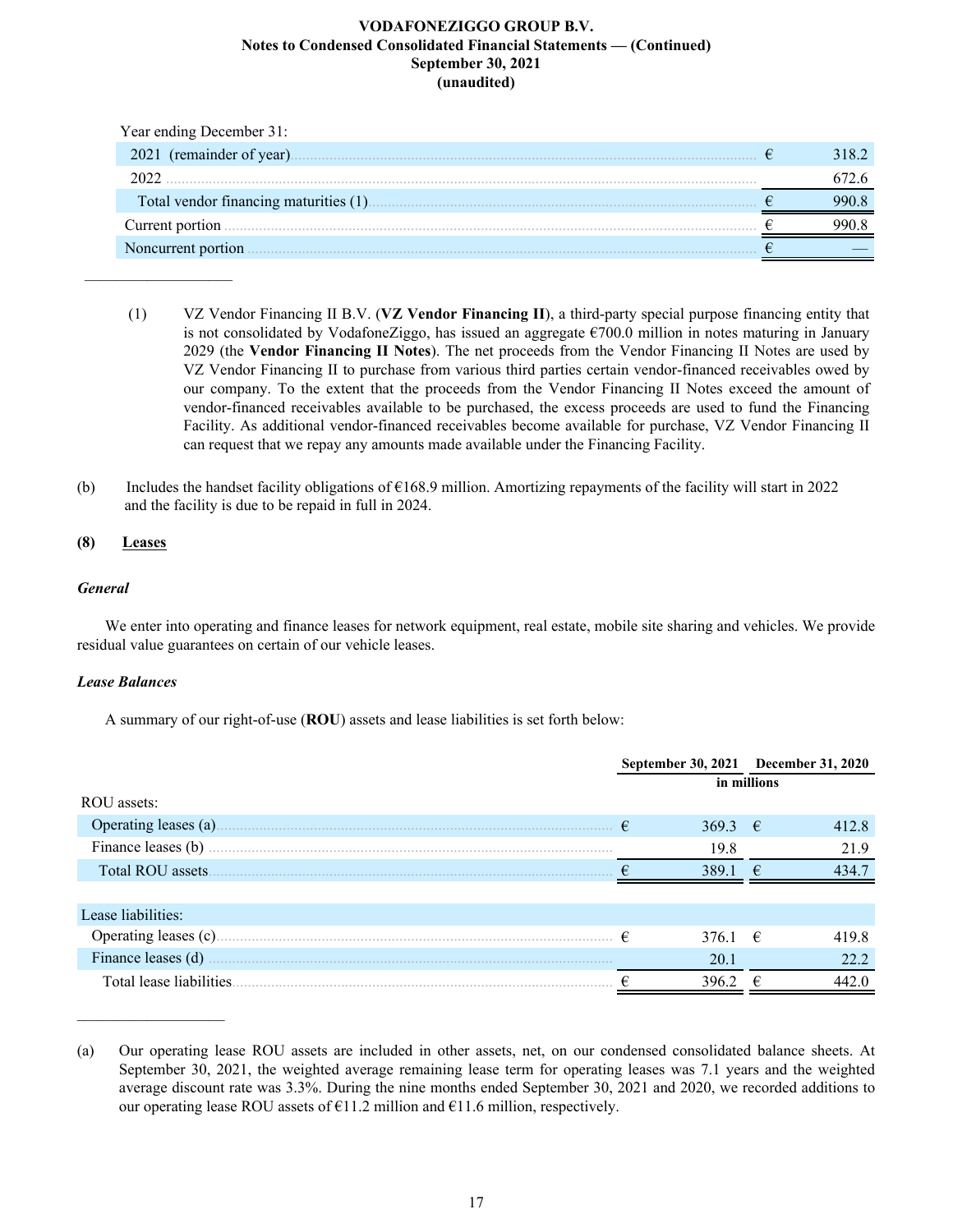- (b) Our finance lease ROU assets are included in property and equipment, net, on our condensed consolidated balance sheets. At September 30, 2021, the weighted average remaining lease term for finance leases was 3.0 years and the weighted average discount rate was 3.5%. During the nine months ended September 30, 2021 and 2020, we recorded additions to our finance lease ROU assets of €4.6 million and €11.2 million, respectively.
- (c) The current and long-term portions of our operating lease liabilities are included within other accrued and current liabilities and other long-term liabilities, respectively, on our condensed consolidated balance sheets.
- (d) The current and long-term portions of our finance lease obligations are included within current portion of debt and finance lease obligations and long-term debt and finance lease obligations, respectively, on our condensed consolidated balance sheets.

A summary of our aggregate lease expense is set forth below:

 $\mathcal{L}_\text{max}$  , where  $\mathcal{L}_\text{max}$  and  $\mathcal{L}_\text{max}$ 

|                                | Three months ended<br>September 30, |                |   |                | Nine months ended<br>September 30, |       |    |       |  |      |
|--------------------------------|-------------------------------------|----------------|---|----------------|------------------------------------|-------|----|-------|--|------|
|                                |                                     | 2021           |   | 2020           |                                    |       |    | 2021  |  | 2020 |
|                                |                                     |                |   | in millions    |                                    |       |    |       |  |      |
| Finance lease expense:         |                                     |                |   |                |                                    |       |    |       |  |      |
| Depreciation and amortization. |                                     | 2.5 $\epsilon$ |   | 2.4 $\epsilon$ |                                    | 7.1   | −€ | 7.6   |  |      |
| Interest expense               |                                     | 0.1            |   | 0.2            |                                    | 0.4   |    | 0.7   |  |      |
| Total finance lease expense.   |                                     | 2.6            |   | 2.6            |                                    | 7.5   |    | 8.3   |  |      |
|                                |                                     | 17.9           |   | 19.7           |                                    | 57.0  |    | 61.6  |  |      |
|                                |                                     | (0.3)          |   | (0.2)          |                                    | (0.8) |    | (0.7) |  |      |
| Total lease expense.           | €                                   | 20.2           | € | 22.1           | €                                  | 63.7  | €  | 69.2  |  |      |

<sup>(</sup>a) Our operating lease expense is included in other operating expenses and SG&A expenses in our condensed consolidated statements of operations.

A summary of our cash outflows from operating and finance leases is set forth below:

|                                                                                                                                                                                                                                      | Nine months ended September 30, |             |   |      |  |  |
|--------------------------------------------------------------------------------------------------------------------------------------------------------------------------------------------------------------------------------------|---------------------------------|-------------|---|------|--|--|
|                                                                                                                                                                                                                                      |                                 | 2021        |   | 2020 |  |  |
|                                                                                                                                                                                                                                      |                                 | in millions |   |      |  |  |
| Cash paid for amounts included in the measurement of lease liabilities:                                                                                                                                                              |                                 |             |   |      |  |  |
| Operating cash outflows from operating leases <i>manufactured in the set of the set of the set of the set of the set of the set of the set of the set of the set of the set of the set of the set of the set of the set of the s</i> |                                 | $62.5$ €    |   |      |  |  |
| Operating cash outflows from finance leases.                                                                                                                                                                                         |                                 | 0.4         |   | 0.7  |  |  |
| Financing cash outflows from finance leases                                                                                                                                                                                          |                                 | 6.6         |   | 7.6  |  |  |
| Total cash outflows from operating and finance leases.                                                                                                                                                                               |                                 | 69.5        | € | 74.0 |  |  |

<sup>(</sup>b) Variable lease expense represents payments made to a lessor during the lease term that vary because of a change in circumstance that occurred after the lease commencement date. Variable lease payments are expensed as incurred and are included in other operating expenses in our condensed consolidated statements of operations.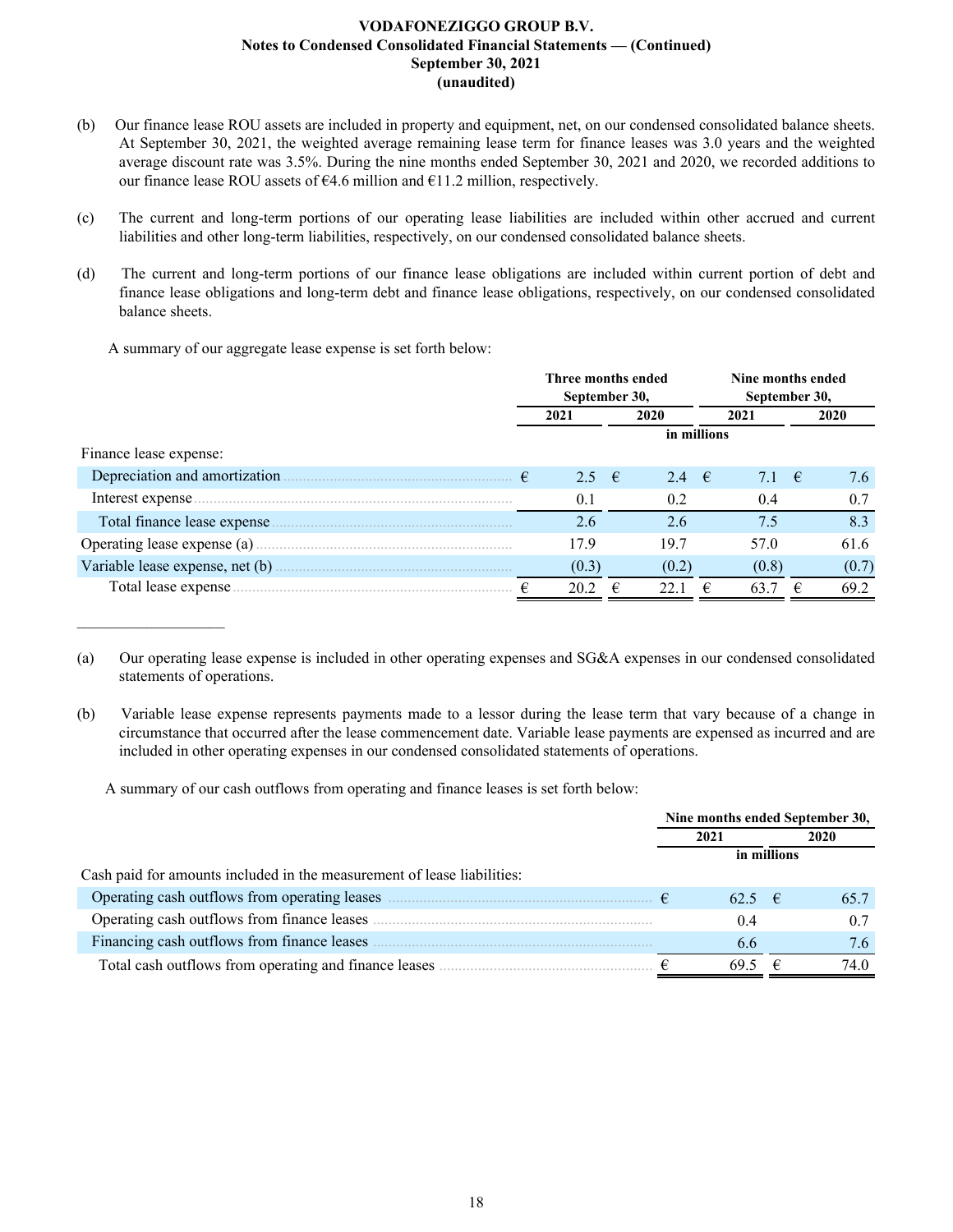The euro equivalents of the maturities of our operating and finance lease obligations as of September 30, 2021 are presented below:

|                                        |             | Operating<br>leases |            | <b>Finance</b><br>leases |
|----------------------------------------|-------------|---------------------|------------|--------------------------|
|                                        | in millions |                     |            |                          |
| Year ending December 31:               |             |                     |            |                          |
| 2021 (remainder of year).              | €           | 15.3                | $\epsilon$ | 2.3                      |
| 2022                                   |             | 77.6                |            | 7.9                      |
| 2023                                   |             | 72.8                |            | 5.5                      |
| 2024.                                  |             | 70.1                |            | 3.4                      |
| 2025                                   |             | 41.8                |            | 1.4                      |
| 2026.                                  |             | 34.7                |            | 0.1                      |
| Thereafter                             |             | 113.6               |            |                          |
| Total principal and interest payments. |             | 425.9               |            | 20.6                     |
| Less: present value discount           |             | (49.8)              |            | (0.6)                    |
|                                        | €           | 376.1               |            | 20.0                     |
| Current portion                        |             | 61.5                | €          | 8.0                      |
| Noncurrent portion.                    |             | 314.6               |            | 12.0                     |

## **(9) Income Taxes**

Our condensed consolidated financial statements include the income taxes of VodafoneZiggo and its subsidiaries.

The VodafoneZiggo Fiscal Unity, established on the level of VodafoneZiggo Group Holding, is one taxpayer for the period of time subsequent to the closing of the JV Transaction. The income taxes of VodafoneZiggo are recorded in our condensed consolidated financial statements on a separate return basis. Current income taxes payable or receivable, if any, are presented as current positions with the tax authorities. VodafoneZiggo Group Holding did not implement a tax-sharing agreement and no cash payments will be made between VodafoneZiggo entities and VodafoneZiggo Group Holding related to the Dutch tax attributes. Accordingly, related-party tax allocations, if any, are reflected as adjustments in our consolidated statement of owner's equity.

On September 21, 2021, the Dutch government proposed new tax legislation (i.e. "Belastingplan 2022") that, if enacted, would impact VodafoneZiggo. The proposed changes would (i) increase the top corporate income tax rate from 25.0% to 25.8% and (ii) decrease the maximum interest deduction from 30% of fiscal EBITDA to 20%. As these proposals are not yet enacted, no adjustments have been made to our current or deferred income taxes.The expectation is that both proposals will be enacted before the end of the year, and if this happens, that it will have a significant tax effect in the current and coming years.

Income tax benefit (expense) attributable to our loss before income taxes differs from the amounts computed using the Dutch income tax rate of 25.0% as a result of the following: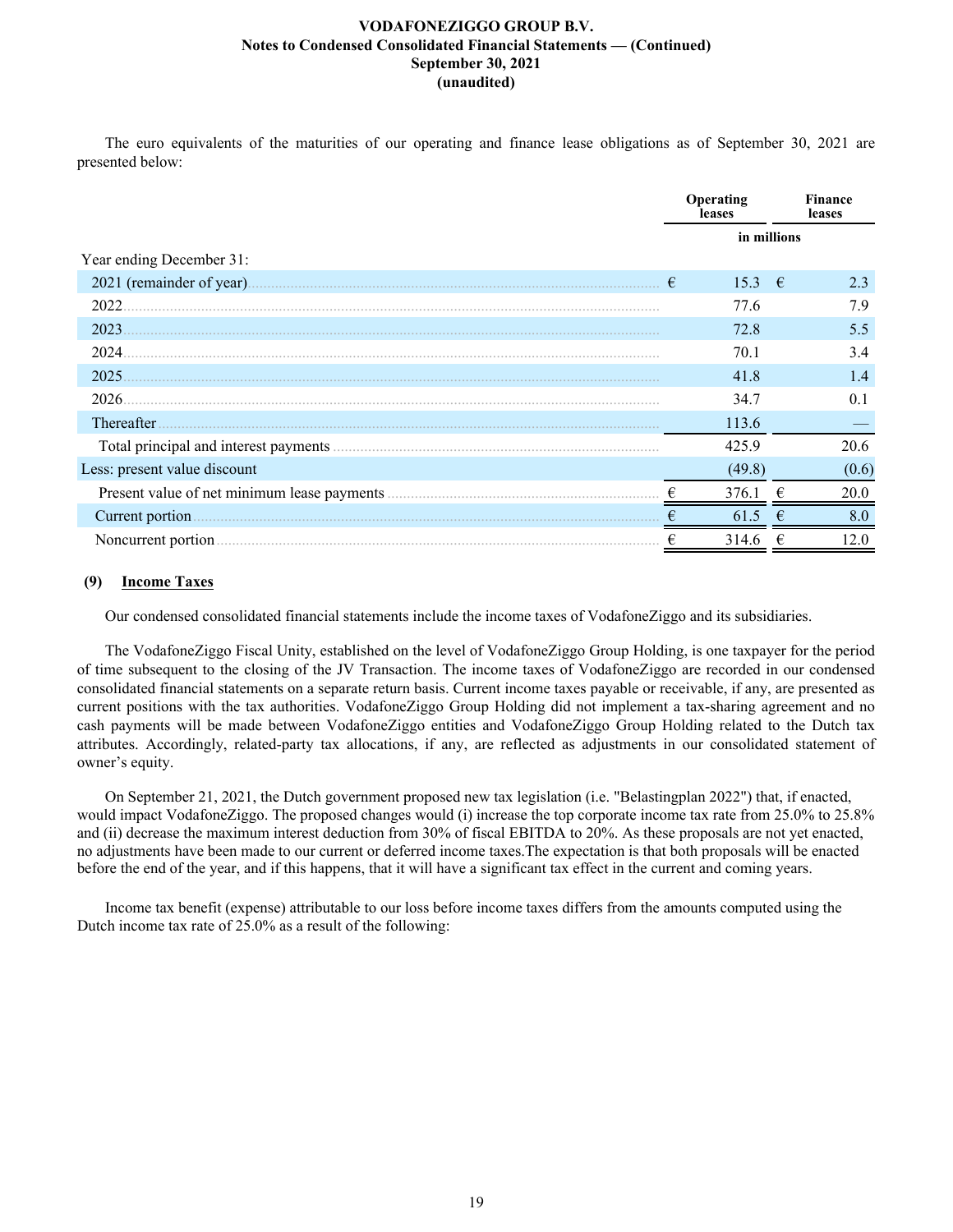|                                    | Three months ended |                |     |                |   | Nine months ended |    |        |  |
|------------------------------------|--------------------|----------------|-----|----------------|---|-------------------|----|--------|--|
|                                    |                    | September 30,  |     |                |   | September 30,     |    |        |  |
|                                    |                    | 2021           |     | 2020           |   | 2021              |    | 2020   |  |
|                                    |                    |                |     | in millions    |   |                   |    |        |  |
| Computed "expected" tax benefit    |                    | 7.0 $\epsilon$ |     | 7.0 $\epsilon$ |   | 15.5 $\epsilon$   |    | 13.0   |  |
| Enacted tax law and rate changes.  |                    |                |     | (0.9)          |   |                   |    | 6.2    |  |
|                                    |                    | (0.1)          |     |                |   | (0.8)             |    | (68.8) |  |
| Other, net                         |                    |                |     | 0.2            |   |                   |    | 2.6    |  |
| Total income tax benefit (expense) |                    | 69             | - € | 6.3            | € | 14.7              | −€ | (47.0) |  |

(a) Amount for the nine months ended 2020 consists mainly of a change in estimate relating to the deductibility of depreciation of certain intangible assets.

## **(10) Related-party Transactions**

 $\mathcal{L}=\mathcal{L}^{\mathcal{L}}$ 

 $\mathcal{L}_\text{max}$  , where  $\mathcal{L}_\text{max}$  and  $\mathcal{L}_\text{max}$ 

Our related-party transactions are set forth below:

|                                                          |               | Three months ended |      |             | Nine months ended |               |            |         |  |  |      |  |  |      |
|----------------------------------------------------------|---------------|--------------------|------|-------------|-------------------|---------------|------------|---------|--|--|------|--|--|------|
|                                                          | September 30, |                    |      |             |                   | September 30, |            |         |  |  |      |  |  |      |
|                                                          |               | 2021               | 2020 |             |                   |               |            |         |  |  | 2021 |  |  | 2020 |
|                                                          |               |                    |      | in millions |                   |               |            |         |  |  |      |  |  |      |
| Revenue                                                  | €             | 5.0                | €    | 3.8         | $\epsilon$        | 12.0          | $\epsilon$ | 10.5    |  |  |      |  |  |      |
|                                                          |               | (18.4)             |      | (10.1)      |                   | (32.6)        |            | (20.9)  |  |  |      |  |  |      |
|                                                          |               | 3.8                |      | 3.3         |                   | 11.9          |            | 9.6     |  |  |      |  |  |      |
|                                                          |               |                    |      |             |                   | (0.5)         |            | (0.3)   |  |  |      |  |  |      |
| Charges for JV Services:                                 |               |                    |      |             |                   |               |            |         |  |  |      |  |  |      |
| Charges from Liberty Global:                             |               |                    |      |             |                   |               |            |         |  |  |      |  |  |      |
| Operating (a) $\ldots$                                   |               | (21.5)             |      | (21.7)      |                   | (66.7)        |            | (58.7)  |  |  |      |  |  |      |
|                                                          |               | (4.0)              |      | (7.3)       |                   | (12.2)        |            | (21.8)  |  |  |      |  |  |      |
|                                                          |               | (25.5)             |      | (29.0)      |                   | (78.9)        |            | (80.5)  |  |  |      |  |  |      |
| Charges from Vodafone:                                   |               |                    |      |             |                   |               |            |         |  |  |      |  |  |      |
|                                                          |               | (18.4)             |      | (20.5)      |                   | (62.7)        |            | (67.8)  |  |  |      |  |  |      |
|                                                          |               | (7.5)              |      | (7.5)       |                   | (22.5)        |            | (22.5)  |  |  |      |  |  |      |
|                                                          |               | (25.9)             |      | (28.0)      |                   | (85.2)        |            | (90.3)  |  |  |      |  |  |      |
|                                                          |               | (51.4)             |      | (57.0)      |                   | (164.1)       |            | (170.8) |  |  |      |  |  |      |
| Included in operating income                             |               | (61.0)             |      | (60.0)      |                   | (173.3)       |            | (171.9) |  |  |      |  |  |      |
| Impairment, restructuring and other operating items, net |               | (0.5)              |      |             |                   | (0.9)         |            |         |  |  |      |  |  |      |
| Interest expense.                                        |               | (24.9)             |      | (21.9)      |                   | (69.8)        |            | (61.2)  |  |  |      |  |  |      |
|                                                          |               | (86.4)             | €    | (81.9)      | €                 | (244.0)       | €          | (233.1) |  |  |      |  |  |      |
|                                                          | €             | 17.5               | €    | 38.9        | €                 | 124.3         | €          | 141.6   |  |  |      |  |  |      |

<sup>(</sup>a) Represents amounts charged for technology and other services, which are included in the calculation of the "EBITDA" metric specified by our debt agreements (**Covenant EBITDA**).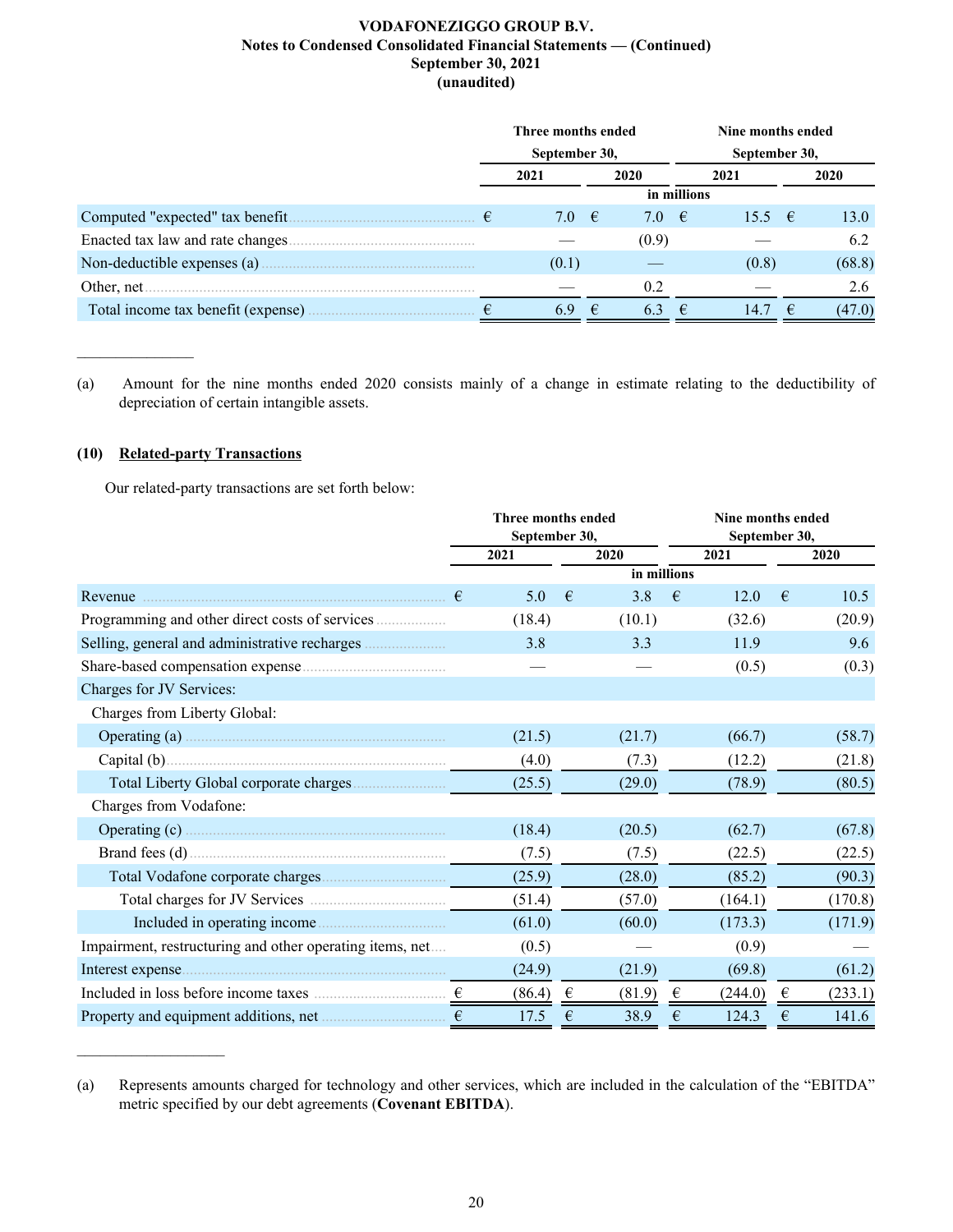- (b) Represents amounts charged for capital expenditures made by Liberty Global related to assets that we use or will otherwise benefit our company. These charges are not included in the calculation of Covenant EBITDA.
- (c) Represents amounts charged by Vodafone for technology and other services, a portion of which are included in the calculation of Covenant EBITDA.
- (d) Represents amounts charged for our use of the Vodafone brand name. These charges are not included in the calculation of Covenant EBITDA.

*Revenue.* Amount represents interconnect fees charged by us to certain subsidiaries of Vodafone.

*Programming and other direct costs of services.* Amount represents interconnect fees charged to us by certain subsidiaries of Vodafone*.*

*Selling, general and administrative recharges.* Amount represents recharges for certain personnel services provided to Vodafone and Liberty Global.

*Share-based compensation expense.* Amounts relate to charges to our company by Liberty Global and Vodafone for sharebased incentive awards held by certain employees of our subsidiaries associated with ordinary shares of Liberty Global and Vodafone. Share-based compensation expense is included within SG&A in our condensed consolidated statements of operations.

#### *Charges for JV Services - Framework and Trade Mark Agreements*

Pursuant to a framework and a trade name agreement (collectively, the **JV Service Agreements**) entered into in connection with the formation of the VodafoneZiggo JV, Liberty Global and Vodafone charge us fees for certain services provided to us by the respective subsidiaries of the Shareholders (collectively, the **JV Services)**. The JV Services are provided to us on a transitional or ongoing basis. Pursuant to the terms of the JV Service Agreements, the ongoing services will be provided for a period of four to six years depending on the type of service, while transitional services will be provided for a period of not less than 12 months after which the Shareholders or VodafoneZiggo will be entitled to terminate based on specified notice periods. The JV Services provided by the respective subsidiaries of the Shareholders consist primarily of (i) technology and other services, (ii) capital-related expenditures for assets that we use or otherwise benefit us and (iii) brand name and procurement fees. The fees that Liberty Global and Vodafone charge us for the JV Services, as set forth in the table above, include both fixed and usage-based fees.

*Interest expense*. Amount relates to the Liberty Global Notes and the Vodafone Notes, as defined and described below.

*Property and equipment additions, net.* These amounts, which are cash settled, represent customer premises and networkrelated equipment acquired from certain Liberty Global and Vodafone subsidiaries, which subsidiaries centrally procure equipment on behalf of our company.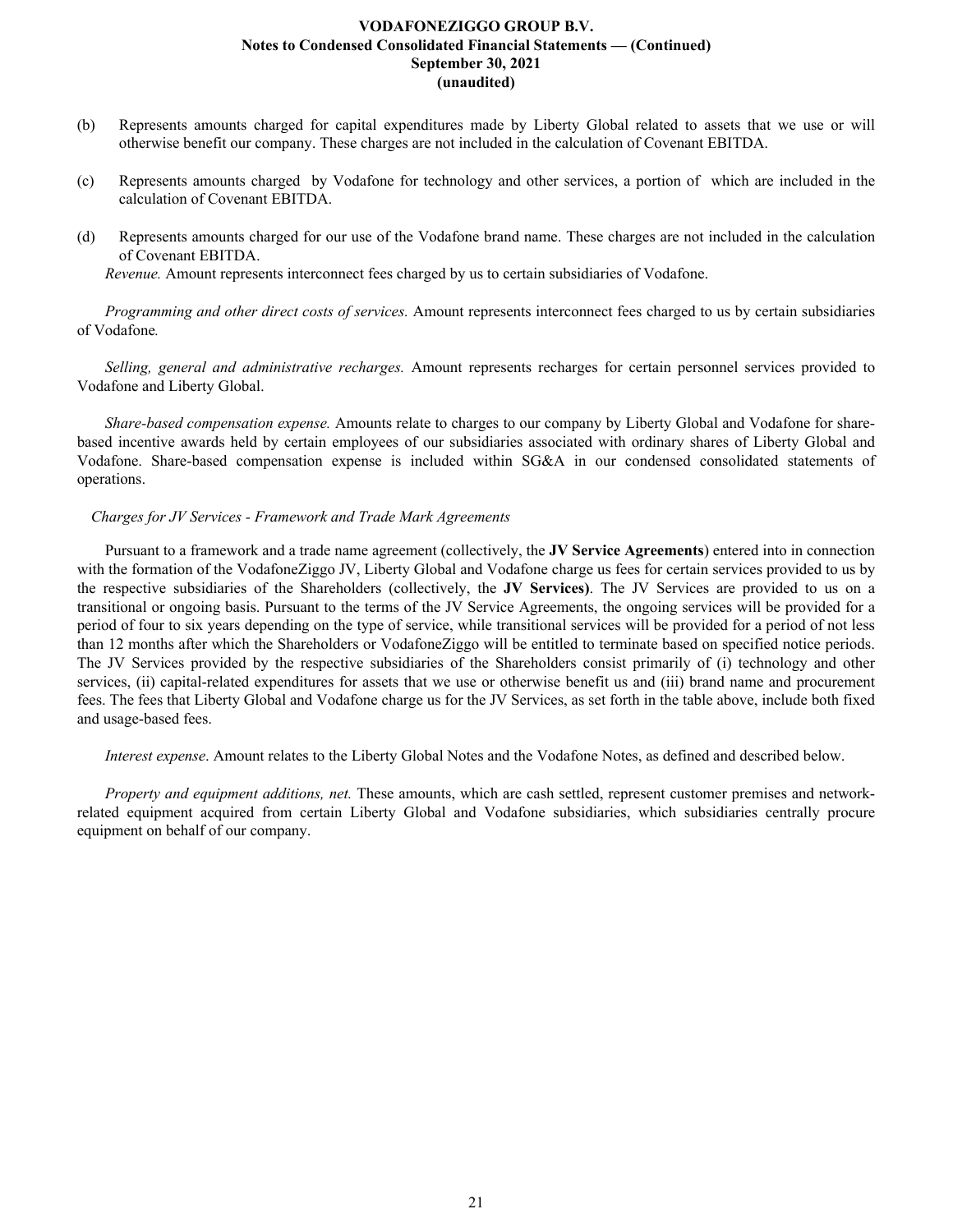The following table provides details of our related-party balances:

|                          |            | September 30,   |             | December 31, |  |
|--------------------------|------------|-----------------|-------------|--------------|--|
|                          |            | 2021            | 2020        |              |  |
|                          |            |                 | in millions |              |  |
| Assets:                  |            |                 |             |              |  |
|                          | $\epsilon$ | 44.9            | $\epsilon$  | 33.6         |  |
|                          |            |                 |             |              |  |
| Liabilities:             |            |                 |             |              |  |
| Accounts payable (b).    | €          | 22.6 $\epsilon$ |             | 103.9        |  |
|                          |            | 98.6            |             | 17.7         |  |
| Debt $(c)$ :             |            |                 |             |              |  |
| Liberty Global Note      |            | 907.9           |             | 803.9        |  |
|                          |            | 907.9           |             | 803.9        |  |
|                          |            | 0.6             |             | 2.5          |  |
| <b>Total liabilities</b> |            | 1.937.6         |             | 1.731.9      |  |

(a) Represents non-interest bearing receivables from certain Liberty Global and Vodafone subsidiaries.

(b) Represents non-interest bearing payables, accrued capital expenditures and other accrued liabilities related to transactions with certain Liberty Global and Vodafone subsidiaries that are cash settled.

- (c) Represents debt obligations, as further described below.
- (d) Represents operating lease liabilities related to Vodafone.

## *Related-party Debt*

## *Liberty Global Notes*

 The Liberty Global Notes comprise (i) a euro-denominated note payable to a subsidiary of Liberty Global with a principal amount of €700.0 million at September 30, 2021 (the **Liberty Global Note Payable I**) and (ii) a euro-denominated note payable to a subsidiary of Liberty Global entered into during the third quarter of 2020 with a principal amount of €207.9 million at September 30, 2021 (the **Liberty Global Note Payable II**, and, together with the Liberty Global Note Payable I, the **Liberty Global Notes Payable**), out of which, €103.9 million was drawn during July 2021, to fund the final installment of spectrum license fees due to the Dutch government. The Liberty Global Note Payable I, as amended in June 2020, and the Liberty Global Note Payable II each bear interest at a fixed rate of 5.55% and have a final maturity date of December 31, 2030. During the nine months ended September 30, 2021, interest accrued on the Liberty Global Notes Payable was €34.9 million, all of which has been cash settled.

## *Vodafone Notes*

The Vodafone Notes comprise (i) a euro-denominated note payable to a subsidiary of Vodafone with a principal amount of €700.0 million at September 30, 2021 (the **Vodafone Note Payable I**) and (ii) a euro-denominated note payable to a subsidiary of Vodafone entered into during the third quarter of 2020 with a principal amount of  $\epsilon$ 207.9 million at September 30, 2021 (the **Vodafone Note Payable II**, and, together with the Vodafone Note Payable I, the **Vodafone Notes Payable**), out of which, €103.9 million was drawn during July 2021, to fund the final installment of spectrum license fees due to the Dutch government.. The Vodafone Note Payable I, as amended in July 2020, and the Vodafone Note Payable II each bear interest at a fixed rate of 5.55% and have a final maturity date of December 31, 2030. During the nine months ended September 30, 2021, interest accrued on the Vodafone Notes Payable was €34.9 million, all of which has been cash settled.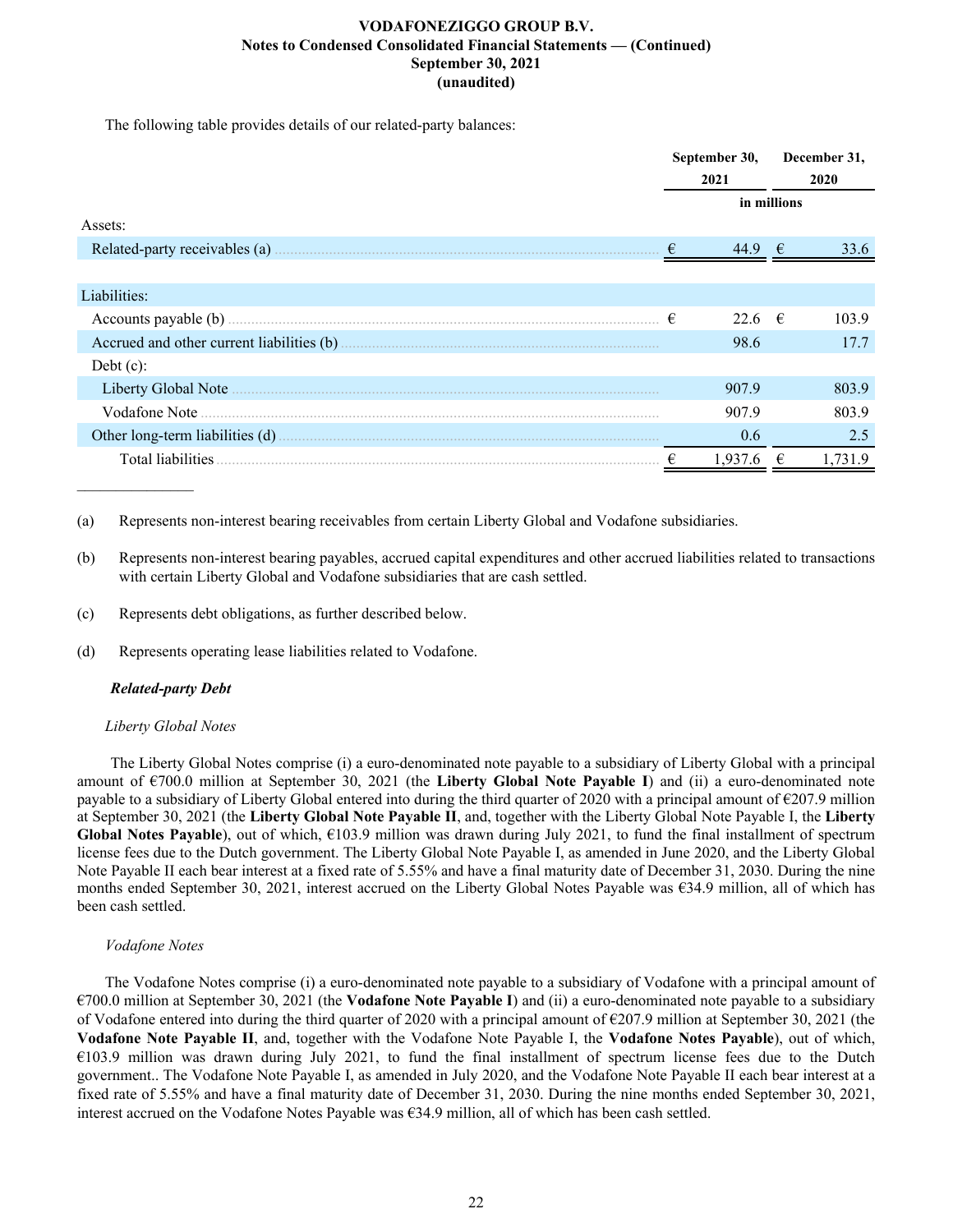## *Other*

 In accordance with the dividend policy prescribed in the joint venture agreement governing our company (the **Shareholders Agreement**), VodafoneZiggo made total distributions of €405.0 million during the nine months ended September 30, 2021, to VodafoneZiggo Group Holding who ultimately distributed 50% to each of Liberty Global and Vodafone. The distributions are reflected as a decrease to owner's equity in our condensed consolidated statement of owner's equity.

## **(11) Commitments and Contingencies**

#### *Commitments*

 $\mathcal{L}_\text{max}$  , where  $\mathcal{L}_\text{max}$  and  $\mathcal{L}_\text{max}$ 

As further described in note 10, we have commitments related to the JV Service Agreements. Additionally, in the normal course of business, we have entered into agreements that commit our company to make cash payments in future periods with respect to programming contracts, purchases of customer premises and other equipment and services and other items. The following table sets forth these commitments as of September 30, 2021:

|                                      | <b>Payments due during:</b> |             |        |        |                             |                 |                   |                  |  |  |  |
|--------------------------------------|-----------------------------|-------------|--------|--------|-----------------------------|-----------------|-------------------|------------------|--|--|--|
|                                      | Remainder<br>of 2021        | 2022        | 2023   | 2024   | 2025                        | 2026            | <b>Thereafter</b> | Total            |  |  |  |
|                                      |                             | in millions |        |        |                             |                 |                   |                  |  |  |  |
| Programming commitments.             | €<br>42.1                   | €125.3      | €115.9 |        | $\in$ 86.2 $\in$ 42.5 $\in$ | $-\epsilon$     |                   | $\epsilon$ 412.0 |  |  |  |
| Purchase commitments                 | 246.5                       | 86.0        | 10.7   | 5.7    | 4.0                         | 0.7             |                   | 353.6            |  |  |  |
|                                      | 40.2                        | 138.4       | 32.8   | 30.6   | 30.4                        | 30.0            | 60.0              | 362.4            |  |  |  |
| Network and connectivity commitments | 4.1                         | 8.7         | 0.2    |        |                             |                 |                   | 13.0             |  |  |  |
| Other commitments                    | 3.5                         | 16.9        | 10.4   | 2.1    | 1.8                         | 1.6             | 1.8               | 38.1             |  |  |  |
| Total $(b)$ .                        | 336.4<br>€                  | €375.3      | €170.0 | €124.6 | € 78.7                      | $\epsilon$ 32.3 | 61.8<br>€         | €1,179.1         |  |  |  |

<sup>(</sup>a) Amounts represent fixed minimum charges from Liberty Global and Vodafone pursuant to the JV Service Agreements. In addition to the fixed minimum charges, the JV Service Agreements provide for certain JV Services to be charged to us based upon usage of the services received. The fixed minimum charges set forth in the table above exclude fees for the usage-based services as these fees will vary from period to period. Accordingly, we expect to incur charges in addition to those set forth in the table above for usage-based services. For additional information regarding fees related to the JV Service Agreements, see note 10.

(b) The commitments included in this table do not reflect any liabilities that are included in our September 30, 2021, condensed consolidated balance sheet.

Programming commitments consist of obligations associated with certain of our programming contracts that are enforceable and legally binding on us as we have agreed to pay minimum fees without regard to (i) the actual number of subscribers to the programming services or (ii) whether we terminate service to a portion of our subscribers or dispose of a portion of our distribution systems. In addition, programming commitments do not include increases in future periods associated with contractual inflation or other price adjustments that are not fixed. Accordingly, the amounts reflected in the above table with respect to these contracts are significantly less than the amounts we expect to pay in these periods under these contracts. Historically, payments to programming vendors have represented a significant portion of our operating costs, and we expect that this will continue to be the case in future periods. In this regard, during the nine months ended September 30, 2021, and 2020, the programming and copyright costs incurred by our operations aggregated  $\epsilon$ 237.1 million and  $\epsilon$ 225.5 million, respectively.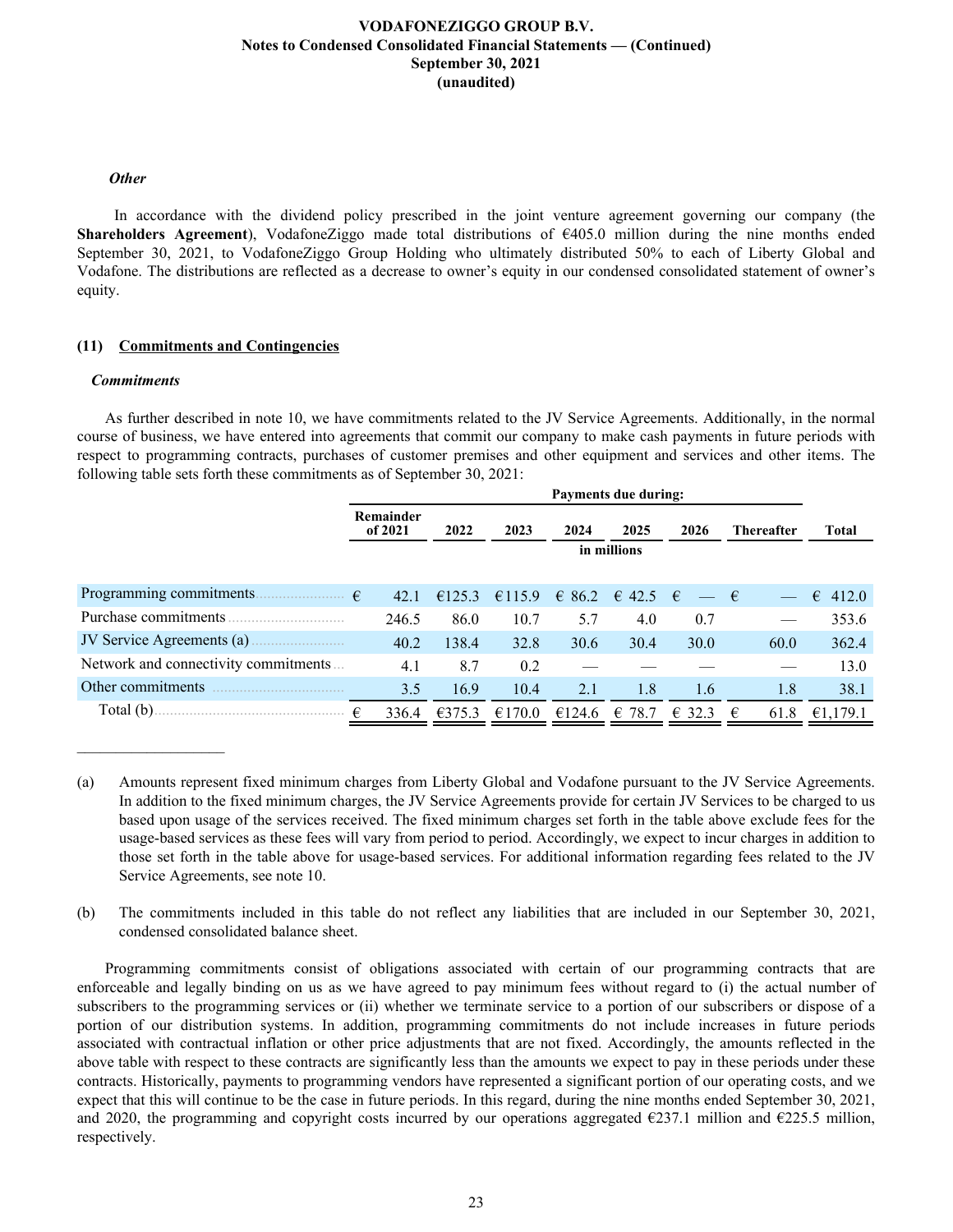Purchase commitments include unconditional and legally binding obligations related to the purchase of customer premises equipment, other equipment and mobile handsets.

Network and connectivity commitments include commitments associated with certain operating costs associated with our leased networks.

Other commitments primarily include sponsorships and certain fixed minimum contractual commitments.

In addition to the commitments set forth in the table above, we have commitments under (i) derivative instruments and (ii) multiemployer defined benefit plans, pursuant to which we expect to make payments in future periods. For information regarding our derivative instruments, including the net cash paid or received in connection with these instruments during 2021, see note 4.

#### *Guarantees and Other Credit Enhancements*

In the ordinary course of business, we may provide (i) indemnifications to our lenders, our vendors and certain other parties and (ii) performance and/or financial guarantees to local municipalities, our customers and vendors. Historically, these arrangements have not resulted in our company making any material payments and we do not believe that they will result in material payments in the future.

#### *Regulations and Contingencies*

*ACM Local Loop Unbundling Decision.* On February 27, 2018, the ACM published a draft decision in its Local Loop Unbundling market analysis, now referred to as Wholesale Fixed Access (**WFA**) in which it aims to regulate VodafoneZiggo by imposing an obligation to offer wholesale cable access in addition to continuing existing regulation on KPN. Following a market consultation, the ACM notified the draft decision to the European Commission (**EC**). On August 31, 2018, the EC responded, making a number of critical comments, but not rejecting the ACM's proposals (no serious doubts). The ACM then published a final decision on September 28, 2018, which entered into force October 1, 2018. We appealed ACM's decision and complied with the first obligation on VodafoneZiggo, namely to publish a reference offer before January 1, 2019. Our appeal of ACM's decision turned out successful and on March 17, 2020, the Court annulled ACM's decision. The Court's verdict is final. As a result, VodafoneZiggo is not obligated to offer cable access. Also, KPN is no longer obligated to offer regulated access. KPN has announced it will continue offering access under commercial conditions. During the third quarter of 2020, ACM announced to start a new market analysis of the fixed consumer market. On July 9, 2021, ACM announced to publish a draft decision in the fall of 2021. Before a final decision will be published, there will be a market consultation and notification to the EC. Around the same time, we expect clarity on the possible application of symmetric access regulation. This is a new tool, introduced via the European Electronic Communications Code **(EECC**) and available to the ACM since December 21, 2020, based on which ACM could, under certain conditions, impose access obligations.

*Data Protection*. On May 25, 2018, the E.U. General Data Protection Regulation (**GDPR**), that replaces the European Data Protection Directive, came into force. The GDPR has direct effect in the Netherlands with additional data protection obligations relevant to our operations that include: (i) clear explanation and transparency of personal data usage to customers and employees, and maintaining an internal data processing register, (ii) affirmative consent from users for profiling by automated means, (iii) stronger privacy rights for users and (iv) application of privacy by design/default to data processes.

In June 2018, the European Parliament and the Council reached an overall political agreement on the EECC and BEREC Regulation, with formal adoption finalized in December 2018. This means that member states must have completed transposition into national law by the end of 2020. This deadline has not been met in the Netherlands, except for three topics that have gone through the parliamentary process already. These are switching, symmetrical access and geographical mapping. The transposition of the rest of the EECC is expected by the end of 2021.

On January 10, 2017, a draft ePrivacy Regulation (**ePR**) was proposed by the EC to replace the ePrivacy Directive. The EU member states, after four years, reached an agreement, on February 10, 2021, on a common position regarding the ePR. The trilogue between EC, EP and member states began in the second quarter of 2021.

*Digital Services Act, Digital Markets Act*. Amending the current eCommerce Directive, the EC published its proposal on the Digital Services Act **(DSA**) on December 15, 2020. The DSA aims to set obligations and accountability rules for providers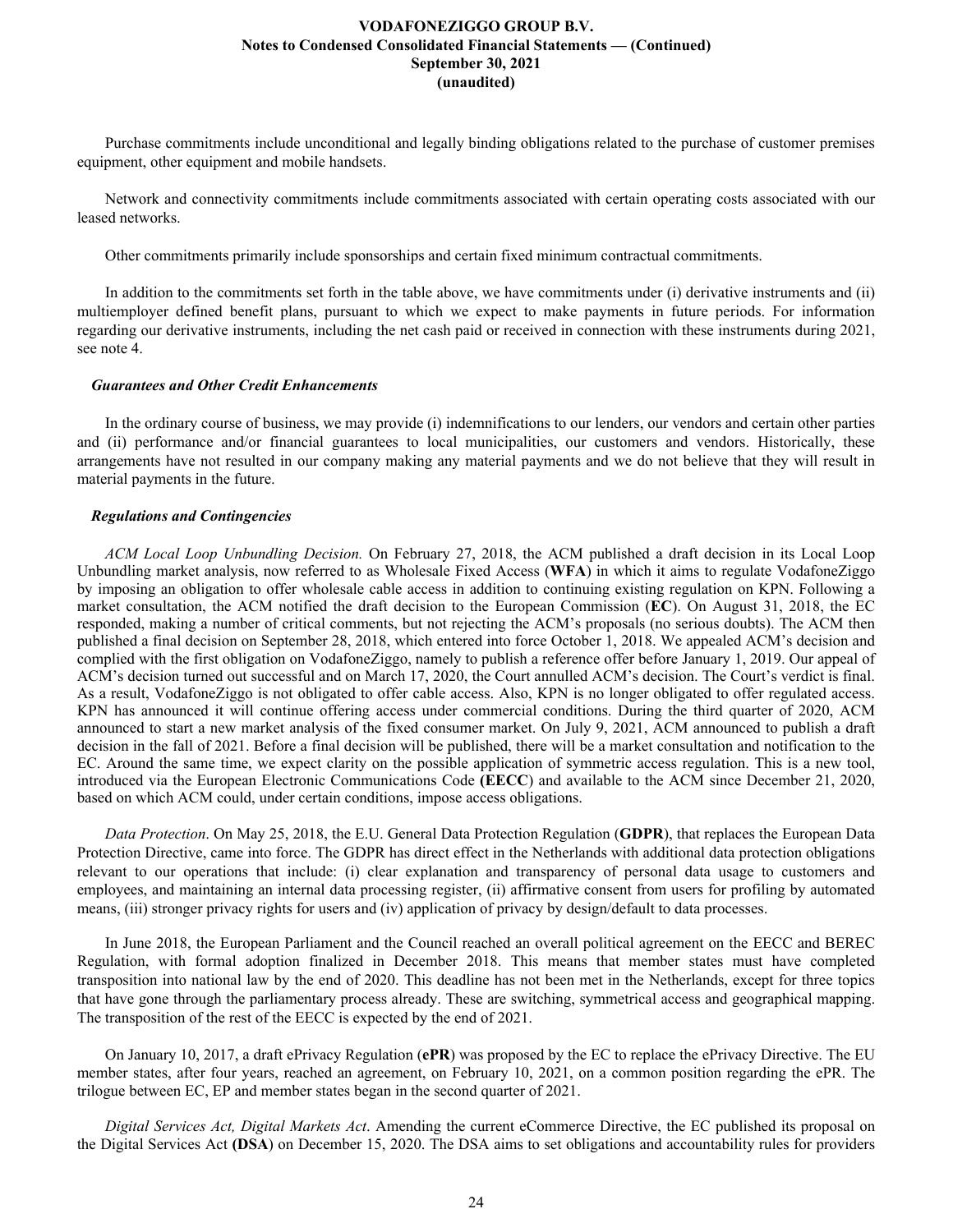of network infrastructure (such as Internet access providers like VodafoneZiggo), hosting service providers, and online platforms for the content provided by their users. Specific obligations would apply to very large online platforms which have at least 45 million monthly active users in the EU. Rules would also apply to non-EU established providers that provide services to EU citizens. The proposal contains full-fledged oversight and enforcement rules with the ability to set fines of up to 6% of the global annual turnover of platforms.

 Also on December 15, 2020, the EC published a proposal on the Digital Markets Act **(DMA**). This act would establish an ex ante framework for digital platforms designated as gatekeepers. These platforms, with "considerable market power", exert substantial control over access to digital markets. The DMA's overall objective is to address market failures and unfair conduct by gatekeeper platforms to promote a fair and contestable online platform environment. The DSA and the DMA would complement each other (both have status of regulation) and will be directly applicable in the member states' legal order without the need for transposition. The negotiations on the DSA and DMA are still ongoing in Brussels. The intention for the adoption of both DSA and DMA is expected in the first half of 2022.

*Other Regulatory Issues.* Video distribution, broadband internet, fixed-line telephony, mobile and content businesses are subject to significant regulation and supervision by various regulatory bodies in the Netherlands, including Dutch and EU authorities. Adverse regulatory developments could subject our businesses to a number of risks. Regulation, including conditions imposed on us by competition or other authorities as a requirement to close acquisitions or dispositions, could limit growth, revenue and the number and types of services offered and could lead to increased operating costs and property and equipment additions. In addition, regulation may restrict our operations and subject them to further competitive pressure, including pricing restrictions, interconnect and other access obligations, and restrictions or controls on content, including content provided by third parties. Failure to comply with current or future regulation could expose our businesses to various penalties.

*VAT.* Our application of VAT with respect to certain mobile revenue generating activities has been challenged by the Dutch tax authorities in two different court cases. The Dutch tax authorities challenged the multipurpose character of certain mobile subscriptions that we entered into during 2017 and 2018. No amounts have been accrued by our company as the likelihood of loss is not considered to be probable. The total asserted claimed amount is approximately  $\epsilon$ 33.4 million.

The oral hearing of our first court case was held on May 31, 2021. The court's verdict in this case was in favor of the tax authorities. We have appealed this decision to the higher court and proceedings are pending. We still await a hearing date of our other court case.

In addition to the foregoing item, we have contingent liabilities related to matters arising in the ordinary course of business including (i) legal proceedings, (ii) issues involving VAT and wage, property and other tax issues and (iii) disputes over interconnection, programming, copyright and channel carriage fees. While we generally expect that the amounts required to satisfy these contingencies will not materially differ from any estimated amounts we have accrued, no assurance can be given that the resolution of one or more of these contingencies will not result in a material impact on our results of operations, cash flows or financial position in any given period. Due, in general, to the complexity of the issues involved and, in certain cases, the lack of a clear basis for predicting outcomes, we cannot provide a meaningful range of potential losses or cash outflows that might result from any unfavorable outcomes.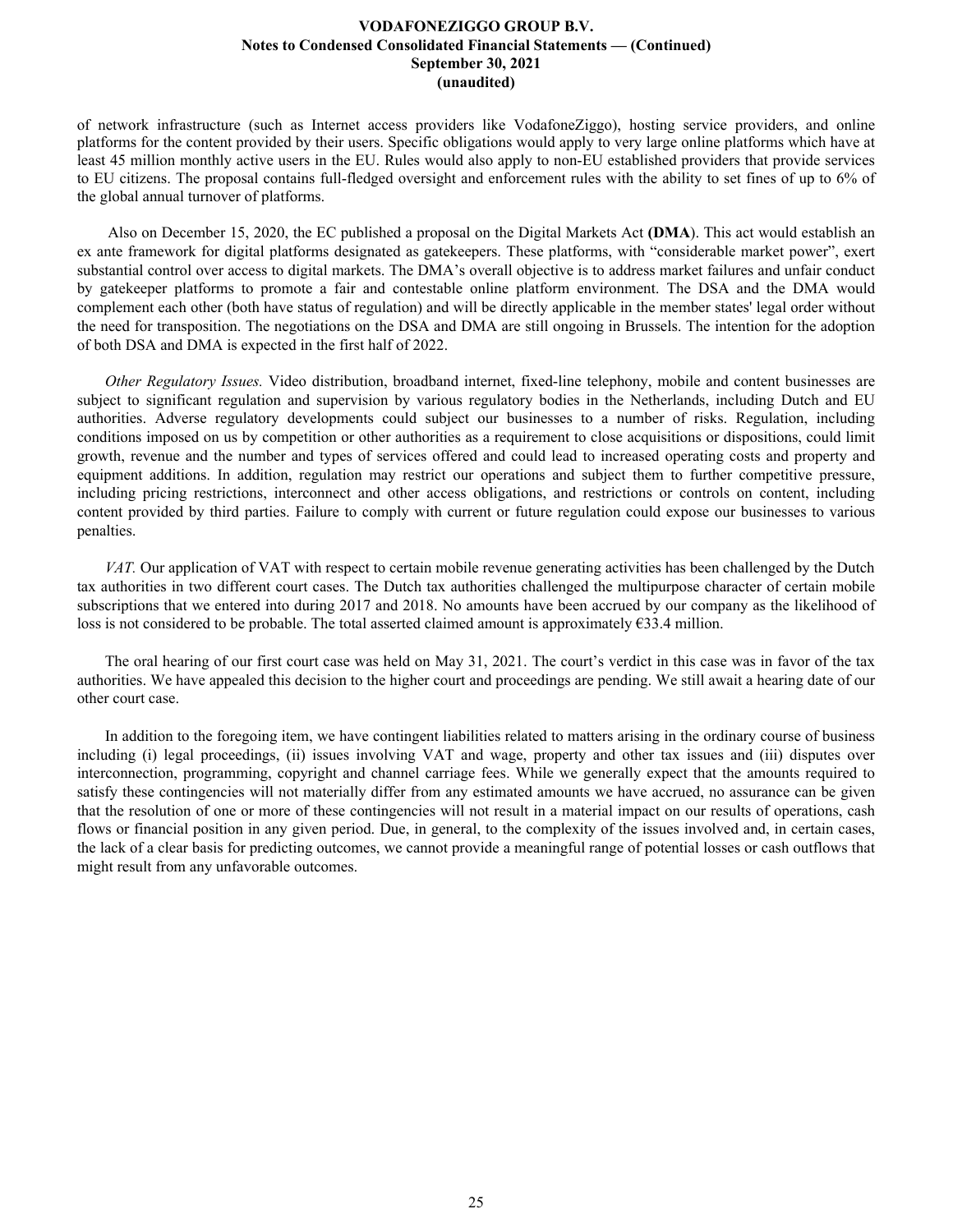## **(12) Segment Reporting**

 $\mathcal{L}_\text{max}$  , where  $\mathcal{L}_\text{max}$  and  $\mathcal{L}_\text{max}$ 

We have one reportable segment that provides video, broadband internet, fixed-line telephony and mobile services to residential and business customers in the Netherlands.

Our revenue by major category is set forth below:

|                              | Three months ended<br>September 30, |         |   | Nine months ended<br>September 30, |      |         |   |         |  |
|------------------------------|-------------------------------------|---------|---|------------------------------------|------|---------|---|---------|--|
|                              |                                     | 2021    |   | 2020                               | 2021 |         |   | 2020    |  |
|                              |                                     |         |   | in millions                        |      |         |   |         |  |
| Consumer fixed revenue (a):  |                                     |         |   |                                    |      |         |   |         |  |
|                              |                                     | 521.4   | € | 521.6                              | €    | 1,559.3 | € | 1,549.3 |  |
|                              |                                     | 5.5     |   | 6.2                                |      | 20.8    |   | 14.3    |  |
|                              |                                     | 526.9   |   | 527.8                              |      | 1,580.1 |   | 1,563.6 |  |
| Consumer mobile revenue (b): |                                     |         |   |                                    |      |         |   |         |  |
|                              |                                     | 163.7   |   | 157.4                              |      | 480.1   |   | 468.0   |  |
|                              |                                     | 59.5    |   | 61.4                               |      | 178.9   |   | 178.3   |  |
|                              |                                     | 223.2   |   | 218.8                              |      | 659.0   |   | 646.3   |  |
| Total consumer revenue       |                                     | 750.1   |   | 746.6                              |      | 2,239.1 |   | 2,209.9 |  |
| B2B fixed revenue (c):       |                                     |         |   |                                    |      |         |   |         |  |
|                              |                                     | 129.2   |   | 1234                               |      | 385.7   |   | 357.0   |  |
|                              |                                     | 3.4     |   | 3.8                                |      | 10.7    |   | 12.0    |  |
| Total B2B fixed revenue      |                                     | 132.6   |   | 127.2                              |      | 396.4   |   | 369.0   |  |
| B2B mobile revenue (d):      |                                     |         |   |                                    |      |         |   |         |  |
| Service revenue              |                                     | 92.3    |   | 92.2                               |      | 273.6   |   | 286.1   |  |
|                              |                                     | 32.8    |   | 26.8                               |      | 92.2    |   | 81.4    |  |
|                              |                                     | 125.1   |   | 119.0                              |      | 365.8   |   | 367.5   |  |
|                              |                                     | 257.7   |   | 246.2                              |      | 762.2   |   | 736.5   |  |
|                              |                                     | 15.3    |   | 12.0                               |      | 39.5    |   | 29.4    |  |
| Total                        | €                                   | 1,023.1 | € | 1,004.8                            | €    | 3,040.8 | € | 2,975.8 |  |

<sup>(</sup>a) Consumer fixed revenue is classified as either subscription revenue or non-subscription revenue. Consumer fixed subscription revenue includes revenue from subscribers for ongoing broadband internet, video, and voice services offered to residential customers and the amortization of installation fee. Consumer fixed non-subscription revenue includes, among other items, interconnect, channel carriage fees, late fees and revenue from the sale of equipment. Subscription revenue from subscribers who purchase bundled services at a discounted rate is generally allocated proportionally to each service based on the stand-alone price for each individual service. As a result, changes in the stand-alone pricing of our fixed and mobile products or the composition of bundles can contribute to changes in our product revenue categories from period to period.

<sup>(</sup>b) Consumer mobile revenue is classified as either service revenue or non-service revenue. Consumer mobile service revenue includes revenue from ongoing mobile and data services offered under postpaid and prepaid arrangements to residential customers. Consumer mobile non-service revenue includes, among other items, interconnect revenue, mobile handset and accessories sales, and late fees.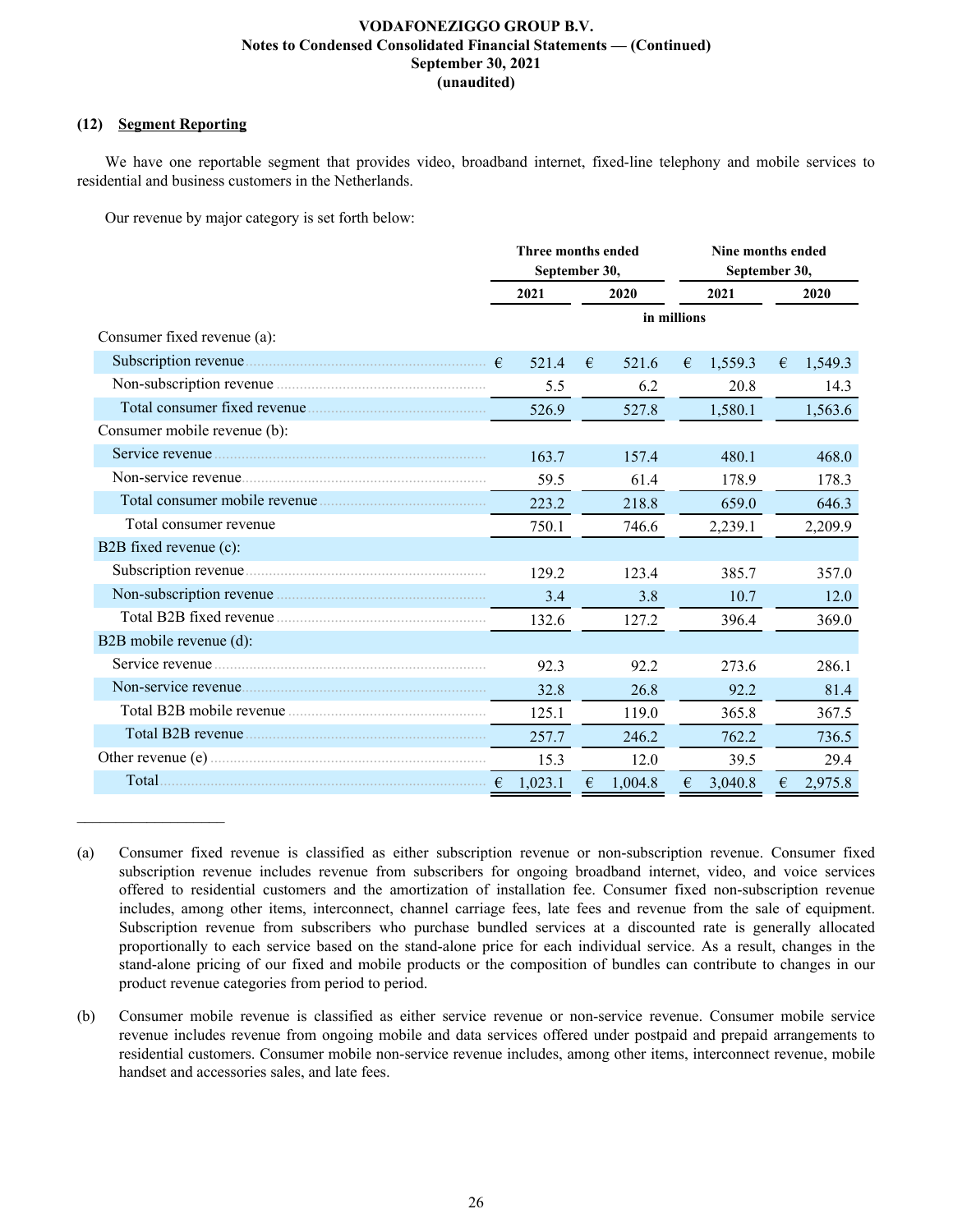- (c) B2B fixed revenue is classified as either subscription revenue or non-subscription revenue. B2B fixed subscription revenue includes revenue from business broadband internet, video, voice, and data services, offered to small or home office (**SOHO**) customers and small and medium to large enterprises. B2B fixed non-subscription revenue includes, among other items, revenue from hosting services, installation fees, carriage fees and interconnect.
- (d) B2B mobile revenue is classified as either service revenue or non-service revenue. B2B mobile service revenue includes revenue from ongoing mobile and data services offered to SOHO, small and medium to large enterprise customers as well as wholesale customers. B2B mobile non-service revenue includes, among other items, interconnect (including visitor) revenue, mobile handset and accessories sales, and late fees.
- (e) Other revenue includes, among other items, programming, advertising and site sharing revenue.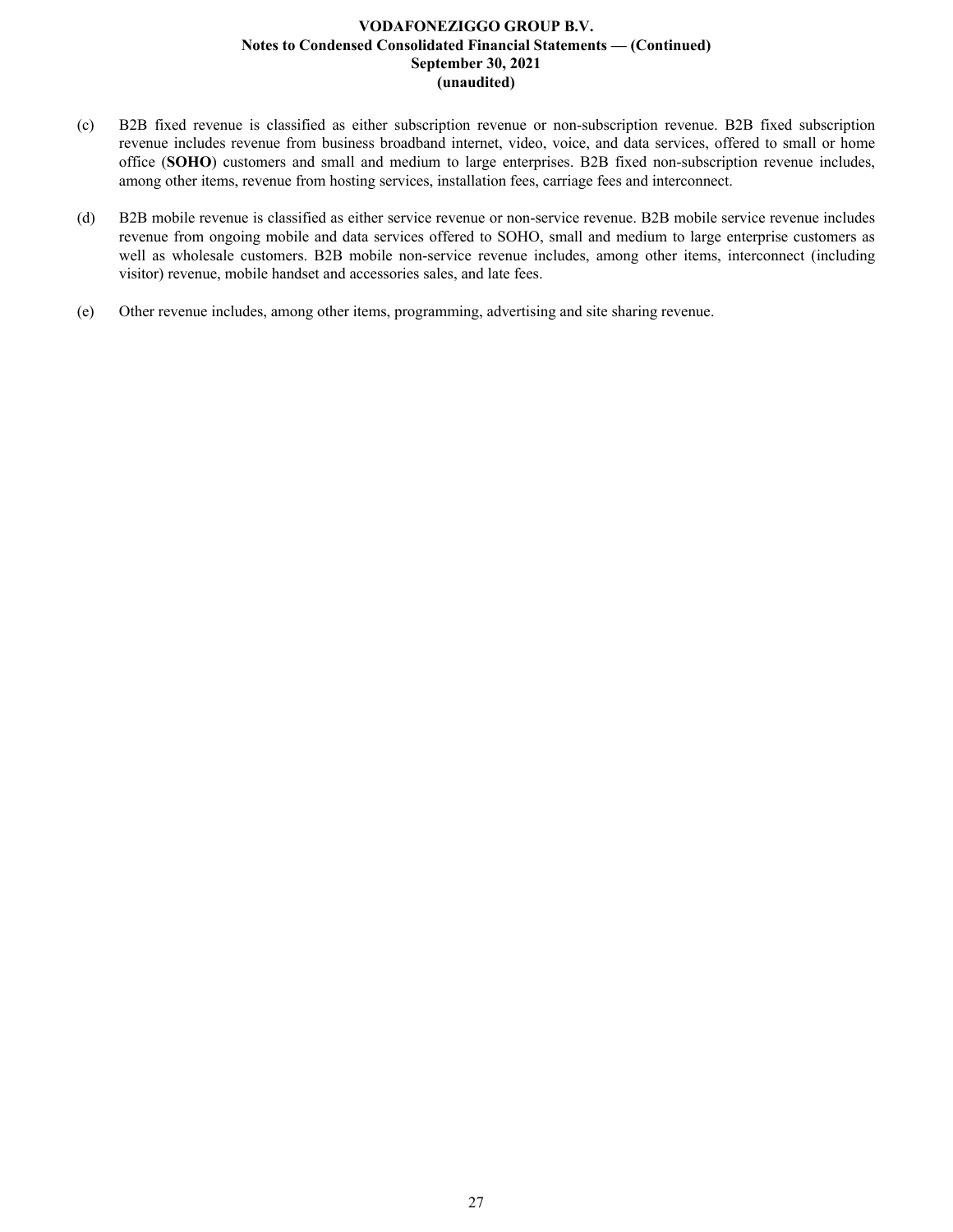## <span id="page-28-0"></span>**MANAGEMENT'S DISCUSSION AND ANALYSIS OF FINANCIAL CONDITION AND RESULTS OF OPERATIONS**

The following discussion and analysis, which should be read in conjunction with our condensed consolidated financial statements and the discussion and analysis included in our 2020 annual report, is intended to assist in providing an understanding of our results of operations and financial condition and is organized as follows:

- *• Forward-looking Statements.* This section provides a description of certain factors that could cause actual results or events to differ materially from anticipated results or events.
- *• Overview.* This section provides a general description of our business and recent events.
- *Material Changes in Results of Operations.* This section provides an analysis of our results of operations for the three and nine months ended September 30, 2021 and 2020.
- *Material Changes in Financial Condition.* This section provides an analysis of our corporate and subsidiary liquidity, condensed consolidated statements of cash flows and contractual commitments.

The capitalized terms used below have been defined in the notes to our condensed consolidated financial statements. In the following text, the terms "we", "our", "our company" and "us" may refer, as the context requires, to VodafoneZiggo or collectively to VodafoneZiggo and its subsidiaries.

Unless otherwise indicated, convenience translations into euros are calculated, and operational data (including subscriber statistics) is presented, as of September 30, 2021.

## **Forward-looking Statements**

Certain statements in this quarterly report constitute forward-looking statements. To the extent that statements in this quarterly report are not recitations of historical fact, such statements constitute forward-looking statements, which, by definition, involve risks and uncertainties that could cause actual results to differ materially from those expressed or implied by such statements. In particular, statements under *Management's Discussion and Analysis of Financial Condition and Results of Operations* may contain forward-looking statements, including statements regarding our business, product, foreign currency and finance strategies, subscriber growth and retention rates, competitive, regulatory and economic factors, the timing and impacts of proposed transactions, the maturity of our market, the potential impact of COVID-19 on our company, the anticipated impacts of new legislation (or changes to existing rules and regulations), anticipated changes in our revenue, costs or growth rates, our liquidity, credit risks, foreign currency risks, target leverage levels, our future projected contractual commitments and cash flows and other information and statements that are not historical fact. Where, in any forward-looking statement, we express an expectation or belief as to future results or events, such expectation or belief is expressed in good faith and believed to have a reasonable basis, but there can be no assurance that the expectation or belief will result or be achieved or accomplished. In evaluating these statements, you should consider the risks and uncertainties in the following list, and those described herein, as some but not all of the factors that could cause actual results or events to differ materially from anticipated results or events:

- economic and business conditions and industry trends in the Netherlands;
- the competitive environment in the Netherlands for both the fixed and mobile markets, including competitor responses to our products and services for our residential and business customers;
- fluctuations in currency exchange rates and interest rates;
- instability in global financial markets, including sovereign debt issues and related fiscal reforms;
- consumer disposable income and spending levels, including the availability and amount of individual consumer debt;
- changes in consumer television viewing preferences and habits;
- changes in consumer mobile usage behavior;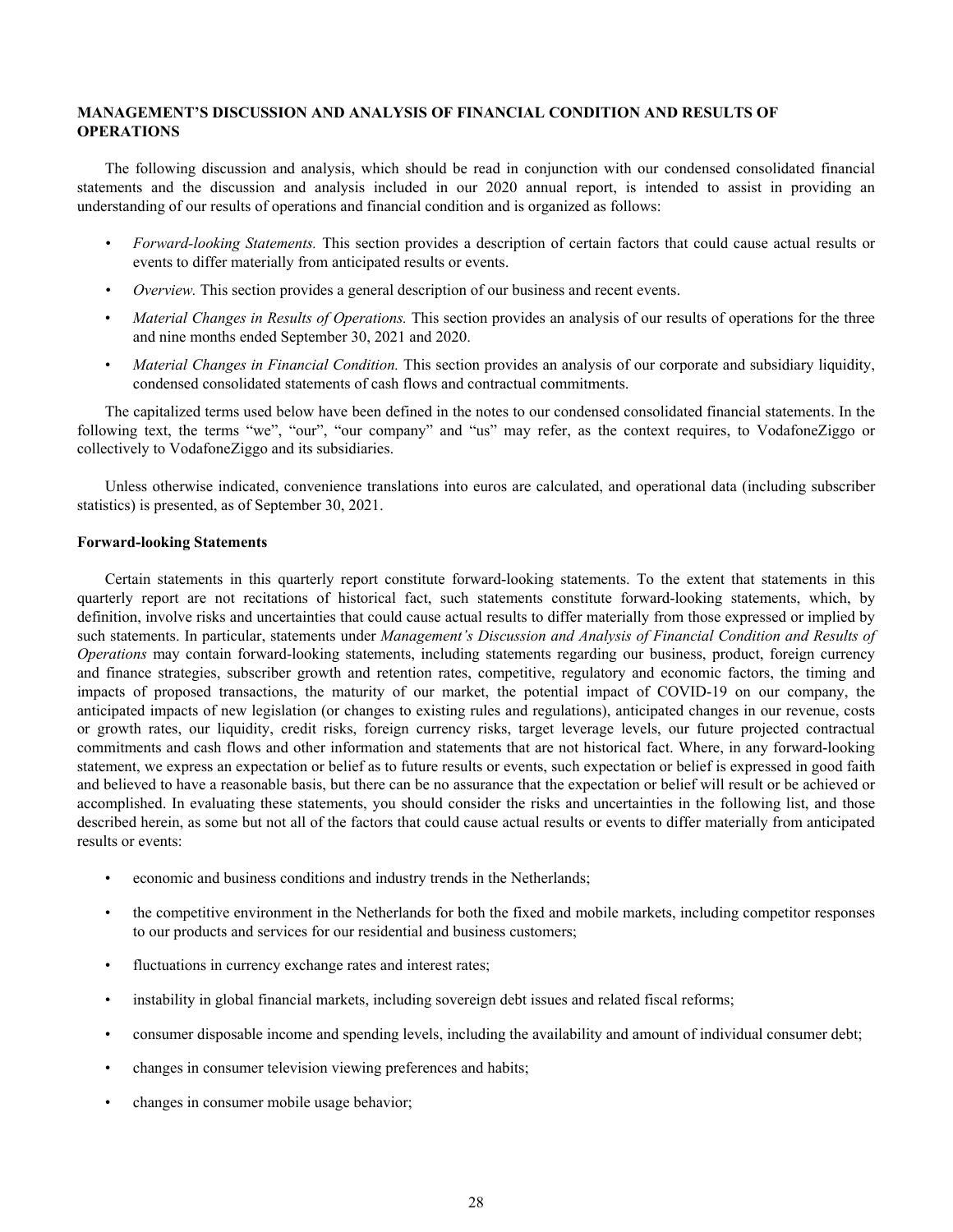- customer acceptance of our existing service offerings, including our television, broadband internet, fixed-line telephony, mobile and business service offerings, and of new technology, programming alternatives and other products and service offerings in the future;
- the outcome of governmental requests for proposals related to contracts for B2B communication services;
- our ability to manage rapid technological changes;
- our ability to maintain or increase the number of subscriptions to our television, broadband internet, fixed-line telephony and mobile service offerings and our average revenue per household;
- our ability to provide satisfactory customer service, including support for new and evolving products and services;
- our ability to maintain or increase rates to our subscribers or to pass through increased costs to our subscribers;
- the impact of our future financial performance, or market conditions generally, on the availability, terms and deployment of capital;
- changes in, or failure or inability to comply with, applicable laws and/or government regulations in the Netherlands and adverse outcomes from regulatory proceedings, including regulation related to interconnect rates;
- government and/or regulatory intervention that requires opening our broadband distribution network to competitors, and/or other regulatory interventions;
- our ability to obtain regulatory approval and satisfy other conditions necessary to close acquisitions and dispositions and the impact of conditions imposed by competition and other regulatory authorities in connection with acquisitions;
- our ability to successfully acquire new businesses and, if acquired, to integrate, realize anticipated efficiencies from, and implement our business plan with respect to the businesses we have acquired;
- changes in laws or treaties relating to taxation, or the interpretation thereof, in the Netherlands;
- changes in laws and government regulations that may impact the availability and cost of capital and the derivative instruments that hedge certain of our financial risks;
- the ability of suppliers and vendors to timely deliver quality products, equipment, software, services and access;
- the availability of attractive programming for our video services and the costs associated with such programming, including retransmission and copyright fees payable to public and private broadcasters;
- uncertainties inherent in the development and integration of new business lines and business strategies;
- our ability to adequately forecast and plan future network requirements, including the costs and benefits associated with our planned network extensions;
- the availability of capital for the acquisition and/or development of telecommunications networks and services;
- problems we may discover post-closing with the operations, including the internal controls and financial reporting process, of businesses we acquire;
- the leakage of sensitive customer data;
- the outcome of any pending or threatened litigation;
- the loss of key employees and the availability of qualified personnel;
- changes in the nature of key strategic relationships with partners and joint ventures; and
- events that are outside of our control, such as political unrest in international markets, terrorist attacks, malicious human acts, natural disasters, pandemics or epidemics (such as COVID-19) and other similar events.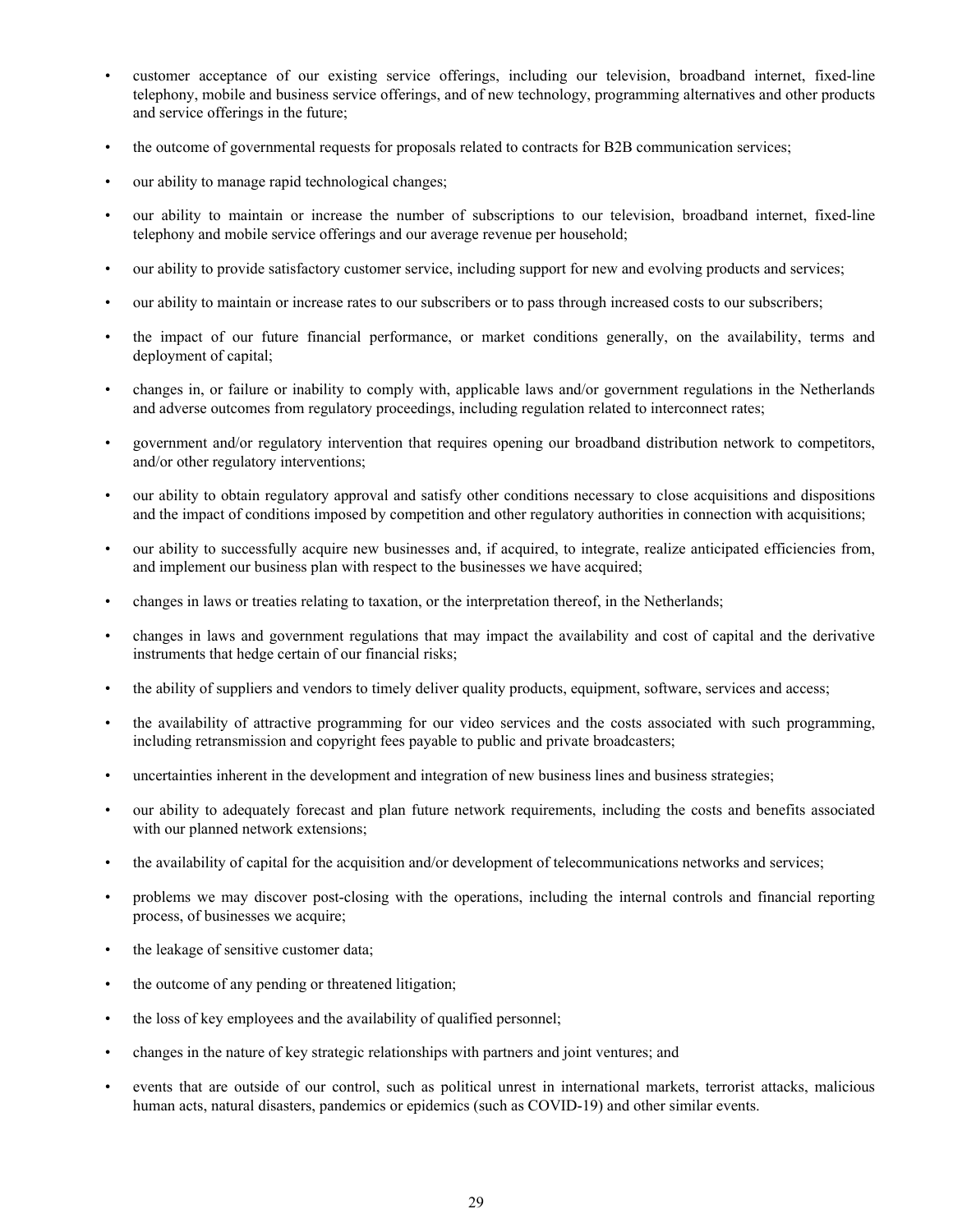The broadband distribution and mobile service industries are changing rapidly and, therefore, the forward-looking statements of expectations, plans and intent in this quarterly report are subject to a significant degree of risk. These forwardlooking statements and the above-described risks, uncertainties and other factors speak only as of the date of this quarterly report, and we expressly disclaim any obligation or undertaking to disseminate any updates or revisions to any forward-looking statement contained herein, to reflect any change in our expectations with regard thereto, or any other change in events, conditions or circumstances on which any such statement is based. Readers are cautioned not to place undue reliance on any forward-looking statement.

#### **Overview**

#### *General*

VodafoneZiggo is a provider of video, broadband internet, fixed-line telephony and mobile services to residential and business customers in the Netherlands.

#### *Operations*

At September 30, 2021, we owned and operated networks that passed 7,320,700 homes and served 9,216,600 revenue generating units (**RGUs**), consisting of 3,754,700 video subscribers (including 3,223,000 enhanced video subscribers), 3,337,300 broadband internet subscribers and 2,124,600 fixed-line telephony subscribers. In addition, at September 30, 2021, we served 5,327,700 mobile subscribers, which includes 4,940,200 postpaid subscribers.

The following table provides details of our organic RGU and mobile subscriber changes for the periods indicated. Organic RGU and mobile subscriber changes exclude the effect of acquisitions (RGUs and mobile subscribers added on the acquisition date) and other non-organic adjustments, but includes post-acquisition date RGU and mobile subscriber additions or losses.

|                                               | Three months ended |           | Nine months ended |           |  |
|-----------------------------------------------|--------------------|-----------|-------------------|-----------|--|
|                                               | September 30,      |           | September 30,     |           |  |
|                                               | 2021               | 2020      | 2021              | 2020      |  |
| Organic RGU additions (losses):               |                    |           |                   |           |  |
| Video:                                        |                    |           |                   |           |  |
| Basic *                                       | 7,200              | 400       | 13,200            | 9,000     |  |
| Enhanced *                                    | (30, 100)          | (18,500)  | (79,900)          | (31, 400) |  |
| Total video.                                  | (22,900)           | (18,100)  | (66,700)          | (22, 400) |  |
| Broadband internet.                           | (10, 400)          | (6,700)   | (26,000)          | 9,100     |  |
| Fixed-line telephony                          | (52, 400)          | (38, 800) | (148, 100)        | (94,000)  |  |
|                                               | (85,700)           | (63,600)  | (240, 800)        | (107,300) |  |
|                                               |                    |           |                   |           |  |
| Organic mobile subscriber additions (losses): |                    |           |                   |           |  |
| Postpaid net additions.                       | 66,500             | 75,800    | 183,100           | 206,400   |  |
| Prepaid net losses.                           | (8,800)            | (25,300)  | (45,200)          | (116,500) |  |
| Total organic mobile subscriber additions.    | 57,700             | 50,500    | 137,900           | 89,900    |  |

\* During the third quarter of 2021, we made changes in our subscriber count methodology associated with certain of our B2B multiple dwelling unit subscribers, which resulted in a non-organic reduction of our Fixed-Line Customer and Basic Video subscriber count of 10,000. Furthermore, we reclassified 23,500 subscribers from Enhanced Video to Basic Video during the third quarter of 2021 on a non-organic basis.

#### *Impact of COVID-19*

The global COVID-19 pandemic continues to impact the economy of the Netherlands. However, during the third quarter of 2021, the impact on our company continued to be relatively minimal as demand for our products and services remained strong. It is not currently possible to estimate the duration and severity of the COVID-19 pandemic or the adverse economic impact resulting from the preventative measures taken to contain or mitigate its outbreak, therefore no assurance can be given that an extended period of global economic disruption would not have a material adverse impact on our business, financial condition and results of operations in future periods. For additional information regarding the impact of COVID-19 on our results of operations for the three and nine months ended September 30, 2021, see *Material Changes in Results of Operations* below.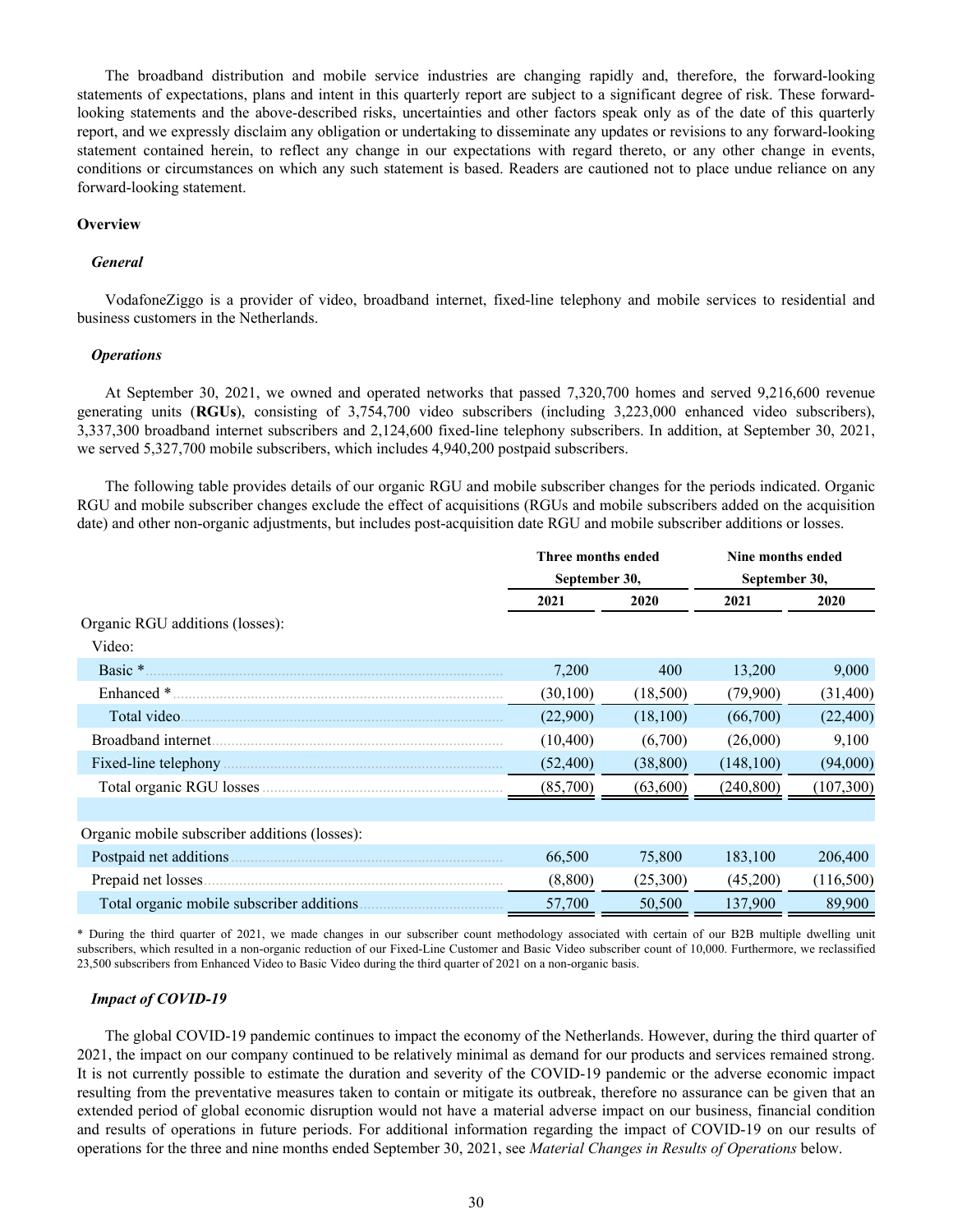#### *Competition and Other External Factors*

The Dutch market for mobile and fixed services is highly competitive and rapidly evolving. Within our mobile operations we continue to experience pressure on pricing, characterized by aggressive promotion campaigns, heavy marketing spend and increasing or unlimited data bundles. Furthermore, there is growing competition from MVNOs that focus on certain niche segments such as no frill, youth or ethnic markets. Within our fixed operations we experience increased competition, mainly as a result of competitors' emphasis on accelerating the rollout of their fiber footprint. This significant competition, together with the macroeconomic factors, has adversely impacted our revenue, RGU and average monthly subscription revenue per average fixed RGU or mobile subscriber, as applicable (**ARPU**). For additional information regarding the revenue impact of changes in the RGUs and ARPU, see *Results of Operations* below.

#### **Material Changes in Results of Operations**

This section provides an analysis of our results of operations for the three and nine months ended September 30, 2021 and 2020.

#### *General*

Our revenue is earned in the Netherlands and is subject to applicable VAT. Any increases in these taxes could have an adverse impact on our ability to maintain or increase our revenue to the extent that we are unable to pass such tax increases onto our customers.

We pay interconnection fees to other telephony providers when calls or text messages from our subscribers terminate on another network, and we receive similar fees from such providers when calls or text messages from their customers terminate on our network. The amounts we charge and incur with respect to fixed-line telephony and mobile interconnection fees are subject to regulatory oversight. To the extent that regulatory authorities introduce fixed-line or mobile termination rate changes, we would experience prospective changes in our interconnect revenue and costs. The ultimate impact of any such changes in termination rates on our interconnect revenue and costs would be dependent on the call or text messaging patterns that are subject to the changed termination rates.

We are subject to inflationary pressures with respect to certain costs and foreign currency exchange risk. Any cost increases that we are not able to pass on to our subscribers through rate increases would result in increased pressure on our operating margins.

#### *Adjusted EBITDA*

Adjusted EBITDA, which is a non-GAAP measure, is the primary measure used by our management to evaluate the operating performance of our businesses. It is also a key factor that is used by our management and our Supervisory Board to evaluate the effectiveness of our management for purposes of annual and other incentive compensation plans. As we use the term, "**Adjusted EBITDA**" is defined as operating income before depreciation and amortization, share-based compensation, provisions, and provision releases related to significant litigation and impairment, restructuring and other operating items. Other operating items include (i) gains and losses on the disposition of long-lived assets, (ii) third-party costs directly associated with successful and unsuccessful acquisitions and dispositions, including legal, advisory and due diligence fees, as applicable, and (iii) other acquisition-related items, such as gains and losses on the settlement of contingent consideration. Investors should view Adjusted EBITDA as a supplement to, and not a substitute for, GAAP measures of performance included in our condensed consolidated statements of operations.

#### *Revenue*

We earn revenue from (i) subscribers to our consumer broadband communications and mobile services and (ii) B2B services, interconnect fees, channel carriage fees, installation fees and late fees. Consistent with the presentation of our revenue categories in note 12 to our condensed consolidated financial statements, we use the term "subscription revenue" and "service revenue" in the following discussion to refer to amounts received from subscribers for ongoing services. In the below tables, mobile service revenue excludes the related interconnect revenue.

Variances in the subscription and/or service revenue from our customers are a function of (i) changes in the number of RGUs or mobile subscribers outstanding during the period and (ii) changes in ARPU. Changes in ARPU can be attributable to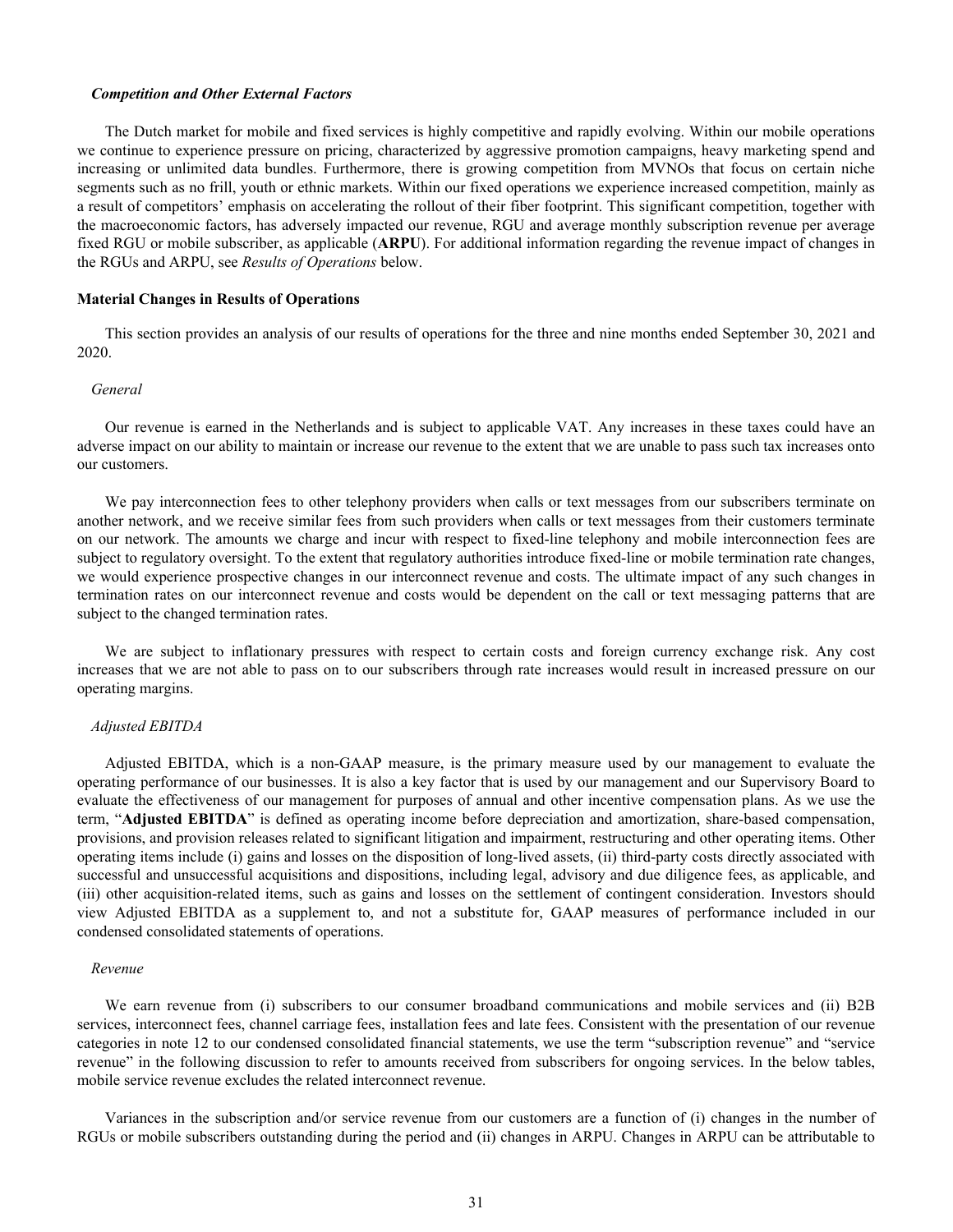(a) changes in prices, (b) changes in bundling or promotional discounts, (c) changes in the tier of services selected, (d) variances in subscriber usage patterns, and (e) the overall mix of fixed and mobile products during the period. In the following discussion, we provide the net impact of the above factors on the ARPU that is derived from our video, broadband internet, fixed-line telephony, and mobile products.

Our revenue by major category is set forth below:

|                              |         | Three months ended |                               |                     |  |  |  |
|------------------------------|---------|--------------------|-------------------------------|---------------------|--|--|--|
|                              |         | September 30,      |                               | Increase (decrease) |  |  |  |
|                              | 2021    | 2020               | €                             | $\frac{0}{0}$       |  |  |  |
|                              |         |                    | in millions, except % amounts |                     |  |  |  |
| Consumer fixed revenue (a):  |         |                    |                               |                     |  |  |  |
|                              | 521.4   | €<br>521.6         | $-\epsilon$<br>(0.2)          | $-$ %               |  |  |  |
|                              | 5.5     | 6.2                | (0.7)                         | $(11.3)\%$          |  |  |  |
|                              | 526.9   | 527.8              | (0.9)                         | $(0.2)\%$           |  |  |  |
| Consumer mobile revenue (b): |         |                    |                               |                     |  |  |  |
|                              | 163.7   | 157.4              | 6.3                           | 4.0 $%$             |  |  |  |
|                              | 59.5    | 61.4               | (1.9)                         | $(3.1)\%$           |  |  |  |
|                              | 223.2   | 218.8              | 4.4                           | $2.0 \%$            |  |  |  |
|                              | 750.1   | 746.6              | 3.5                           | $0.5 \%$            |  |  |  |
| B2B fixed revenue (c):       |         |                    |                               |                     |  |  |  |
|                              | 129.2   | 123.4              | 5.8                           | 4.7 $%$             |  |  |  |
|                              | 3.4     | 3.8                | (0.4)                         | $(10.5)\%$          |  |  |  |
|                              | 132.6   | 127.2              | 5.4                           | 4.2 $%$             |  |  |  |
| B2B mobile revenue (d):      |         |                    |                               |                     |  |  |  |
|                              | 92.3    | 92.2               | 0.1                           | $0.1 \%$            |  |  |  |
|                              | 32.8    | 26.8               | 6.0                           | 22.4 %              |  |  |  |
|                              | 125.1   | 119.0              | 6.1                           | 5.1 %               |  |  |  |
|                              | 257.7   | 246.2              | 11.5                          | 4.7 $%$             |  |  |  |
|                              | 15.3    | 12.0               | 3.3                           | $27.5 \%$           |  |  |  |
| Total $\epsilon$             | 1,023.1 | €<br>1,004.8       | $\epsilon$<br>18.3            | $1.8 \%$            |  |  |  |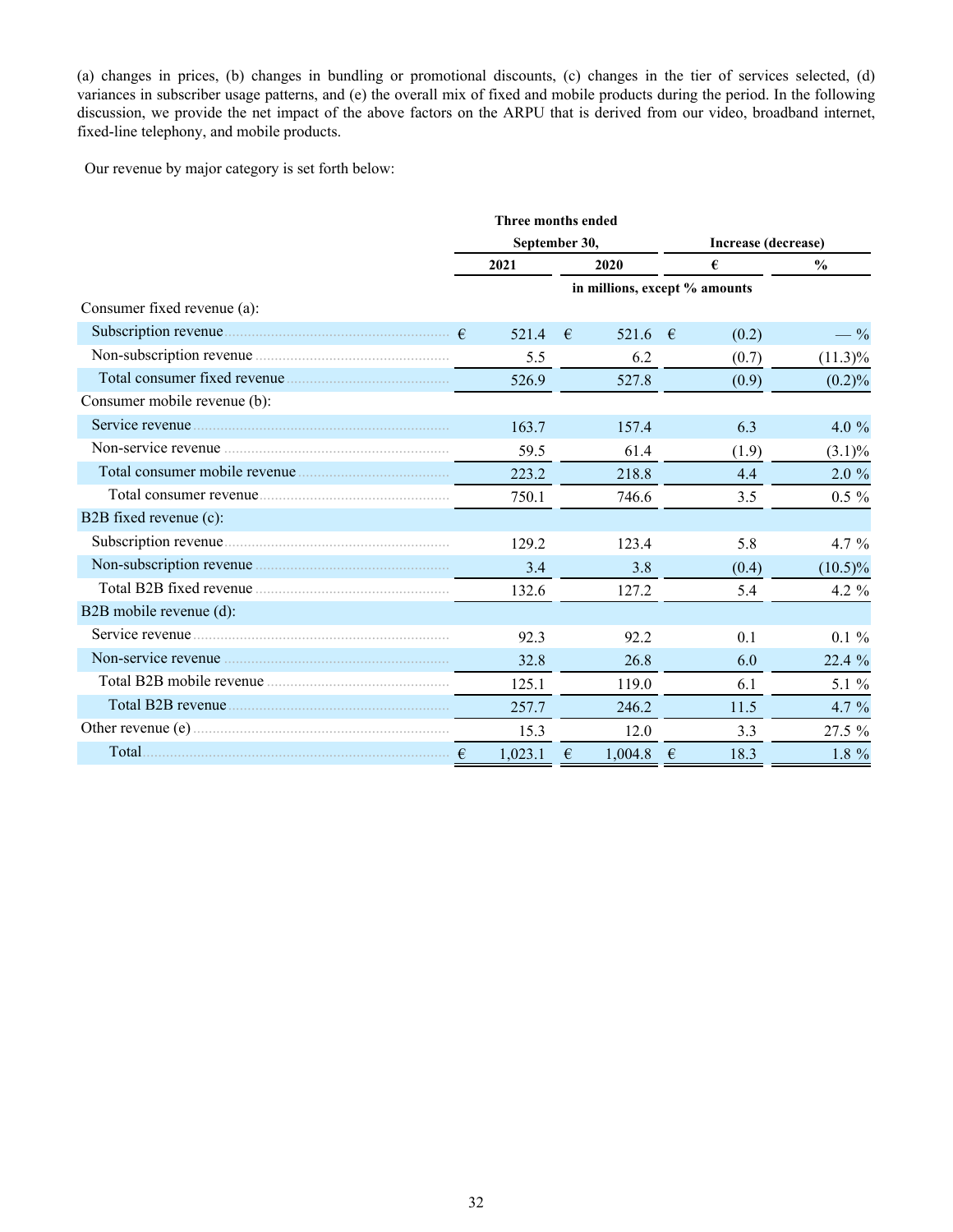|                              |            | Nine months ended |            |                               |   |        |                     |  |  |
|------------------------------|------------|-------------------|------------|-------------------------------|---|--------|---------------------|--|--|
|                              |            | September 30,     |            |                               |   |        | Increase (decrease) |  |  |
|                              |            | 2021              |            | 2020                          |   | €      | $\frac{0}{0}$       |  |  |
|                              |            |                   |            | in millions, except % amounts |   |        |                     |  |  |
| Consumer fixed revenue (a):  |            |                   |            |                               |   |        |                     |  |  |
|                              |            | 1,559.3           | €          | 1,549.3                       | € | 10.0   | $0.6\%$             |  |  |
|                              |            | 20.8              |            | 14.3                          |   | 6.5    | 45.5 %              |  |  |
|                              |            | 1,580.1           |            | 1,563.6                       |   | 16.5   | $1.1\%$             |  |  |
| Consumer mobile revenue (b): |            |                   |            |                               |   |        |                     |  |  |
|                              |            | 480.1             |            | 468.0                         |   | 12.1   | $2.6\%$             |  |  |
| Non-service revenue          |            | 178.9             |            | 178.3                         |   | 0.6    | $0.3 \%$            |  |  |
|                              |            | 659.0             |            | 646.3                         |   | 12.7   | $2.0 \%$            |  |  |
|                              |            | 2,239.1           |            | 2,209.9                       |   | 29.2   | $1.3\%$             |  |  |
| B2B fixed revenue (c):       |            |                   |            |                               |   |        |                     |  |  |
|                              |            | 385.7             |            | 357.0                         |   | 28.7   | $8.0\%$             |  |  |
|                              |            | 10.7              |            | 12.0                          |   | (1.3)  | $(10.8)\%$          |  |  |
|                              |            | 396.4             |            | 369.0                         |   | 27.4   | 7.4%                |  |  |
| B2B mobile revenue (d):      |            |                   |            |                               |   |        |                     |  |  |
|                              |            | 273.6             |            | 286.1                         |   | (12.5) | (4.4)%              |  |  |
| Non-service revenue          |            | 92.2              |            | 81.4                          |   | 10.8   | 13.3 %              |  |  |
|                              |            | 365.8             |            | 367.5                         |   | (1.7)  | $(0.5)\%$           |  |  |
|                              |            | 762.2             |            | 736.5                         |   | 25.7   | $3.5 \%$            |  |  |
|                              |            | 39.5              |            | 29.4                          |   | 10.1   | 34.4 %              |  |  |
|                              | $\epsilon$ | 3,040.8           | $\epsilon$ | 2,975.8                       | € | 65.0   | $2.2 \%$            |  |  |

<sup>(</sup>a) Consumer fixed revenue is classified as either subscription revenue or non-subscription revenue. Consumer fixed subscription revenue includes revenue from subscribers for ongoing broadband internet, video, and voice services offered to residential customers and the amortization of installation fee. Consumer fixed non-subscription revenue includes, among other items, interconnect, channel carriage fees, late fees and revenue from the sale of equipment. Subscription revenue from subscribers who purchase bundled services at a discounted rate is generally allocated proportionally to each service based on the stand-alone price for each individual service. As a result, changes in the stand-alone pricing of our fixed and mobile products or the composition of bundles can contribute to changes in our product revenue categories from period to period.

- (b) Consumer mobile revenue is classified as either service revenue or non-service revenue. Consumer mobile service revenue includes revenue from ongoing mobile and data services offered under postpaid and prepaid arrangements to residential customers. Consumer mobile non-service revenue includes, among other items, interconnect revenue, mobile handset and accessories sales, and late fees.
- (c) B2B fixed revenue is classified as either subscription revenue or non-subscription revenue. B2B fixed subscription revenue includes revenue from business broadband internet, video, voice, and data services offered to SOHO, small and medium to large enterprises. B2B fixed non-subscription revenue includes, among other items, revenue from hosting services, installation fees, carriage fees and interconnect.
- (d) B2B mobile revenue is classified as either service revenue or non-service revenue. B2B mobile service revenue includes revenue from ongoing mobile and data services offered to SOHO, small and medium to large enterprise customers as well as wholesale customers. B2B mobile non-service revenue includes, among other items, interconnect revenue, mobile handset and accessories sales, and late fees.
- (e) Other revenue includes, among other items, programming, advertising and site sharing revenue.

 $\frac{1}{2}$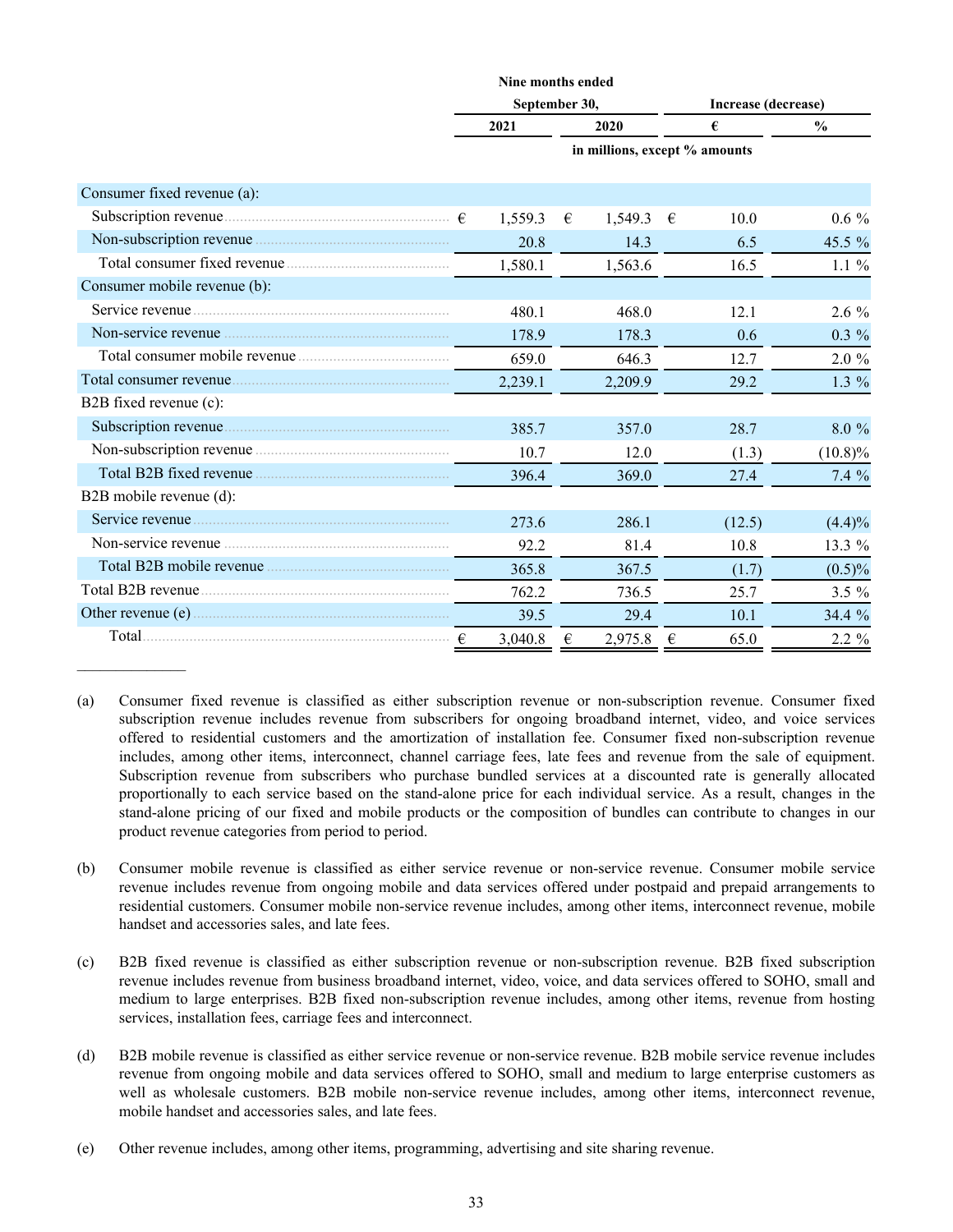The details of the increase in our revenue during the three and nine months ended September 30, 2021, as compared to the corresponding periods in 2020, are set forth below:

|                                                                                 |                                            | Three-month period                                              |                    | Nine-month period                   |                                                 |            |  |  |  |  |
|---------------------------------------------------------------------------------|--------------------------------------------|-----------------------------------------------------------------|--------------------|-------------------------------------|-------------------------------------------------|------------|--|--|--|--|
|                                                                                 | <b>Subscription</b><br>/Service<br>revenue | Non-<br>subscription<br>/Non-service<br><b>Total</b><br>revenue |                    | Subscription<br>/Service<br>revenue | Non-<br>subscription<br>/Non-service<br>revenue | Total      |  |  |  |  |
| Increase (decrease) in consumer fixed<br>subscription revenue due to change in: |                                            |                                                                 |                    | in millions                         |                                                 |            |  |  |  |  |
| Average number of RGUs (a) $\qquad \qquad$ $\in$                                | $(21.2) \t∈$                               |                                                                 | € (21.2) $∈$       | $(55.9) \in$                        |                                                 | € $(55.9)$ |  |  |  |  |
|                                                                                 | 21.0                                       |                                                                 | 21.0               | 65.9                                |                                                 | 65.9       |  |  |  |  |
| Increase in consumer fixed non-subscription<br>revenue                          |                                            | (0.7)                                                           | (0.7)              |                                     | 6.5                                             | 6.5        |  |  |  |  |
| Total increase in consumer fixed revenue                                        | (0.2)                                      | (0.7)                                                           | (0.9)              | 10.0                                | 6.5                                             | 16.5       |  |  |  |  |
| Increase (decrease) in consumer mobile                                          | 6.3                                        | (1.9)                                                           | 4.4                | 12.1                                | 0.6                                             | 12.7       |  |  |  |  |
| Increase (decrease) in B2B fixed revenue (d).                                   | 5.8                                        | (0.4)                                                           | 5.4                | 28.7                                | (1.3)                                           | 27.4       |  |  |  |  |
| Increase (decrease) in B2B mobile revenue (e)                                   | 0.1                                        | 6.0                                                             | 6.1                | (12.5)                              | 10.8                                            | (1.7)      |  |  |  |  |
|                                                                                 |                                            | 3.3                                                             | 3.3                |                                     | 10.1                                            | 10.1       |  |  |  |  |
| Total                                                                           | 12.0                                       | €<br>6.3                                                        | 18.3<br>$\epsilon$ | 38.3<br>€                           | €<br>26.7                                       | €<br>65.0  |  |  |  |  |

- (a) The decreases in fixed subscription revenue related to a change in the average number of RGUs are attributable to decreases in the average number of fixed-line telephony, video and internet RGUs.
- (b) The increases in fixed subscription revenue related to a change in ARPU are primarily attributable to the net effect of (i) the annual price increase implemented on July 1, (ii) lower volumes of fixed calls and (iii) a decrease for the three-month comparison and an increase for the nine-month comparison in sales volumes of certain equipment.
- (c) The increases in consumer mobile service revenue are primarily attributable to the net effect of (i) strong customer base growth, (ii) the launch of new price plans, (iii) increases in roaming out-of-bundle revenues and (iv) higher converged discounts. The changes in consumer mobile non-service revenue are largely attributable to changes in mobile handset sales.
- (d) The increases in B2B fixed subscription revenue are primarily attributable to the net effect of (i) a decrease for the threemonth comparison and an increase for the nine-month comparison in volumes of national calls, (ii) higher average numbers of SOHO Business RGUs and (iii) increases in revenue from integrated business communication services.
- (e) The changes in B2B mobile subscription revenue are primarily attributable to the net effect of (i) lower ARPU related to pricing pressure in the large corporate segment, (ii) lower national out-of-bundle revenue, (iii) customer base growth and (iv) an increase for the three-month comparison and a decrease for the nine-month comparison in roaming out-of-bundle revenue. The increases in B2B mobile non-service revenue are primarily attributable to (i) increases in revenue from mobile handset sales, (ii) increases in visitor revenue and (iii) increases in sales volumes of other equipment.
- (f) The increases in other revenue are largely attributable to increases in revenue from our sports content channel Ziggo Sport.

## *Programming and other direct costs of services*

Programming and other direct costs of services include programming and copyright costs, mobile access and interconnect costs, mobile handset and other equipment cost of goods sold and other direct costs related to our operations. Programming and copyright costs, which represent a significant portion of our operating costs, are subject to increase in future periods as a result of (i) higher costs associated with the expansion of our digital video content, including rights associated with ancillary product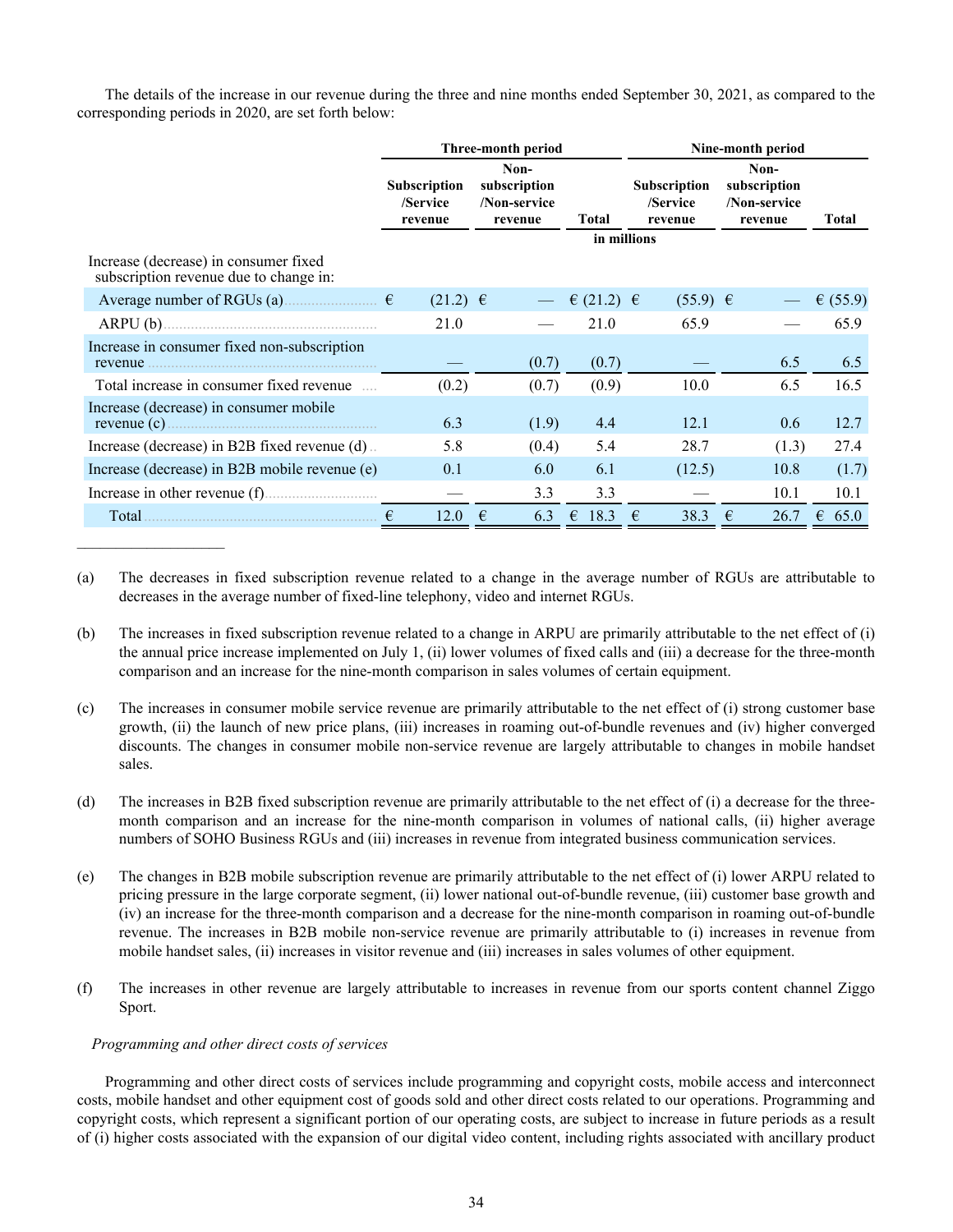offerings and rights that provide for the broadcast of live sporting events, and (ii) rate increases. In addition we are subject to inflationary pressures with respect to our labor and other costs. Any cost increases that we are not able to pass on to our subscribers through rate increases would result in increased pressure on our operating margins.

Our programming and other direct costs of service increased by  $\epsilon$ 1.9 million or 0.9% and  $\epsilon$ 34.5 million or 5.7% during the three and nine months ended September 30, 2021, respectively, as compared to the corresponding periods in 2020. These increases include the following factors:

- Increases in equipment costs of  $\epsilon$ 2.9 million or 3.5% and  $\epsilon$ 20.1 million or 8.3%, respectively, primarily attributable to the net effect of (i) higher average costs per mobile handset sold and (ii) a decrease for the three-month comparison and an increase for the nine-month comparison in sales volumes of mobile handsets and other equipment;
- An increase (decrease) in programming costs of ( $\epsilon$ 1.4 million) or (1.8%) and  $\epsilon$ 11.6 million or 5.2%, respectively, primarily attributable to the net effect of (i) a decrease for the three-month comparison and an increase for the ninemonth comparison in content costs following contract renewals, (ii) higher production and rights costs resulting from the impact of temporary broadcasting suspensions of certain sporting events during 2020 following the COVID-19 pandemic and (iii) decreases in costs of video on demand services due to lower volumes; and
- Increases in interconnect costs of  $\epsilon 0.4$  million or 0.8% and  $\epsilon 2.9$  million or 2.1%, respectively, primarily attributable to the net effect of (i) increases in costs due to higher volumes of national calls, (ii) decreases in leased line costs, (iii) increases in mobile roaming costs and (iv) for the nine-month comparison, an increase in costs as a result of a network usage settlement that was recorded during the second quarter of 2020.

## *Other operating expenses*

Other operating expenses include network operations, customer operations, customer care and other costs related to our operations.

Our other operating expenses increased by  $\epsilon$ 1.3 million or 1.2% and  $\epsilon$ 3.3 million or 0.9% during the three and nine months ended September 30, 2021, respectively, as compared to the corresponding periods in 2020. These increases include the following factors:

- Increases in access costs of  $\epsilon 0.9$  million or 21.5% and  $\epsilon 4.9$  million or 41.4%, respectively, primarily due to higher maintenance costs;
- Increases in customer service costs of  $\epsilon$ 0.9 million or 5.1% and  $\epsilon$ 4.0 million or 7.2%, respectively, mainly due to more inbound traffic; and
- Decreases in bad debt expense of  $\epsilon$ 1.6 million and  $\epsilon$ 7.1 million, respectively.

## *SG&A expenses*

SG&A expenses include human resources, information technology, general services, management, finance, legal, external sales and marketing costs, share-based compensation and other general expenses.

Our SG&A expenses increased by  $\epsilon$ 9.1 million or 6.3% and  $\epsilon$ 19.6 million or 4.5% during the three and nine months ended September 30, 2021, respectively, as compared to the corresponding periods in 2020. Our SG&A expenses include share-based compensation expense, which remained stable and increased by  $60.2$  million during the three and nine months ended September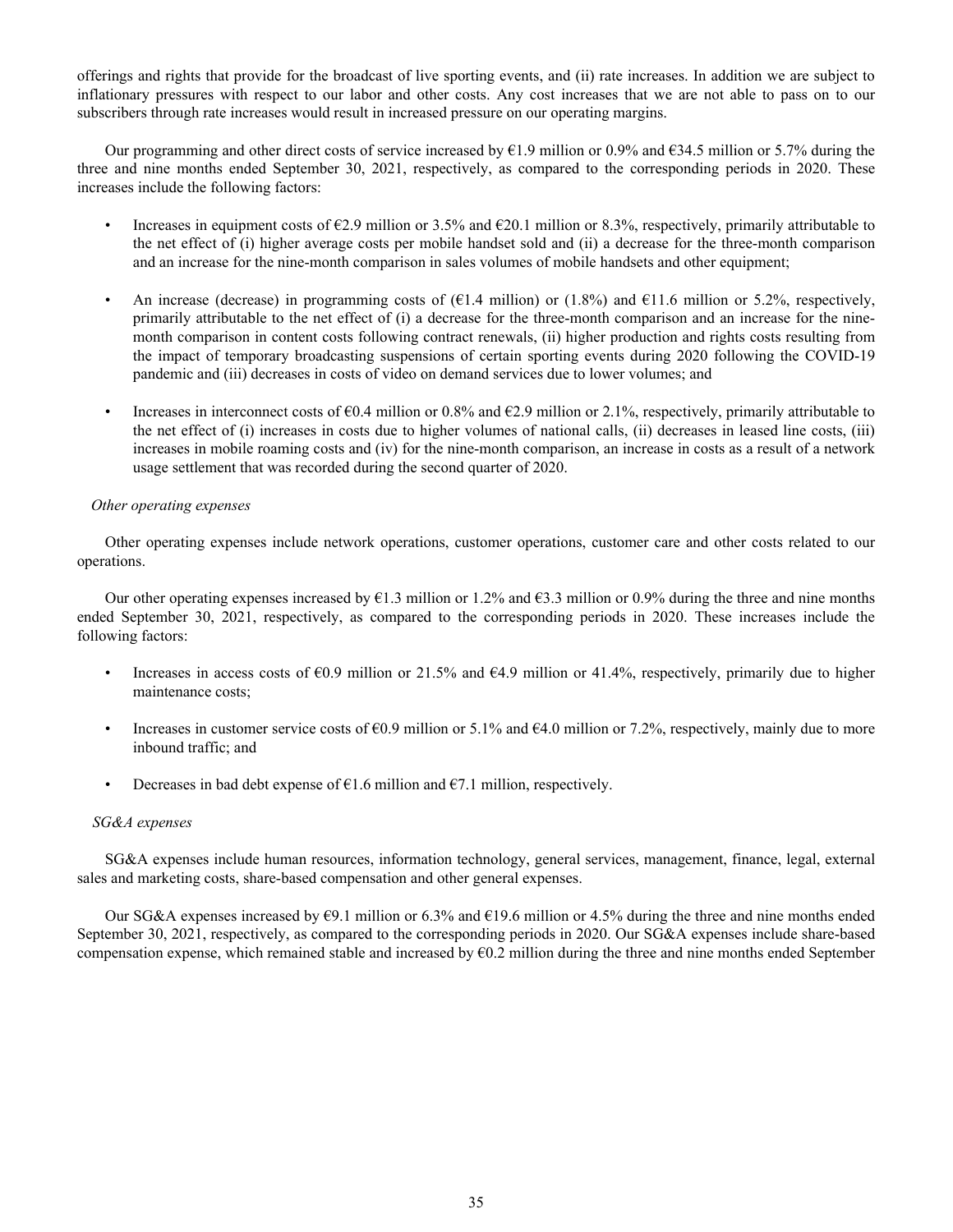30, 2021, respectively. Excluding the effects of share-based compensation expense, our SG&A expenses increased by €9.1 million or 6.3% and  $E$ 19.4 million or 3.7%, respectively. These increases include the following factors:

- Increases in sales and marketing costs of  $\epsilon$ 2.6 million or 5.1% and  $\epsilon$ 6.1 million or 4.2%, respectively, primarily driven by higher expenditures on marketing campaigns;
- Increases in core network and IT costs of €2.4 million or 27.4% and €6.0 million or 25.0%, respectively, primarily driven by increases in IT maintenance cost;
- Increases in personnel costs costs of  $64.2$  million or 7.5% and  $64.9$  million or 2.7%, respectively, primarily due to higher incentive compensation costs and increases in staffing levels; and
- Increases in business services costs of  $60.6$  million or 3.8% and  $63.5$  million or 7.6%, respectively, primarily due to the net effect of (i) higher consultancy costs and (ii) decreases in facility costs.

#### *Charges for JV Services*

We recorded charges for JV Services of €51.4 million and €164.1 million during the three and nine months ended September 30, 2021, respectively, as compared to  $657.0$  million and  $6170.8$  million during the three and nine months ended September 30, 2020, respectively. For additional information regarding charges for JV Services, see note 10 to our condensed consolidated financial statements.

## *Depreciation and amortization expense*

Our depreciation and amortization expenses increased (decreased) by  $\epsilon$ 14.1 million or 3.6% and ( $\epsilon$ 12.8 million) or (1.1%) during the three and nine months ended September 30, 2021, respectively, as compared to the corresponding periods in 2020. These changes are primarily attributable to the impact of accelerated depreciation associated with (i) certain mobile network assets during the second quarter of 2020 and the third quarter of 2021 and (ii) the closure of certain office locations during the third quarter of 2021.

#### *Impairment, restructuring and other operating items, net*

We recognized impairment, restructuring and other operating items, net, of  $\epsilon$ 11.8 million and  $\epsilon$ 27.1 million during the three and nine months ended September 30, 2021, respectively, including (i) restructuring charges of  $\epsilon$ 10.6 million and  $\epsilon$ 24.3 million, respectively, (ii) acquisition and disposition costs of  $\epsilon$ 1.3 million and  $\epsilon$ 3.3 million, respectively, (iii) gains from the disposition of assets of  $\epsilon$ 0.3 million and  $\epsilon$ 1.1 million, respectively, and (iv) impairment charges related to tangible assets of  $€0.2$  million and  $€0.6$  million, respectively.

We recognized credits associated with impairment, restructuring and other operating items, net, of  $\epsilon$ 21.9 million and  $\epsilon$ 18.6 million during the three and nine months ended September 30, 2020, respectively, including (i) contract exit and termination credits of  $E22.2$  million and  $E22.7$  million, respectively, primarily due to the release of an accrual, (ii) restructuring charges of €1.1 million and €4.2 million, respectively, (iii) gains from the disposition of assets of €1.0 million and €2.3 million, respectively, and (iv) impairment charges related to tangible assets of  $\epsilon$ 0.2 million and  $\epsilon$ 2.2 million, respectively.

#### *Interest expense–third-party*

Our third-party interest expense decreased by  $\epsilon$ 2.7 million or 2.5% and  $\epsilon$ 23.3 million or 7.0% during the three and nine months ended September 30, 2021, respectively, as compared to the corresponding periods in 2020, primarily due to lower weighted average interest rates.

For additional information regarding our third-party debt, see note 7 to our condensed consolidated financial statements.

It is possible that the interest rates on (i) any new borrowings could be higher than the current interest rates on our existing indebtedness and (ii) our variable-rate indebtedness could increase in future periods. As further discussed in note 4 to our condensed consolidated financial statements, we use derivative instruments to manage our interest rate risks.

In July 2017, the U.K. Financial Conduct Authority (the authority that regulates LIBOR) announced that it intends to stop compelling banks to submit rates for the calculation of LIBOR after 2021. Additionally, the European Money Markets Institute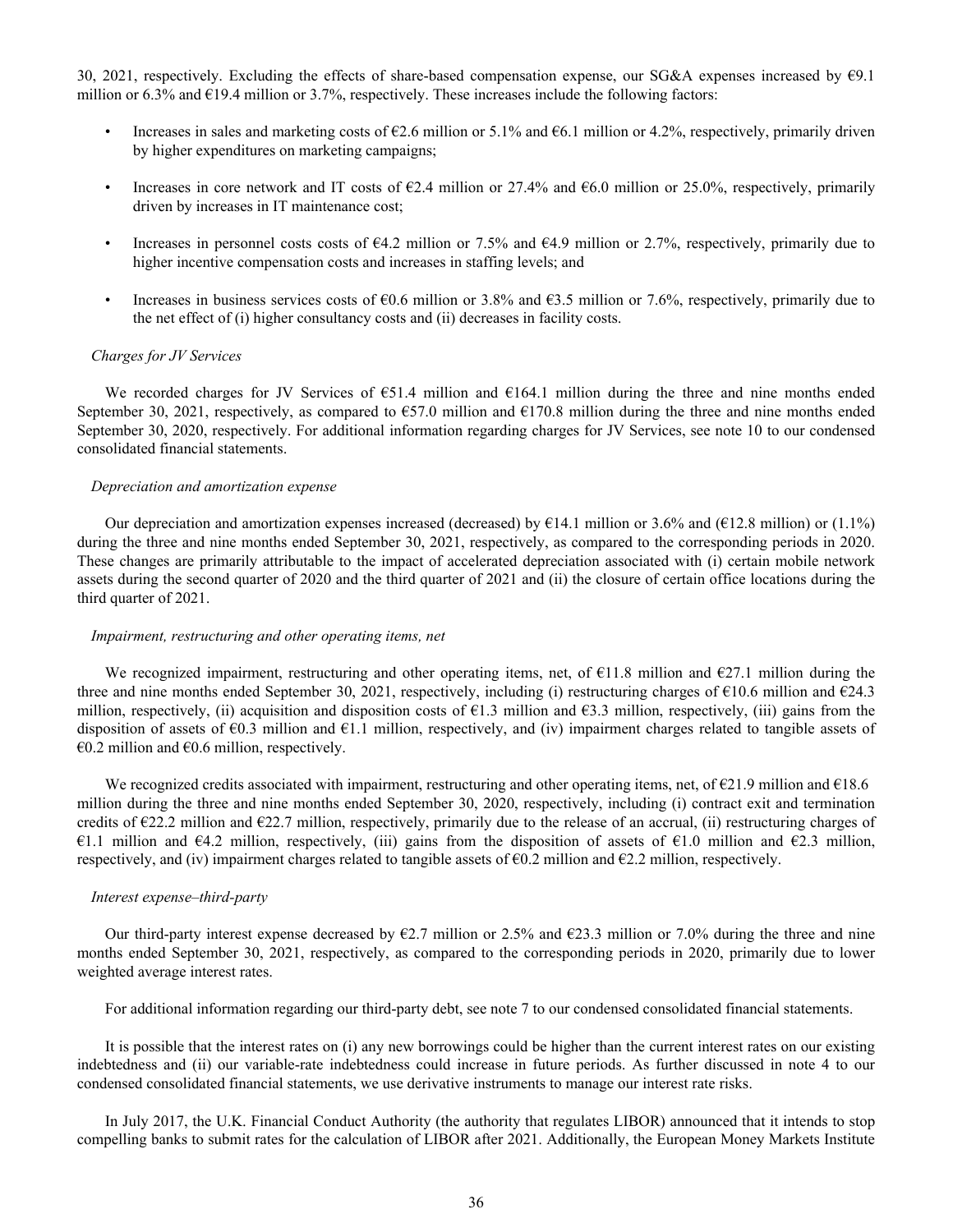(the authority that administers EURIBOR) has announced that measures will need to be undertaken by the end of 2021 to reform EURIBOR to ensure compliance with E.U. Benchmarks Regulation. In November 2020, ICE Benchmark administration (the entity that administers LIBOR) announced its intention to continue publishing USD LIBOR rates until June 30, 2023, with the exception of the one-week and two-month rates which, along with all GBP LIBOR rates, it intends to cease publishing after December 31, 2021. While this extension allows additional runway on existing contracts using USD LIBOR rates, companies are still encouraged to transition away from using USD LIBOR as soon as practicable and should not enter into new contracts that use USD LIBOR after 2021. The methodology for EURIBOR has been reformed and EURIBOR has been granted regulatory approval to continue to be used. Currently, it is not possible to predict the exact transitional arrangements for calculating applicable reference rates that may be made in the U.K., the U.S., the Eurozone or elsewhere given that a number of outcomes are possible, including the cessation of the publication of one or more reference rates.

## *Interest expense–related-party*

 $\mathcal{L}_\text{max}$  , where  $\mathcal{L}_\text{max}$  and  $\mathcal{L}_\text{max}$ 

Our related-party interest expense increased by  $63.0$  million or 13.7% and  $68.6$  million and 14.1% during the three and nine months ended September 30, 2021, respectively, as compared to the corresponding periods in 2020. These increases are primarily due to a higher average outstanding loan balances. For additional information regarding our related-party debt, see note 10 to our condensed consolidated financial statements.

## *Realized and unrealized gains (losses) on derivative instruments, net*

Our realized and unrealized gains or losses on derivative instruments include (i) unrealized changes in the fair values of our derivative instruments that are non-cash in nature until such time as the derivative contracts are fully or partially settled and (ii) realized gains upon the full or partial settlement of the derivative contracts.

The details of our realized and unrealized gains (losses) on derivative instruments, net, are as follows:

|                                                                      |  | Three months ended<br>September 30, |    |               |      |                  | Nine months ended |         |  |
|----------------------------------------------------------------------|--|-------------------------------------|----|---------------|------|------------------|-------------------|---------|--|
|                                                                      |  |                                     |    |               |      | September 30,    |                   |         |  |
|                                                                      |  | 2021<br>2020                        |    |               | 2021 |                  | 2020              |         |  |
|                                                                      |  |                                     |    | in millions   |      |                  |                   |         |  |
| Cross-currency and interest rate derivative contracts (a) $\epsilon$ |  | 156.8 $\epsilon$                    |    | $(230.4) \in$ |      | 391.9 $\epsilon$ |                   | (105.3) |  |
| Foreign currency forward contracts.                                  |  | 0.3                                 |    | (0.7)         |      | 0.5              |                   | (0.8)   |  |
| Total                                                                |  | 157.1                               | −€ | (231.1)       | €    | 392.4            | $\epsilon$        | (106.1) |  |

<sup>(</sup>a) The gains for the 2021 periods are primarily attributable to (i) net gains associated with changes in the relative value of euro to the U.S. dollar and (ii) net gains associated with changes in certain market interest rates. The losses for the 2020 periods are primarily attributable to (a) net losses associated with changes in certain market interest rates and (ii) net losses associated with changes in the relative value of euro to the U.S. dollar. In addition, the results include a net gain (loss) of ( $\epsilon$ 19.8 million) and  $\epsilon$ 36.8 million during the three months ended September 30, 2021 and 2020, respectively, and a net gain (loss) of (€50.0 million) and €59.0 million during the nine months ended September 30, 2021 and 2020, respectively resulting from changes in credit risk valuation adjustment.

For additional information regarding our derivative instruments, see notes 4 and 5 to our condensed consolidated financial statements.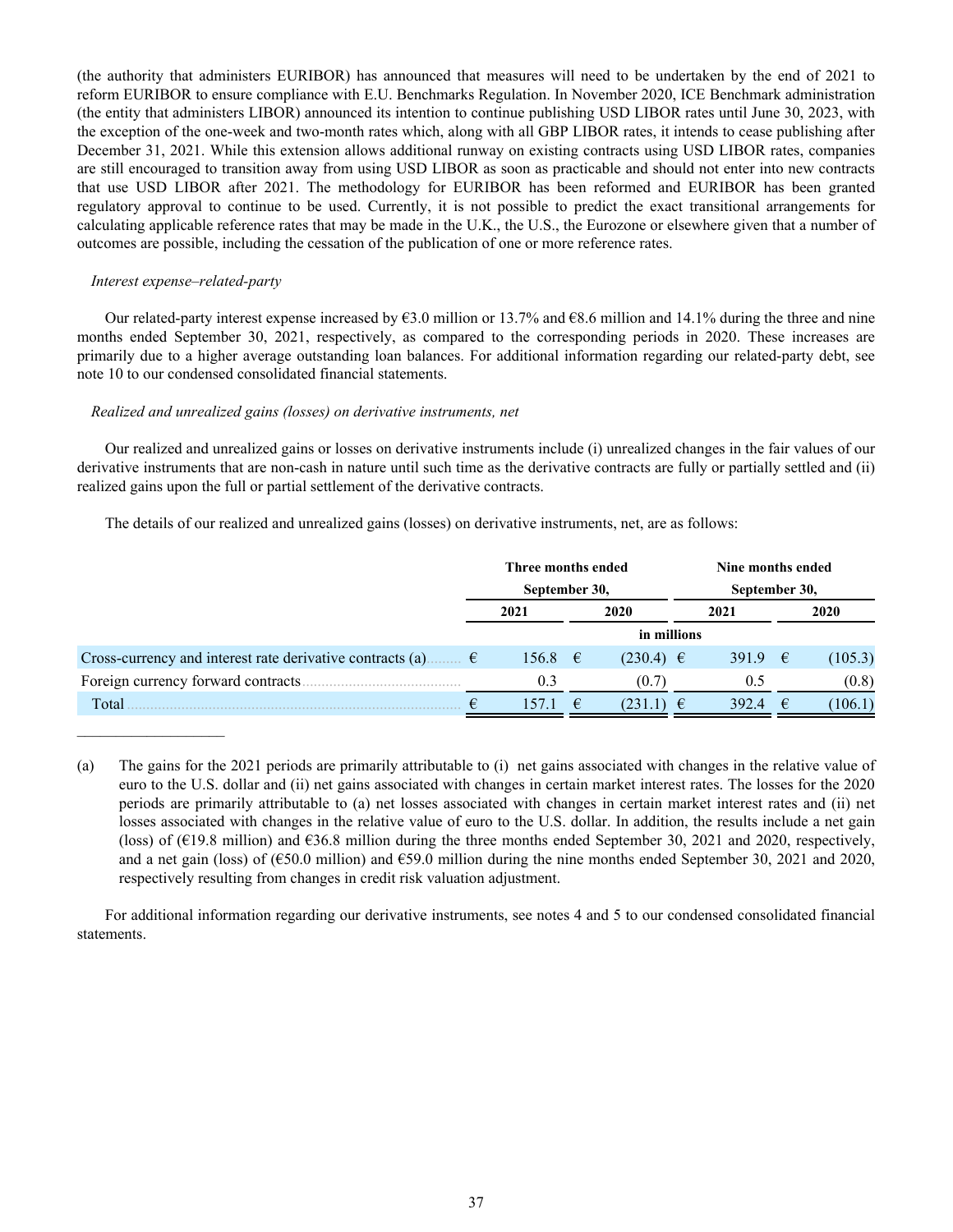#### *Foreign currency transaction gains (losses), net*

Our foreign currency transaction gains or losses primarily result from the remeasurement of monetary assets and liabilities that are denominated in currencies other than our functional currency. Unrealized foreign currency transaction gains or losses are computed based on period-end exchange rates and are non-cash in nature until such time as the amounts are settled. The details of our foreign currency transaction gains (losses), net, are as follows:

|                              | Three months ended |                 |      |             |      | Nine months ended<br>September 30, |   |       |
|------------------------------|--------------------|-----------------|------|-------------|------|------------------------------------|---|-------|
|                              |                    | September 30,   |      |             |      |                                    |   |       |
|                              |                    | 2021            | 2020 |             | 2021 |                                    |   | 2020  |
|                              |                    |                 |      | in millions |      |                                    |   |       |
| U.S. dollar-denominated debt | €                  | $(127.6)$ $\in$ |      | 223.6 €     |      | $(291.2) \in$                      |   | 231.7 |
| Other                        |                    | (0.3)           |      | 0.3         |      | (0.5)                              |   | 3.0   |
| Total                        |                    | 127.9)          | €    | 223.9       | €    | (291.7                             | € | 234.7 |

#### *Losses on debt extinguishment, net*

We recognized a net loss on debt extinguishment of nil and  $\epsilon$ 7.6 million during the three and nine months ended September 30, 2021, respectively, attributable to (i) the payment of €5.0 million of redemption premiums and (ii) the write-off of  $\epsilon$ 2.6 million of fair value adjustments and unamortized deferred financing costs.

We recognized a net loss on debt extinguishment of nil and  $\epsilon$ 29.6 million during the three and nine months ended September 30, 2020, respectively, attributable to (i) the payment of €40.7 million of redemption premiums and (ii) a gain associated with the write off of  $\epsilon$ 11.1 million of net unamortized deferred financing costs, discounts and premiums.

For additional information concerning our losses on debt extinguishment, net, see note 7 to our condensed consolidated financial statements.

#### *Income tax benefit (expense)*

We recognized an income tax benefit of  $66.9$  million and  $66.3$  million during the three months ended September 30, 2021, and 2020, respectively, and income tax benefit (expense) of  $\epsilon$ 14.7 million and ( $\epsilon$ 47.0 million) during the nine months ended September 30, 2021 and 2020, respectively.

The income tax benefit recognized during the three months ended September 30, 2021 and 2020, differs from the expected income tax benefit of €7.0 million for each of the periods, and the income tax benefit recognized during the nine months ended September 30, 2021 and 2020, differs from the expected income tax benefit of  $\epsilon$ 15.5 million and  $\epsilon$ 13.0 million, respectively (based on the Dutch income tax rate of 25.0%). The differences during the 2021 periods are primarily attributable to nondeductible expenses. The differences during the 2020 periods are primarily attributable to a change in estimate relating to the deductibility of depreciation of certain intangible assets included in our prior year tax returns as well as future deductibility of those assets.

For additional information regarding our income taxes, see note 9 to our condensed consolidated financial statements.

#### *Net loss*

During the three months ended September 30, 2021 and 2020, we reported net losses of  $\epsilon$ 20.9 million and  $\epsilon$ 21.2 million, respectively, including (i) operating income of  $\epsilon$ 71.5 million and  $\epsilon$ 107.7 million, respectively, (ii) net non-operating expense of €99.3 million and €135.2 million, respectively, and (iii) income tax benefit of €6.9 million and €6.3 million, respectively.

During the nine months ended September 30, 2021 and 2020, we reported net losses of  $\epsilon$ 47.1 million and  $\epsilon$ 98.9 million, respectively, including (i) operating income of  $\epsilon$ 226.4 million and  $\epsilon$ 245.0 million, respectively, (ii) net non-operating expense of  $\epsilon$ 288.2 million and  $\epsilon$ 296.9 million, respectively, and (iii) income tax benefit (expense) of  $\epsilon$ 14.7 million and ( $\epsilon$ 47.0 million), respectively.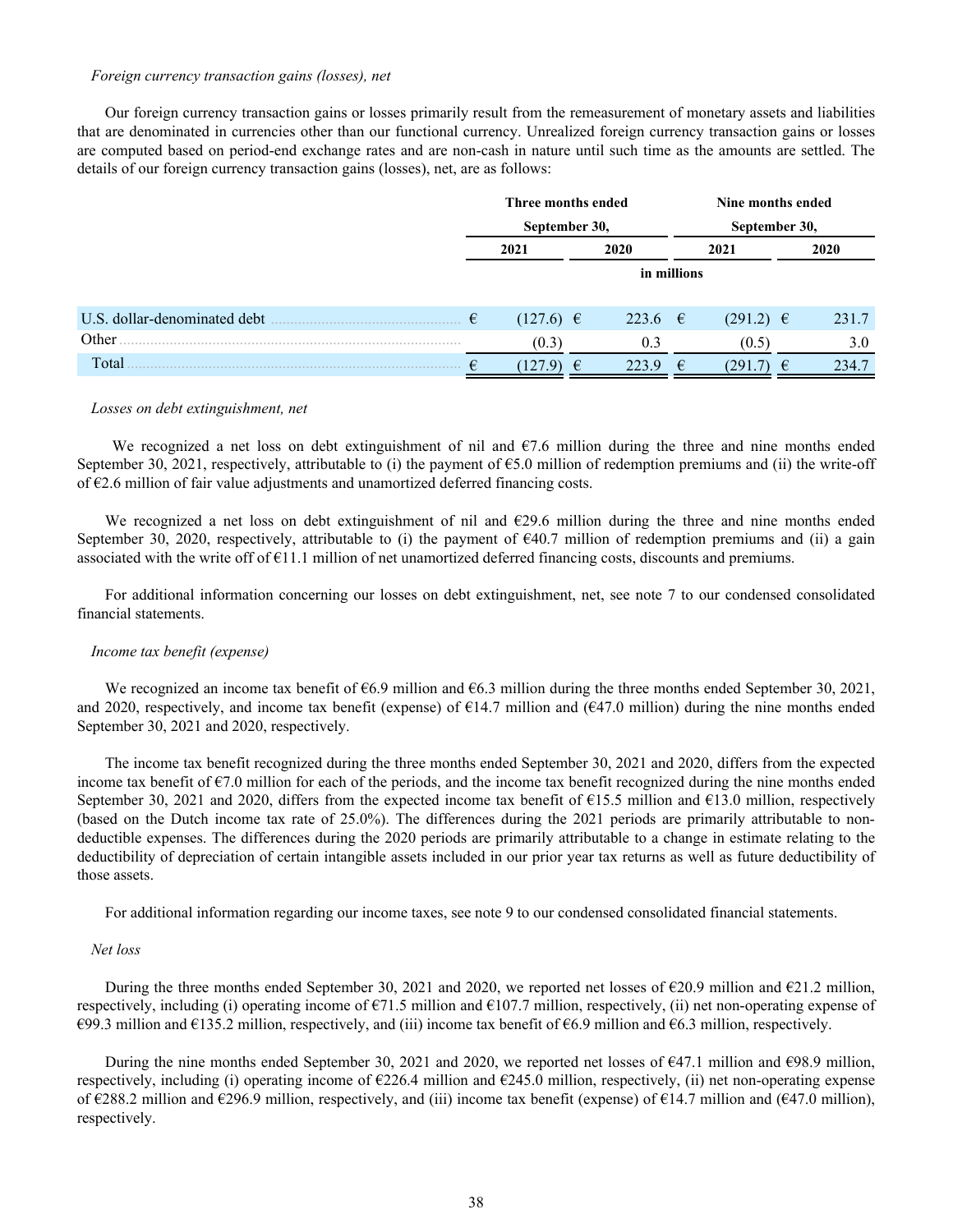Gains or losses associated with (i) changes in the fair values of derivative instruments, (ii) movements in foreign currency exchange rates and (iii) the disposition of assets are subject to a high degree of volatility and, as such, any gains from these sources do not represent a reliable source of income. In the absence of significant gains in the future from these sources or from other non-operating items, our ability to achieve earnings from operations is largely dependent on our ability to increase our Adjusted EBITDA to a level that more than offsets the aggregate amount of our (a) depreciation and amortization, (b) impairment, restructuring and other operating items, net, (c) interest expense, (d) other income and (e) income tax benefits and/ or expenses.

Subject to the limitations included in our various debt instruments, we expect to maintain our debt at current levels relative to our Covenant EBITDA. As a result, we expect that we will continue to report significant levels of interest expense for the foreseeable future. For information concerning our expectations with respect to trends that may affect our operating results in future periods, see the discussion under *Overview* above.

#### **Material Changes in Financial Condition**

#### *Sources and Uses of Cash*

As a holding company, VodafoneZiggo's primary assets are its investments in consolidated subsidiaries. As further described in note 7 to our condensed consolidated financial statements, the terms of the instruments governing the indebtedness of certain of these subsidiaries may restrict our ability to access the assets of these subsidiaries. The ability to access the liquidity of our subsidiaries may also be limited by tax and legal considerations and other factors. At September 30, 2021, most of our  $E174.7$  million of consolidated cash was held by our subsidiaries.

## *Liquidity of VodafoneZiggo*

Our sources of liquidity at the parent level include, subject to the restrictions noted above, proceeds in the form of distributions or loans from our subsidiaries. It is the intention of the Shareholders of the VodafoneZiggo JV, that VodafoneZiggo will be a self-funding company capable of financing its activities on a stand-alone basis without recourse to either Shareholder. No assurance can be given that funding from our subsidiaries or external sources would be available on favorable terms, or at all.

VodafoneZiggo's corporate liquidity requirements include corporate general and administrative expenses and fees associated with the JV Service Agreements. From time to time, VodafoneZiggo may also require cash in connection with (i) the repayment of its related-party debt and interest, (ii) the funding of dividends or distributions pursuant to the Shareholders Agreement, which requires VodafoneZiggo to distribute all unrestricted cash (as defined in the Shareholders Agreement) to the Shareholders every two months (subject to VodafoneZiggo maintaining a minimum amount of cash and complying with the terms of its financing arrangements), (iii) the satisfaction of contingent liabilities, (iv) acquisitions and other investment opportunities or (v) income tax payments.

#### *Liquidity of our Subsidiaries*

In addition to cash, the primary sources of liquidity of our operating subsidiaries are cash provided by operations and, in the case of Ziggo B.V. and certain of its subsidiaries, any borrowing availability under the Revolving Facilities.

The liquidity of our operating subsidiaries generally is used to fund property and equipment additions, debt service requirements and other liquidity requirements that may arise from time to time. For additional information regarding our condensed consolidated cash flows, see the discussion under *Condensed Consolidated Statements of Cash Flows* below. Our subsidiaries may also require funding in connection with (i) the repayment of amounts due under the third-party and relatedparty debt instruments of our subsidiaries, (ii) acquisitions and other investment opportunities, including the acquisition of spectrum licenses, (iii) distributions or loans to VodafoneZiggo (and ultimately to the Shareholders of the VodafoneZiggo JV) or (iv) the satisfaction of contingencies. No assurance can be given that any external funding would be available to our subsidiaries on favorable terms, or at all.

#### *Capitalization*

At September 30, 2021, the outstanding principal amount of our third-party debt and finance lease obligations aggregated €10.9 billion, including €1.0 billion that is classified as current in our condensed consolidated balance sheet and €9.7 billion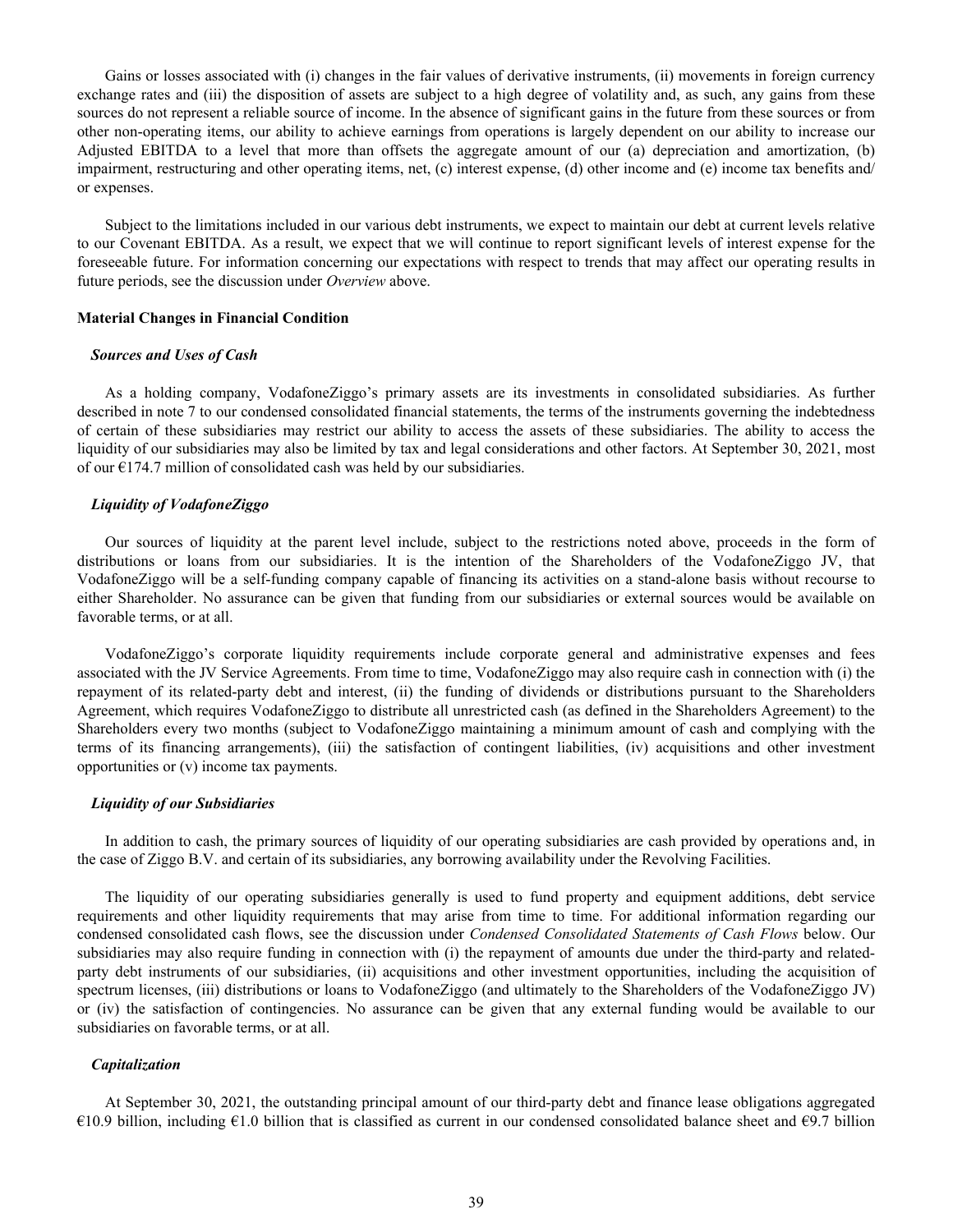that is not due until 2027 or thereafter*.* For additional information regarding our debt and finance lease maturities, see notes 7 and 8, respectively, to our condensed consolidated financial statements.

As further discussed in note 4 to our condensed consolidated financial statements, we use derivative instruments to mitigate foreign currency and interest rate risk associated with our debt instruments.

Our ability to service or refinance our debt and to maintain compliance with the leverage covenants in our credit agreements and indentures is dependent primarily on our ability to maintain or increase our Covenant EBITDA and to achieve adequate returns on our property and equipment additions and acquisitions. Pursuant to the Shareholders Agreement, we expect to maintain a leverage ratio between 4.5 and 5.0 times Covenant EBITDA. In addition, our ability to obtain additional debt financing is limited by the leverage covenants contained in the various debt instruments of our subsidiaries. In this regard, if our Covenant EBITDA were to decline, we could be required to repay or limit our borrowings under the Credit Facility in order to maintain compliance with applicable covenants. No assurance can be given that we would have sufficient sources of liquidity, or that any external funding would be available on favorable terms, or at all, to fund any such required repayment. We do not anticipate any instances of non-compliance with respect to any of our subsidiaries' debt covenants that would have a material adverse impact on our liquidity during the next 12 months.

Notwithstanding our negative working capital position at September 30, 2021, we believe that we have sufficient resources to repay or refinance the current portion of our debt and finance lease obligations and to fund our foreseeable liquidity requirements during the next 12 months. However, as our maturing debt grows in later years, we anticipate that we will seek to refinance or otherwise extend our debt maturities. No assurance can be given that we will be able to complete these refinancing transactions or otherwise extend our debt maturities. In this regard, it is not possible to predict how political and economic conditions (including with respect to the COVID-19 pandemic), sovereign debt concerns or any adverse regulatory developments could impact the credit markets we access and, accordingly, our future liquidity and financial position. Our ability to access debt financing at favorable terms, or at all, could be adversely impacted by (i) the financial failure of any of our counterparties, which could (a) reduce amounts available under committed credit facilities and (b) adversely impact our ability to access cash deposited with any failed financial institution and (ii) tightening of the credit markets. In addition, sustained or increased competition, particularly in combination with adverse economic or regulatory developments, could have an unfavorable impact on our cash flows and liquidity.

All of our third-party debt and finance lease obligations at September 30, 2021, have been borrowed or incurred by our subsidiaries.

 For additional information regarding our debt and finance lease obligations, see notes 7 and 8, respectively, to our condensed consolidated financial statements.

#### *Condensed Consolidated Statements of Cash Flows*

Our condensed consolidated statements of cash flows for the nine months ended September 30, 2021 and 2020 are summarized as follows:

|                                                                                  | Nine months ended |               |  |             |        |         |
|----------------------------------------------------------------------------------|-------------------|---------------|--|-------------|--------|---------|
|                                                                                  | September 30,     |               |  |             |        |         |
|                                                                                  | 2021<br>2020      |               |  |             | Change |         |
|                                                                                  |                   | in millions   |  |             |        |         |
|                                                                                  |                   |               |  |             |        |         |
| Net cash provided by operating activities                                        | €                 | $1,035.0$ €   |  | 963.9 $\in$ |        | 71.1    |
| Net cash used by investing activities.                                           |                   | (439.7)       |  | (449.4)     |        | 9.7     |
| Net cash used by financing activities.                                           |                   | (720.7)       |  | (540.5)     |        | (180.2) |
| Effect of exchange rate changes on cash and cash equivalents and restricted cash |                   | 0.2           |  | 2.5         |        | (2.3)   |
| Net decrease in cash and cash equivalents and restricted cash.                   |                   | $(125.2) \in$ |  | (23.5)      |        | (101.7) |

*Operating Activities.* The increase in net cash provided by our operating activities is primarily attributable to an increase in the cash provided by our Adjusted EBITDA and related working capital changes. Adjusted EBITDA is a non-GAAP measure, which investors should view as a supplement to, and not a substitute for, GAAP measures of performance included in our condensed consolidated statements of operations.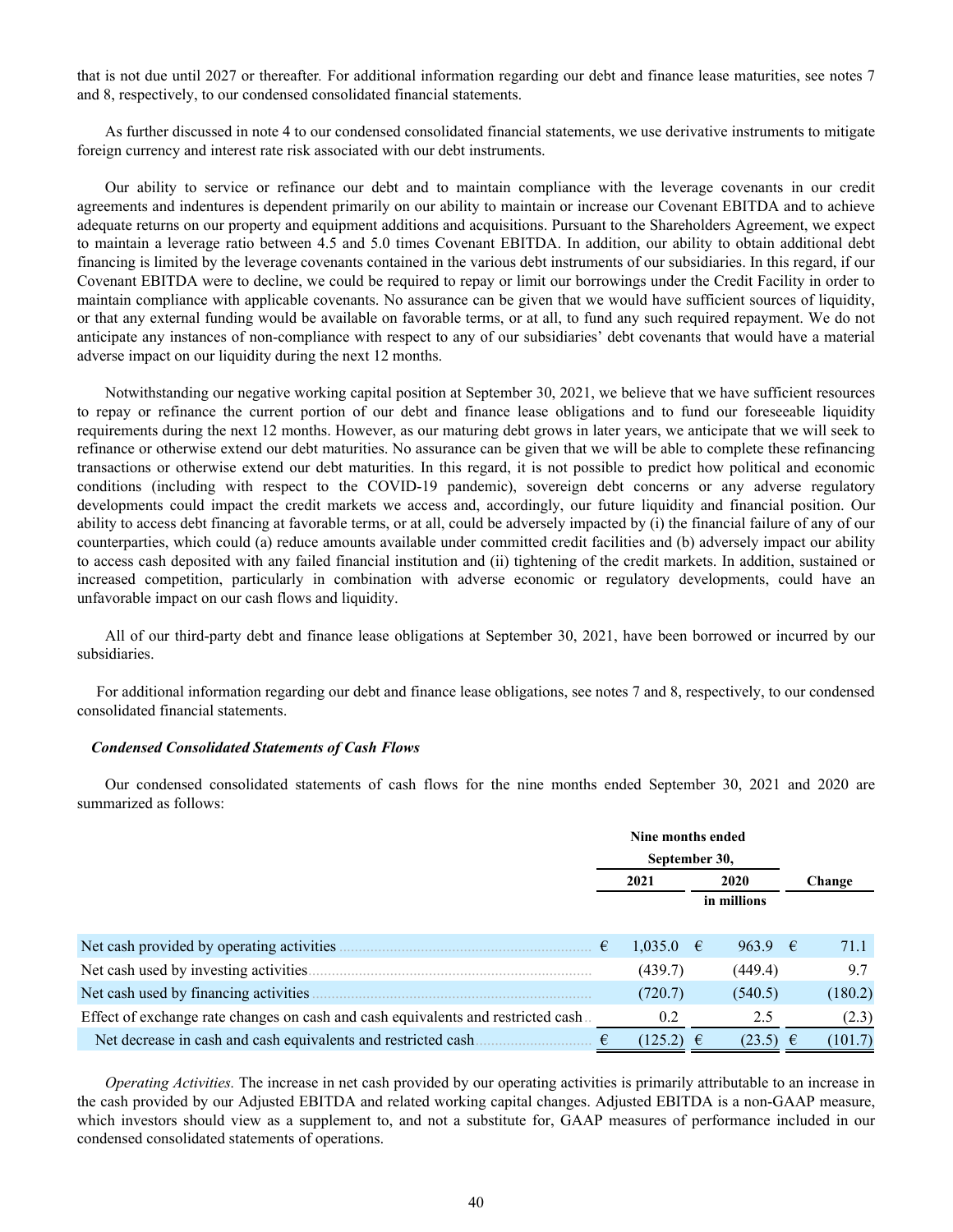*Investing Activities.* The decrease in net cash used by our investing activities is primarily attributable to the net effect of (i) lower property and equipment additions and (ii) a decrease in current liabilities related to capital expenditures.

The capital expenditures that we report in our condensed consolidated statements of cash flows do not include amounts that our company has financed under vendor financing or finance lease arrangements. Instead, these expenditures are reflected as non-cash additions to our property and equipment when the underlying assets are delivered, and as repayments of debt when the principal is repaid. In this discussion, we refer to (i) our capital expenditures as reported in our condensed consolidated statements of cash flows, which exclude amounts financed under vendor financing or finance lease arrangements, and (ii) our total property and equipment additions, which include our capital expenditures on an accrual basis and amounts financed under capital-related vendor financing or finance lease arrangements. For further details regarding our property and equipment additions and our debt, see notes 6 and 7, respectively, to our condensed consolidated financial statements. Spectrum license additions include capital expenditures for spectrum licenses on an accrual basis.

A reconciliation of our property and equipment additions to our capital expenditures as reported in our condensed consolidated statements of cash flows is set forth below:

|                                                                     |   | Nine months ended |      |         |  |  |
|---------------------------------------------------------------------|---|-------------------|------|---------|--|--|
|                                                                     |   | September 30,     |      |         |  |  |
|                                                                     |   | 2021              | 2020 |         |  |  |
|                                                                     |   | in millions       |      |         |  |  |
|                                                                     |   |                   |      |         |  |  |
| Property and equipment additions                                    | € | 589.3 €           |      | 610.2   |  |  |
| Assets acquired under capital-related vendor financing arrangements |   | (364.1)           |      | (372.8) |  |  |
| Assets acquired under related-party finance leases                  |   | (5.2)             |      | (11.2)  |  |  |
| Changes in current liabilities related to capital expenditures.     |   | 12.0              |      | 17.4    |  |  |
| Capital expenditures.                                               |   | 232.0             | €    | 243.6   |  |  |

The decrease in our property and equipment additions is primarily attributable to a decrease in our baseline, product and enablers, capacity and new build expenditure related to expansion of our fixed-line network, partially offset by an increase in customer premises equipment expenditure.

 We paid €207.9 million in each of 2021 and 2020 related to the acquisition and renewal of spectrum licenses during the multi-band spectrum auction in July 2020. As of September 30, 2021, the full amount has been paid.

*Financing Activities.* The increase in net cash used by our financing activities is primarily due to an increase in distributions to shareholders as discussed in note 10 to our condensed consolidated financial statements.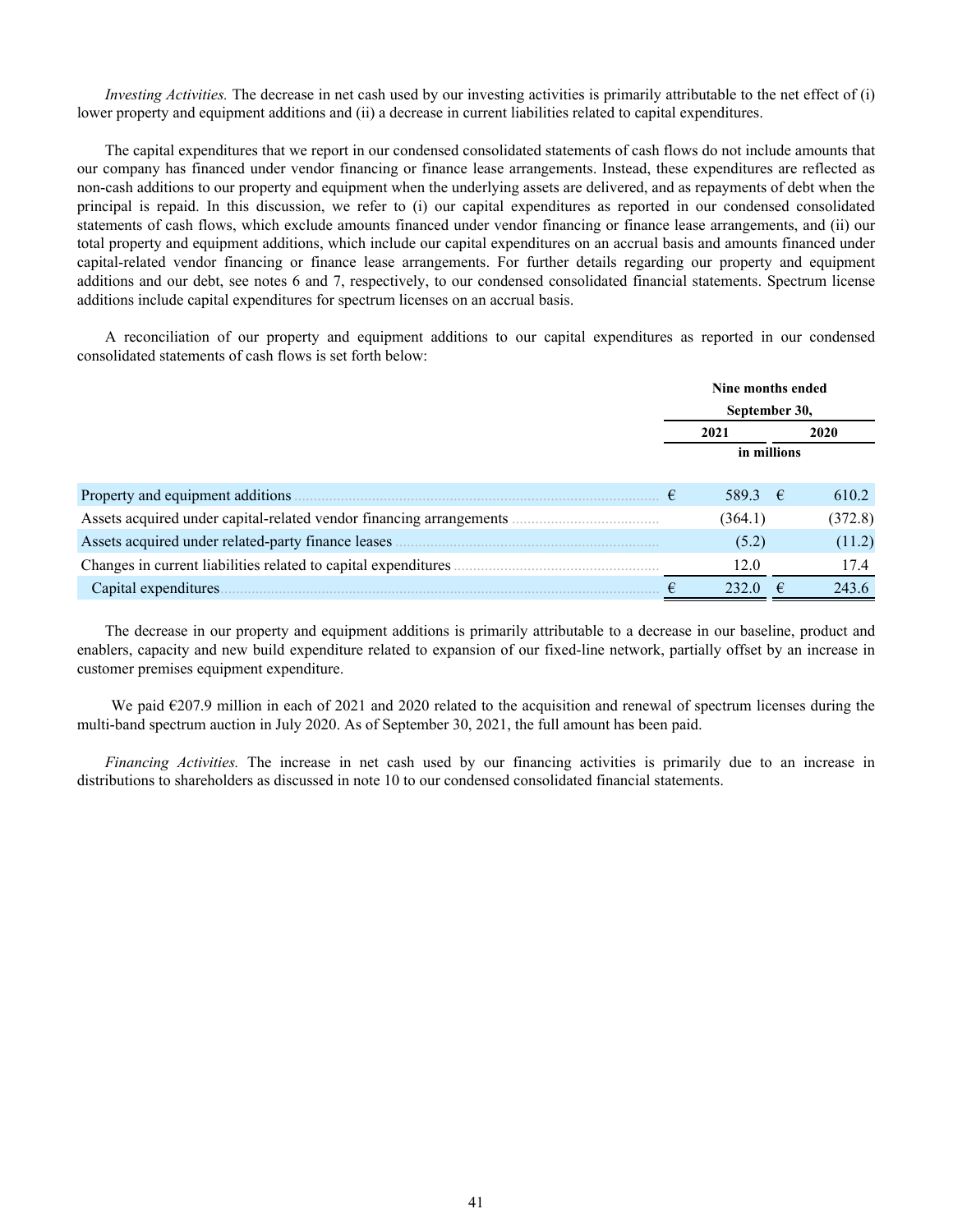## *Contractual Commitments*

The following table sets forth the euro equivalents of our commitments as of September 30, 2021:

|                                                                                                                           | <b>Payments due during:</b> |          |            |            |                  |            |                   |              |  |  |  |  |  |
|---------------------------------------------------------------------------------------------------------------------------|-----------------------------|----------|------------|------------|------------------|------------|-------------------|--------------|--|--|--|--|--|
|                                                                                                                           | Remainder<br>of 2021        | 2022     | 2023       | 2024       | 2025             | 2026       | <b>Thereafter</b> | <b>Total</b> |  |  |  |  |  |
|                                                                                                                           |                             |          |            |            | in millions      |            |                   |              |  |  |  |  |  |
| Debt (excluding interest):                                                                                                |                             |          |            |            |                  |            |                   |              |  |  |  |  |  |
|                                                                                                                           | 357.8                       | € 841.3  | $\epsilon$ | $\epsilon$ | $\epsilon$       | €          | € 9,668.7         | € 10,867.8   |  |  |  |  |  |
|                                                                                                                           |                             |          |            |            |                  |            | 1,815.8           | 1,815.8      |  |  |  |  |  |
| Finance leases (including interest)                                                                                       | 2.3                         | 7.9      | 5.5        | 3.4        | 1.4              | 0.1        |                   | 20.6         |  |  |  |  |  |
|                                                                                                                           | 15.3                        | 77.6     | 72.8       | 70.1       | 41.8             | 34.7       | 113.6             | 425.9        |  |  |  |  |  |
| Programming commitments                                                                                                   | 42.1                        | 125.3    | 115.9      | 86.2       | 42.5             |            |                   | 412.0        |  |  |  |  |  |
| Purchase commitments                                                                                                      | 246.5                       | 86.0     | 10.7       | 5.7        | 4.0              | 0.7        |                   | 353.6        |  |  |  |  |  |
| JV Service Agreements (a)                                                                                                 | 40.2                        | 138.4    | 32.8       | 30.6       | 30.4             | 30.0       | 60.0              | 362.4        |  |  |  |  |  |
| Network and connectivity                                                                                                  | 4.1                         | 8.7      | 0.2        |            |                  |            |                   | 13.0         |  |  |  |  |  |
|                                                                                                                           | 3.5                         | 16.9     | 10.4       | 2.1        | 1.8              | 1.6        | 1.8               | 38.1         |  |  |  |  |  |
| Total (b) $\qquad \qquad$ $\qquad \qquad$ $\qquad \qquad$ $\qquad \qquad$ $\qquad \qquad$ $\qquad \qquad$ $\qquad \qquad$ | 711.8                       | €1,302.1 | € 248.3    | € 198.1    | $\epsilon$ 121.9 | €<br>67.1  | €11,659.9         | € 14,309.2   |  |  |  |  |  |
| Projected cash interest payments<br>on debt obligations (c):                                                              |                             |          |            |            |                  |            |                   |              |  |  |  |  |  |
|                                                                                                                           | 45.1                        | € 379.2  | € 379.5    | 379.3<br>€ | 378.6<br>€       | €<br>371.7 | €<br>693.0        | €<br>2,626.4 |  |  |  |  |  |
|                                                                                                                           | 25.7                        | 102.2    | 102.2      | 102.5      | 102.5            | 102.2      | 408.7             | 946.0        |  |  |  |  |  |
|                                                                                                                           | €<br>70.8                   | € 481.4  | € 481.7    | € 481.8    | € 481.1          | € 473.9    | € 1.101.7         | € 3,572.4    |  |  |  |  |  |

(a) Amounts represent fixed minimum charges from Liberty Global and Vodafone pursuant to the JV Service Agreements. In addition to the fixed minimum charges, the JV Service Agreements provide for certain JV Services to be charged to us based upon usage of the services received. The fixed minimum charges set forth in the table above exclude fees for the usage-based services as these fees will vary from period to period. Accordingly, we expect to incur charges in addition to those set forth in the table above for usage-based services. For additional information concerning the JV Service Agreements, see note 10 to our condensed consolidated financial statements.

(b) The commitments included in this table do not reflect any liabilities that are included in our September 30, 2021, condensed consolidated balance sheet other than debt and finance and operating lease obligations.

(c) Amounts include interest payments on third-party debt obligations, as well as interest payments on the Liberty Global Notes and the Vodafone Notes. Amounts related to third-party debt are based on interest rates, interest payment dates, commitment fees and contractual maturities in effect as of September 30, 2021. These amounts are presented for illustrative purposes only and will likely differ from the actual cash payments required in future periods. In addition, the amounts presented do not include the impact of our interest rate derivative contracts, deferred financing costs or original issue premiums or discounts.

For information concerning our debt obligations, finance and operating lease liabilities, the Liberty Global Notes and the Vodafone Notes, and commitments, see notes 7, 8, 10 and 11, respectively, to our condensed consolidated financial statements.

In addition to the commitments set forth in the table above, we have commitments under (i) derivative instruments and (ii) multiemployer benefit plans, pursuant to which we expect to make payments in future periods. For information regarding projected cash flows associated with these derivative instruments, see *Projected Cash Flows Associated with Derivative Instruments* below. For information regarding our derivative instruments, including the net cash paid or received in connection with these instruments during the nine months ended September 30, 2021, and 2020, see note 4 to our condensed consolidated financial statements.